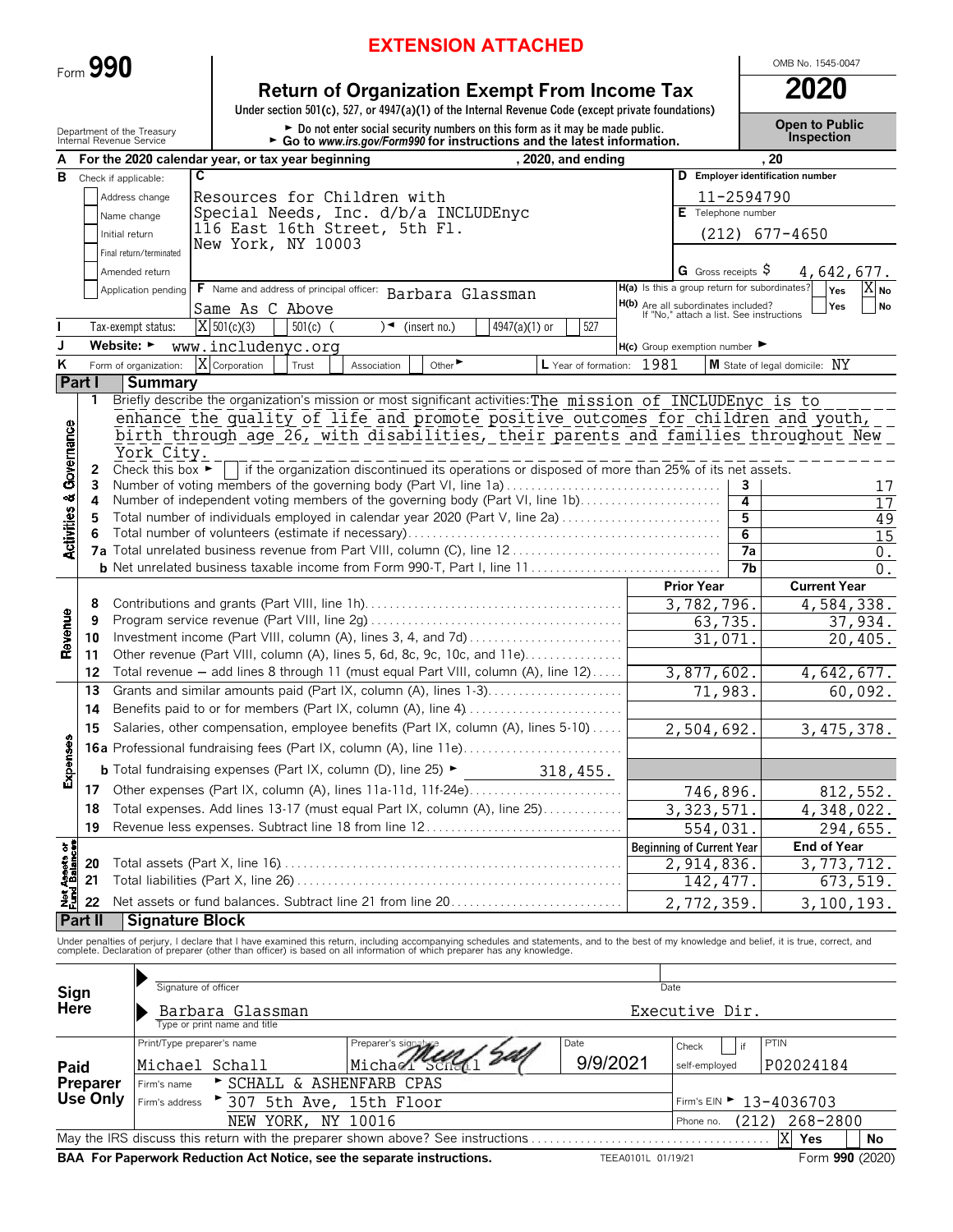|                       | QOC.        |  |
|-----------------------|-------------|--|
| Form $\mathbf \Omega$ | O<br>О<br>m |  |

Department of the Treasury<br>Internal Revenue Service

# **Application for Automatic Extension of Time To File an Form B8668 Exempt Organization Return** CRESC COMB No. 1545-0047

01

File a separate application for each return.

► Go to *www.irs.gov/Form8868* for the latest information.

**Electronic filing** *(e-file).* You can electronically file Form 8868 to request a 6-month automatic extension of time to file any of the forms listed below with the exception of Form 8870, Information Return for Transfers Associated With Certain Personal Benefit Contracts, for which an extension request must be sent to the IRS in paper format (see instructions). For more details on the electronic filing of this form, visit *www.irs.gov/e*-*file*-*providers/e-file-for-charities-and-non-profits*.

#### **Automatic 6-Month Extension of Time.** Only submit original (no copies needed).

All corporations required to file an income tax return other than Form 990-T (including 1120-C filers), partnerships, REMICs, and trusts must use Form 7004 to request an extension of time to file income tax returns. Name of exempt organization or other filer, see instructions. The contraction of the contraction of the filer, see instructions. **Type or print** Resources for Children with

| print                        | INCOURCCO IOI CHIIUICH WICH<br>Special Needs, Inc. d/b/a INCLUDEnyc                      | 11-2594790 |
|------------------------------|------------------------------------------------------------------------------------------|------------|
| File by the                  | Number, street, and room or suite number. If a P.O. box, see instructions.               |            |
| due date for<br>filing your  | 116 East 16th Street, 5th Fl.                                                            |            |
| return. See<br>instructions. | City, town or post office, state, and ZIP code. For a foreign address, see instructions. |            |
|                              | New York, NY 10003                                                                       |            |

Enter the Return Code for the return that this application is for (file a separate application for each return). . . . . . . . . . . . . . . . . . . . . . . . . . .

| Application<br>Is For                               | Return<br>Code | Application<br><b>Ils For</b>     | Return<br>Code  |
|-----------------------------------------------------|----------------|-----------------------------------|-----------------|
| Form 990 or Form 990-EZ                             | 01             | Form 990-T (corporation)          | 07              |
| Form 990-BL                                         | 02             | Form 1041-A                       | 08              |
| Form 4720 (individual)                              | 03             | Form 4720 (other than individual) | 09              |
| Form 990-PF                                         | 04             | Form 5227                         | 10 <sup>1</sup> |
| Form $990 - T$ (section $401(a)$ or $408(a)$ trust) | 05             | Form 6069                         |                 |
| Form 990-T (trust other than above)                 | 06             | Form 8870                         | 12              |

 $\bullet$  The books are in the care of  $\triangleright$  Barbara Glassman

| balbala siabbilah<br>.                 |  |
|----------------------------------------|--|
| -------------------------------------- |  |
|                                        |  |
|                                        |  |

Telephone No.  $\triangleright$  (212) 677-4650 Fax No.  $\triangleright$  $(212)$  677-4650 \_ \_ \_ \_ Fax No.  $(212)$  254-4070

| • If this is for a Group Return, enter the organization's four digit Group Exemption Number (GEN)                                                                                              | . If this is for the whole group, |
|------------------------------------------------------------------------------------------------------------------------------------------------------------------------------------------------|-----------------------------------|
| check this box $\blacktriangleright \blacksquare$ . If it is for part of the group, check this box $\blacktriangleright \blacksquare$ and attach a list with the names and TINs of all members |                                   |
| the extension is for.                                                                                                                                                                          |                                   |

1 I request an automatic 6-month extension of time until  $11/15$ , 20 21, to file the exempt organization return for the organization named above. The extension is for the organization's return for:  $11/15$ 

 $\blacktriangleright$   $\mathbf{X}$  calendar year 20 20 or

| tax year beginning                                                                                                                                                                              | 20 | and ending |                |                |  |
|-------------------------------------------------------------------------------------------------------------------------------------------------------------------------------------------------|----|------------|----------------|----------------|--|
| 2 If the tax year entered in line 1 is for less than 12 months, check reason:<br>Change in accounting period                                                                                    |    |            | Initial return | Final return   |  |
| 3a If this application is for Forms 990-BL, 990-PF, 990-T, 4720, or 6069, enter the tentative tax, less any                                                                                     |    |            |                | 3alS           |  |
| <b>b</b> If this application is for Forms 990-PF, 990-T, 4720, or 6069, enter any refundable credits and estimated<br>tax payments made. Include any prior year overpayment allowed as a credit |    |            |                | $3b$ $\dot{S}$ |  |
| c Balance due. Subtract line 3b from line 3a. Include your payment with this form, if required, by using                                                                                        |    |            |                | 3cS            |  |
| aution: If you are going to make an electronic funds withdrawal (direct debit) with this Form 8868, see Form 8453-FO and Form 8879-FO for                                                       |    |            |                |                |  |

**Caution:** If you are going to make an electronic funds withdrawal (direct debit) with this Form 8868, see Form 8453-EO and Form 8879-EO for payment instructions.

BAA For Privacy Act and Paperwork Reduction Act Notice, see instructions. Form 8868 (Rev. 1-2020)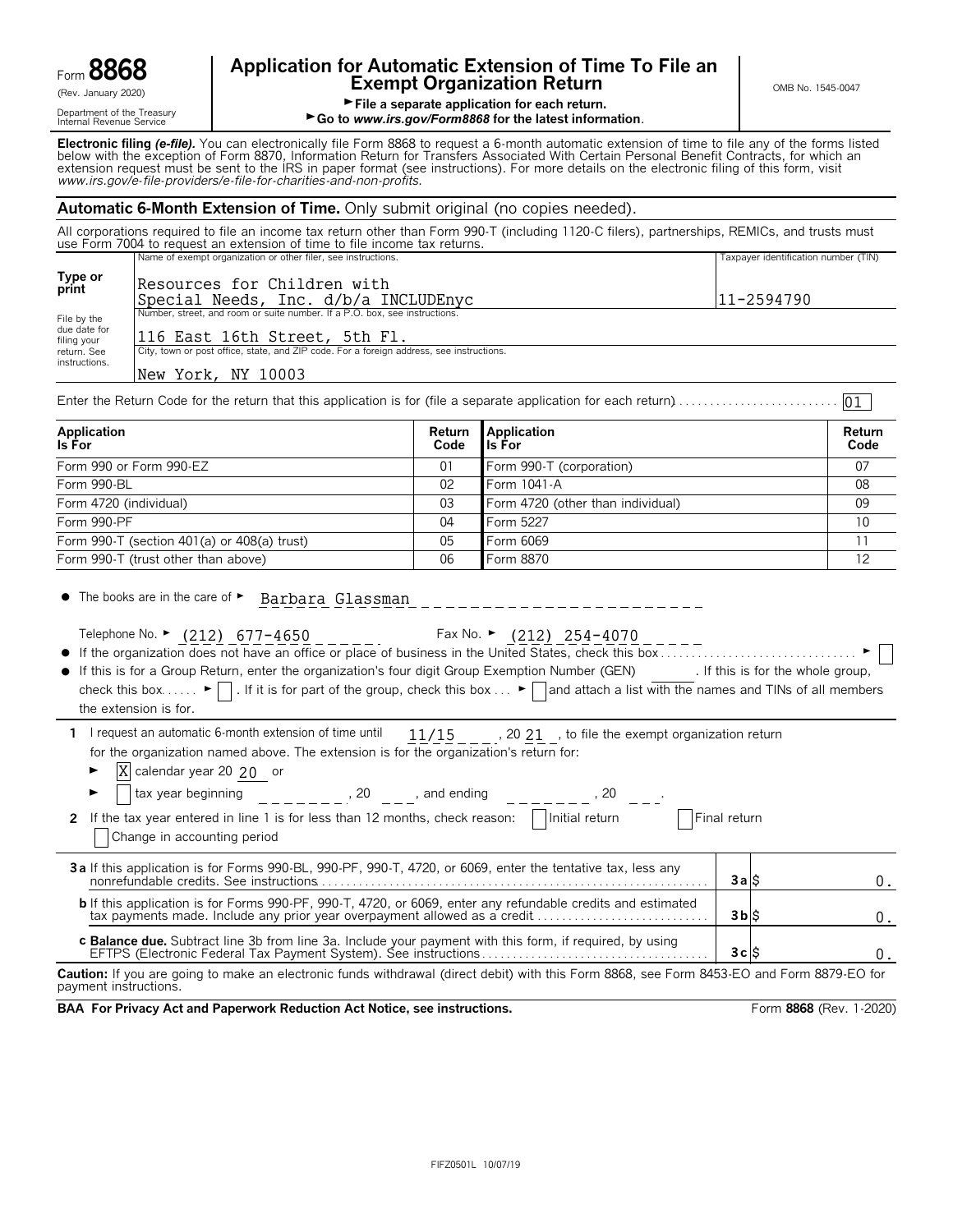|            | Form 990 (2020) Resources for Children with                                                                                                                                                         | 11-2594790   | Page 2          |
|------------|-----------------------------------------------------------------------------------------------------------------------------------------------------------------------------------------------------|--------------|-----------------|
|            | Part III<br><b>Statement of Program Service Accomplishments</b>                                                                                                                                     |              | X               |
| 1          | Briefly describe the organization's mission:                                                                                                                                                        |              |                 |
|            |                                                                                                                                                                                                     |              |                 |
|            | The mission of INCLUDEnyc is to enhance the quality of life and promote positive                                                                                                                    |              |                 |
|            | outcomes for children and youth, birth through age 26, with disabilities, their<br>parents and families throughout New York City.                                                                   |              |                 |
|            |                                                                                                                                                                                                     |              |                 |
|            | 2 Did the organization undertake any significant program services during the year which were not listed on the prior                                                                                |              |                 |
|            | Form 990 or 990-EZ?                                                                                                                                                                                 |              | Yes<br>No       |
|            | If "Yes," describe these new services on Schedule O.                                                                                                                                                |              |                 |
|            | 3 Did the organization cease conducting, or make significant changes in how it conducts, any program services?                                                                                      |              | Yes<br>No       |
|            | If "Yes," describe these changes on Schedule O.                                                                                                                                                     |              |                 |
|            | 4 Describe the organization's program service accomplishments for each of its three largest program services, as measured by expenses.                                                              |              |                 |
|            | Section 501(c)(3) and 501(c)(4) organizations are required to report the amount of grants and allocations to others, the total expenses,<br>and revenue, if any, for each program service reported. |              |                 |
|            |                                                                                                                                                                                                     |              |                 |
|            | ) (Expenses $\frac{1}{5}$ 3, 455, 346, including grants of $\frac{1}{5}$ 60, 092, ) (Revenue $\frac{1}{5}$<br>$4a$ (Code:                                                                           |              | 37,934.         |
|            | See_Schedule_0                                                                                                                                                                                      |              |                 |
|            |                                                                                                                                                                                                     |              |                 |
|            |                                                                                                                                                                                                     |              |                 |
|            |                                                                                                                                                                                                     |              |                 |
|            |                                                                                                                                                                                                     |              |                 |
|            |                                                                                                                                                                                                     |              |                 |
|            |                                                                                                                                                                                                     |              |                 |
|            |                                                                                                                                                                                                     |              |                 |
|            |                                                                                                                                                                                                     |              |                 |
|            |                                                                                                                                                                                                     |              |                 |
|            |                                                                                                                                                                                                     |              |                 |
|            |                                                                                                                                                                                                     |              |                 |
|            | $(1, 5)$ (Expenses $\frac{1}{5}$ including grants of $\frac{1}{5}$ ) (Revenue $\frac{1}{5}$<br>$4b$ (Code:                                                                                          |              |                 |
|            |                                                                                                                                                                                                     |              |                 |
|            |                                                                                                                                                                                                     |              |                 |
|            |                                                                                                                                                                                                     |              |                 |
|            |                                                                                                                                                                                                     |              |                 |
|            |                                                                                                                                                                                                     |              |                 |
|            |                                                                                                                                                                                                     |              |                 |
|            |                                                                                                                                                                                                     |              |                 |
|            |                                                                                                                                                                                                     |              |                 |
|            |                                                                                                                                                                                                     |              |                 |
|            |                                                                                                                                                                                                     |              |                 |
|            |                                                                                                                                                                                                     |              |                 |
|            |                                                                                                                                                                                                     |              |                 |
|            | ) (Expenses \$<br>including grants of $\sharp$<br>4c (Code:                                                                                                                                         | )(Revenue \$ |                 |
|            |                                                                                                                                                                                                     |              |                 |
|            |                                                                                                                                                                                                     |              |                 |
|            |                                                                                                                                                                                                     |              |                 |
|            |                                                                                                                                                                                                     |              |                 |
|            |                                                                                                                                                                                                     |              |                 |
|            |                                                                                                                                                                                                     |              |                 |
|            |                                                                                                                                                                                                     |              |                 |
|            |                                                                                                                                                                                                     |              |                 |
|            |                                                                                                                                                                                                     |              |                 |
|            |                                                                                                                                                                                                     |              |                 |
|            |                                                                                                                                                                                                     |              |                 |
|            |                                                                                                                                                                                                     |              |                 |
|            | 4d Other program services (Describe on Schedule O.)                                                                                                                                                 |              |                 |
|            | \$<br>) (Revenue \$<br>(Expenses<br>including grants of<br>-\$                                                                                                                                      |              |                 |
|            | <b>4e</b> Total program service expenses<br>3,455,346.                                                                                                                                              |              |                 |
| <b>BAA</b> | TEEA0102L 10/07/20                                                                                                                                                                                  |              | Form 990 (2020) |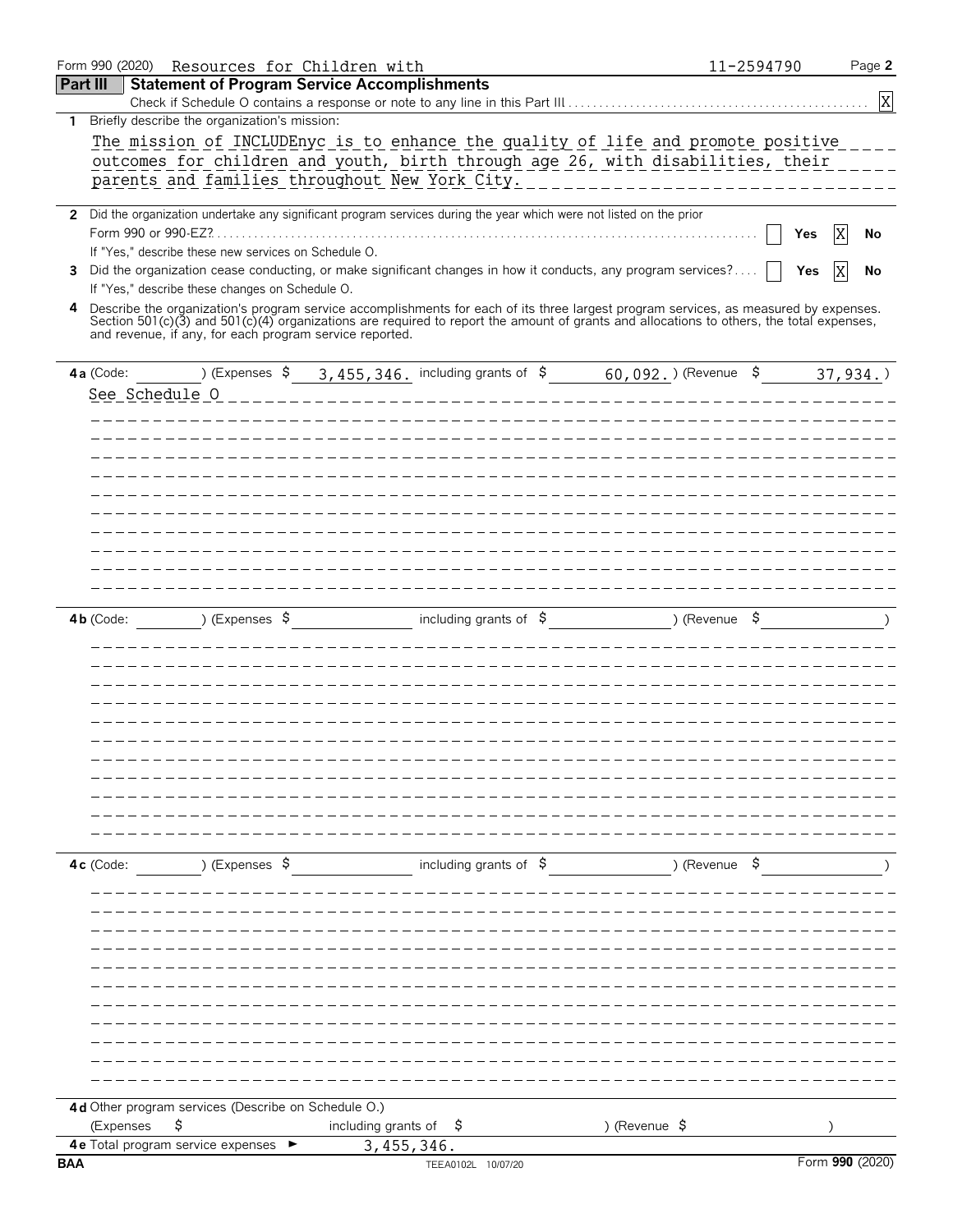Form 990 (2020) Page **3** Resources for Children with 11-2594790

**Part IV Checklist of Required Schedules**

|     |                                                                                                                                                                                                                                                     |                        | <b>Yes</b> | No              |
|-----|-----------------------------------------------------------------------------------------------------------------------------------------------------------------------------------------------------------------------------------------------------|------------------------|------------|-----------------|
|     | 1 Is the organization described in section 501(c)(3) or $4947(a)(1)$ (other than a private foundation)? If 'Yes,' complete                                                                                                                          | 1                      | Χ          |                 |
|     |                                                                                                                                                                                                                                                     | $\overline{2}$         | X          |                 |
| 3   | Did the organization engage in direct or indirect political campaign activities on behalf of or in opposition to candidates                                                                                                                         | 3                      |            | Χ               |
|     | 4 Section 501(c)(3) organizations. Did the organization engage in lobbying activities, or have a section 501(h) election                                                                                                                            | 4                      |            | Χ               |
|     | 5 Is the organization a section $501(c)(4)$ , $501(c)(5)$ , or $501(c)(6)$ organization that receives membership dues,<br>assessments, or similar amounts as defined in Revenue Procedure 98-19? If 'Yes,' complete Schedule C, Part III            | 5                      |            | Χ               |
| 6   | Did the organization maintain any donor advised funds or any similar funds or accounts for which donors have the right<br>to provide advice on the distribution or investment of amounts in such funds or accounts? If 'Yes,' complete Schedule D,  | 6                      |            | Χ               |
| 7   | Did the organization receive or hold a conservation easement, including easements to preserve open space, the<br>environment, historic land areas, or historic structures? If 'Yes,' complete Schedule D, Part II                                   | $\overline{7}$         |            | Χ               |
| 8   | Did the organization maintain collections of works of art, historical treasures, or other similar assets? If 'Yes,'                                                                                                                                 | 8                      |            | Χ               |
| 9   | Did the organization report an amount in Part X, line 21, for escrow or custodial account liability, serve as a custodian<br>for amounts not listed in Part X; or provide credit counseling, debt management, credit repair, or debt negotiation    | 9                      |            | X               |
| 10. | Did the organization, directly or through a related organization, hold assets in donor-restricted endowments                                                                                                                                        | 10                     | X          |                 |
|     | 11 If the organization's answer to any of the following questions is 'Yes', then complete Schedule D. Parts VI, VII, VIII, IX.<br>or X as applicable.                                                                                               |                        |            |                 |
|     | a Did the organization report an amount for land, buildings, and equipment in Part X, line 10? If 'Yes,' complete Schedule                                                                                                                          |                        | Χ          |                 |
|     | <b>b</b> Did the organization report an amount for investments – other securities in Part X, line 12, that is 5% or more of its total                                                                                                               | 11a<br>11 <sub>b</sub> |            | Χ               |
|     | c Did the organization report an amount for investments - program related in Part X, line 13, that is 5% or more of its total                                                                                                                       | 11c                    |            | X               |
|     | d Did the organization report an amount for other assets in Part X, line 15, that is 5% or more of its total assets reported                                                                                                                        | 11 d                   |            | X               |
|     | e Did the organization report an amount for other liabilities in Part X, line 25? If 'Yes,' complete Schedule D, Part X                                                                                                                             | 11e                    | Χ          |                 |
|     | f Did the organization's separate or consolidated financial statements for the tax year include a footnote that addresses<br>the organization's liability for uncertain tax positions under FIN 48 (ASC 740)? If 'Yes,' complete Schedule D, Part X | 11 f                   | X          |                 |
|     | 12a Did the organization obtain separate, independent audited financial statements for the tax year? If 'Yes,' complete                                                                                                                             | 12a                    | X          |                 |
|     | <b>b</b> Was the organization included in consolidated, independent audited financial statements for the tax year? If 'Yes,' and<br>if the organization answered 'No' to line 12a, then completing Schedule D, Parts XI and XII is optional         | 12 <sub>b</sub>        |            | Χ               |
|     |                                                                                                                                                                                                                                                     | 13                     |            | X               |
|     | 14a Did the organization maintain an office, employees, or agents outside of the United States?                                                                                                                                                     | 14a                    |            | Χ               |
|     | <b>b</b> Did the organization have aggregate revenues or expenses of more than \$10,000 from grantmaking, fundraising,<br>business, investment, and program service activities outside the United States, or aggregate foreign investments valued   | 14b                    |            | X               |
|     | 15 Did the organization report on Part IX, column (A), line 3, more than \$5,000 of grants or other assistance to or for any                                                                                                                        | 15                     |            | X               |
|     | 16 Did the organization report on Part IX, column (A), line 3, more than \$5,000 of aggregate grants or other assistance to<br>or for foreign individuals? If 'Yes,' complete Schedule F, Parts III and IV                                          | 16                     |            | Χ               |
|     | 17 Did the organization report a total of more than \$15,000 of expenses for professional fundraising services on Part IX,<br>column (A), lines 6 and 11e? If 'Yes,' complete Schedule G, Part I See instructions                                   | 17                     |            | Χ               |
|     | 18 Did the organization report more than \$15,000 total of fundraising event gross income and contributions on Part VIII,                                                                                                                           | 18                     |            | X               |
|     | 19 Did the organization report more than \$15,000 of gross income from gaming activities on Part VIII, line 9a? If 'Yes,'                                                                                                                           | 19                     |            | X               |
|     |                                                                                                                                                                                                                                                     | 20a                    |            | Χ               |
|     |                                                                                                                                                                                                                                                     | 20 <sub>b</sub>        |            |                 |
|     | 21 Did the organization report more than \$5,000 of grants or other assistance to any domestic organization or                                                                                                                                      | 21                     | Χ          |                 |
| BAA | TEEA0103L 10/07/20                                                                                                                                                                                                                                  |                        |            | Form 990 (2020) |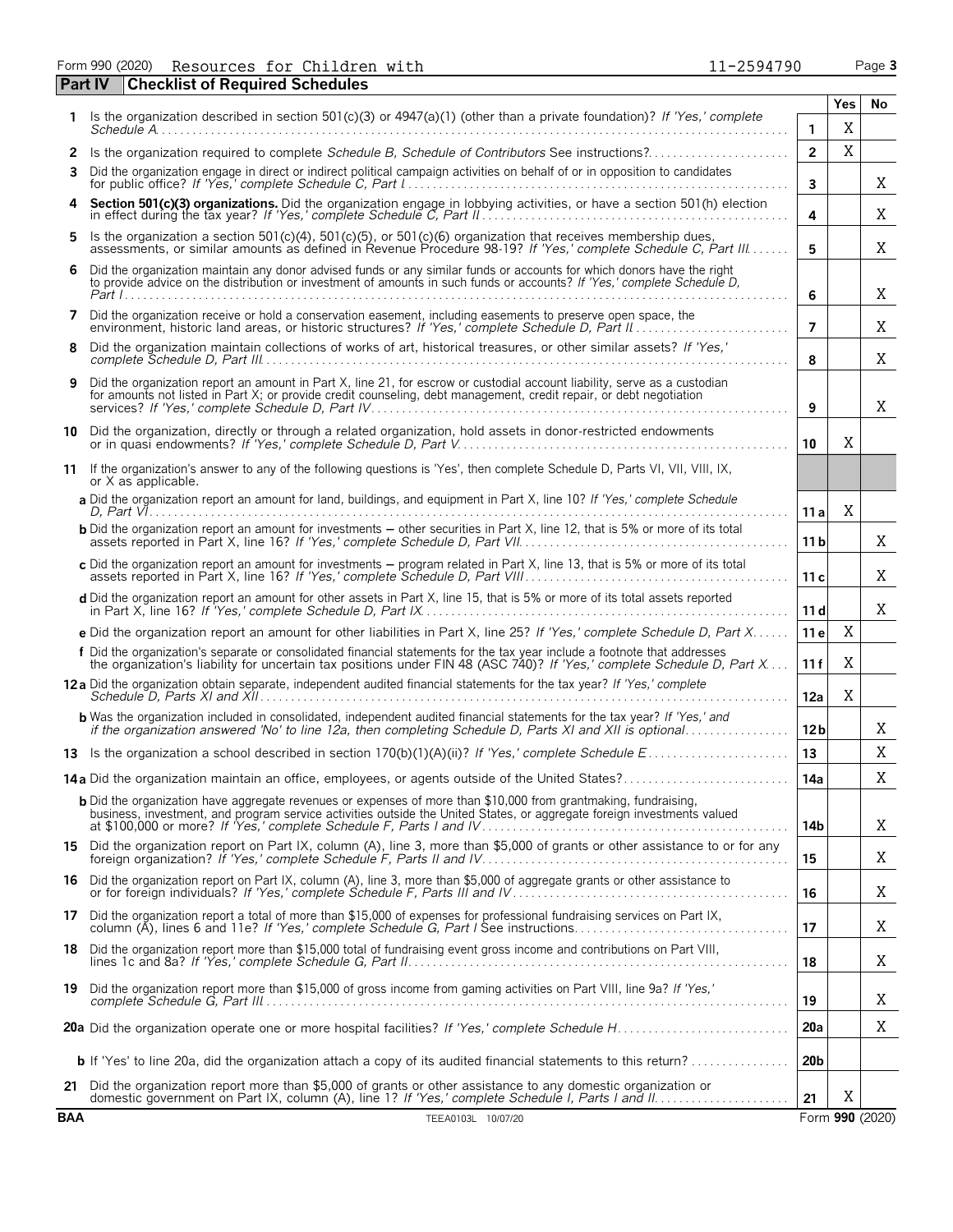Form 990 (2020) Page **4** Resources for Children with 11-2594790

|            | <b>Checklist of Required Schedules</b> (continued)<br><b>Part IV</b>                                                                                                                                                                                                                                                                  |                 |                                   |                         |
|------------|---------------------------------------------------------------------------------------------------------------------------------------------------------------------------------------------------------------------------------------------------------------------------------------------------------------------------------------|-----------------|-----------------------------------|-------------------------|
|            |                                                                                                                                                                                                                                                                                                                                       |                 | Yes                               | No                      |
|            | 22 Did the organization report more than \$5,000 of grants or other assistance to or for domestic individuals on Part IX,                                                                                                                                                                                                             | 22              |                                   | X                       |
|            | 23 Did the organization answer 'Yes' to Part VII, Section A, line 3, 4, or 5 about compensation of the organization's current<br>and former officers, directors, trustees, key employees, and highest compensated employees? If 'Yes,' complete                                                                                       | 23              | Χ                                 |                         |
|            | 24 a Did the organization have a tax-exempt bond issue with an outstanding principal amount of more than \$100,000 as of the last day of the year, that was issued after December 31, 2002? If 'Yes,' answer lines 24b through                                                                                                        | 24a             |                                   | X                       |
|            | <b>b</b> Did the organization invest any proceeds of tax-exempt bonds beyond a temporary period exception?                                                                                                                                                                                                                            | 24 <sub>b</sub> |                                   |                         |
|            | c Did the organization maintain an escrow account other than a refunding escrow at any time during the year to defease                                                                                                                                                                                                                | 24c             |                                   |                         |
|            | d Did the organization act as an 'on behalf of' issuer for bonds outstanding at any time during the year?                                                                                                                                                                                                                             | 24d             |                                   |                         |
|            | 25 a Section 501(c)(3), 501(c)(4), and 501(c)(29) organizations. Did the organization engage in an excess benefit                                                                                                                                                                                                                     | 25a             |                                   | X                       |
|            | <b>b</b> Is the organization aware that it engaged in an excess benefit transaction with a disqualified person in a prior year, and<br>that the transaction has not been reported on any of the organization's prior Forms 990 or 990-EZ? If 'Yes,' complete                                                                          | 25 <sub>b</sub> |                                   | X                       |
| 26         | Did the organization report any amount on Part X, line 5 or 22, for receivables from or payables to any current or<br>former officer, director, trustee, key employee, creator or founder, substantial contributor, or 35% controlled entity                                                                                          | 26              |                                   | Χ                       |
| 27         | Did the organization provide a grant or other assistance to any current or former officer, director, trustee, key<br>employee, creator or founder, substantial contributor or employee thereof, a grant selection committee<br>member, or to a 35% controlled entity (including an employee thereof) or family member of any of these | 27              |                                   | X                       |
|            | 28 Was the organization a party to a business transaction with one of the following parties (see Schedule L, Part IV<br>instructions, for applicable filing thresholds, conditions, and exceptions):                                                                                                                                  |                 |                                   |                         |
|            | a A current or former officer, director, trustee, key employee, creator or founder, or substantial contributor? If                                                                                                                                                                                                                    | 28a             |                                   | Χ                       |
|            |                                                                                                                                                                                                                                                                                                                                       | 28 <sub>b</sub> |                                   | X                       |
|            | c A 35% controlled entity of one or more individuals and/or organizations described in lines 28a or 28b? If                                                                                                                                                                                                                           | 28c             |                                   | Χ                       |
| 29         | Did the organization receive more than \$25,000 in non-cash contributions? If 'Yes,' complete Schedule M                                                                                                                                                                                                                              | 29              |                                   | $\overline{\text{X}}$   |
| 30         | Did the organization receive contributions of art, historical treasures, or other similar assets, or qualified conservation                                                                                                                                                                                                           | 30              |                                   | Χ                       |
| 31         | Did the organization liquidate, terminate, or dissolve and cease operations? If 'Yes,' complete Schedule N, Part I                                                                                                                                                                                                                    | 31              |                                   | $\overline{\text{X}}$   |
| 32         | Did the organization sell, exchange, dispose of, or transfer more than 25% of its net assets? If 'Yes,' complete                                                                                                                                                                                                                      | 32              |                                   | X                       |
| 33         | Did the organization own 100% of an entity disregarded as separate from the organization under Regulations sections                                                                                                                                                                                                                   | 33              |                                   | Χ                       |
| 34         | Was the organization related to any tax-exempt or taxable entity? If 'Yes,' complete Schedule R, Part II, III, or IV,                                                                                                                                                                                                                 | 34              |                                   | Χ                       |
|            |                                                                                                                                                                                                                                                                                                                                       | 35a             |                                   | $\overline{\mathrm{X}}$ |
|            | b If 'Yes' to line 35a, did the organization receive any payment from or engage in any transaction with a controlled<br>entity within the meaning of section 512(b)(13)? If 'Yes,' complete Schedule R, Part V, line 2                                                                                                                | 35 <sub>b</sub> |                                   |                         |
| 36         |                                                                                                                                                                                                                                                                                                                                       | 36              |                                   | Χ                       |
| 37         | Did the organization conduct more than 5% of its activities through an entity that is not a related organization and that is treated as a partnership for federal income tax purposes? If 'Yes,' complete Schedule R, Part VI.                                                                                                        | 37              |                                   | Χ                       |
| 38         | Did the organization complete Schedule O and provide explanations in Schedule O for Part VI, lines 11b and 19?                                                                                                                                                                                                                        | 38              | X                                 |                         |
|            | Part V Statements Regarding Other IRS Filings and Tax Compliance                                                                                                                                                                                                                                                                      |                 |                                   |                         |
|            |                                                                                                                                                                                                                                                                                                                                       |                 |                                   |                         |
|            | 5                                                                                                                                                                                                                                                                                                                                     |                 | Yes No                            |                         |
|            | $\mathbf 0$                                                                                                                                                                                                                                                                                                                           |                 |                                   |                         |
|            |                                                                                                                                                                                                                                                                                                                                       |                 |                                   |                         |
| <b>BAA</b> | C Did the organization comply with backup withholding rules for reportable payments to vendors and reportable gaming<br>(gambling) winnings to prize winners?<br>TEEA0104L 10/07/20                                                                                                                                                   | 1 <sub>c</sub>  | $\overline{X}$<br>Form 990 (2020) |                         |
|            |                                                                                                                                                                                                                                                                                                                                       |                 |                                   |                         |

|  | 594790 |  |
|--|--------|--|
|  |        |  |
|  |        |  |

|    | <b>d</b> Did the organization act as an 'on behalf of' issuer for bonds outstanding at any time during the year?                                                                                                                                                                                                                                                                                                                                                                                                                                                                                                                                  | 24d             |
|----|---------------------------------------------------------------------------------------------------------------------------------------------------------------------------------------------------------------------------------------------------------------------------------------------------------------------------------------------------------------------------------------------------------------------------------------------------------------------------------------------------------------------------------------------------------------------------------------------------------------------------------------------------|-----------------|
|    | 25 a Section 501(c)(3), 501(c)(4), and 501(c)(29) organizations. Did the organization engage in an excess benefit<br>transaction with a disqualified person during the year? If 'Yes,' complete Schedule L, Part I                                                                                                                                                                                                                                                                                                                                                                                                                                | 25a             |
|    | <b>b</b> Is the organization aware that it engaged in an excess benefit transaction with a disqualified person in a prior year, and that the transaction has not been reported on any of the organization's prior Forms 990 or 990-<br>Schedule L. Part $l_1, \ldots, l_k, \ldots, l_k, \ldots, l_k, \ldots, l_k, \ldots, l_k, \ldots, l_k, \ldots, l_k, \ldots, l_k, \ldots, l_k, \ldots, l_k, \ldots, l_k, \ldots, l_k, \ldots, l_k, \ldots, l_k, \ldots, l_k, \ldots, l_k, \ldots, l_k, \ldots, l_k, \ldots, l_k, \ldots, l_k, \ldots, l_k, \ldots, l_k, \ldots, l_k, \ldots, l_k, \ldots, l_k, \ldots, l_k, \ldots, l_k, \ldots, l_k, \ldots$ | 25 <sub>b</sub> |
| 26 | Did the organization report any amount on Part X, line 5 or 22, for receivables from or payables to any current or former officer, director, trustee, key employee, creator or founder, substantial contributor, or 35% contro                                                                                                                                                                                                                                                                                                                                                                                                                    | 26              |
| 27 | Did the organization provide a grant or other assistance to any current or former officer, director, trustee, key<br>employee, creator or founder, substantial contributor or employee thereof, a grant selection committee<br>member, or to a 35% controlled entity (including an employee thereof) or family member of any of these                                                                                                                                                                                                                                                                                                             | 27              |
| 28 | Was the organization a party to a business transaction with one of the following parties (see Schedule L, Part IV<br>instructions, for applicable filing thresholds, conditions, and exceptions):                                                                                                                                                                                                                                                                                                                                                                                                                                                 |                 |
|    | a A current or former officer, director, trustee, key employee, creator or founder, or substantial contributor? If                                                                                                                                                                                                                                                                                                                                                                                                                                                                                                                                | 28a             |
|    |                                                                                                                                                                                                                                                                                                                                                                                                                                                                                                                                                                                                                                                   | 28 <sub>b</sub> |
|    | c A 35% controlled entity of one or more individuals and/or organizations described in lines 28a or 28b? If                                                                                                                                                                                                                                                                                                                                                                                                                                                                                                                                       | 28 <sub>c</sub> |
| 29 | Did the organization receive more than \$25,000 in non-cash contributions? If 'Yes,' complete Schedule M                                                                                                                                                                                                                                                                                                                                                                                                                                                                                                                                          | 29              |
| 30 | Did the organization receive contributions of art, historical treasures, or other similar assets, or qualified conservation                                                                                                                                                                                                                                                                                                                                                                                                                                                                                                                       | 30              |
| 31 | Did the organization liquidate, terminate, or dissolve and cease operations? If 'Yes,' complete Schedule N, Part I                                                                                                                                                                                                                                                                                                                                                                                                                                                                                                                                | 31              |
| 32 | Did the organization sell, exchange, dispose of, or transfer more than 25% of its net assets? If 'Yes,' complete                                                                                                                                                                                                                                                                                                                                                                                                                                                                                                                                  | 32 <sub>2</sub> |
| 33 |                                                                                                                                                                                                                                                                                                                                                                                                                                                                                                                                                                                                                                                   | 33              |
| 34 | Was the organization related to any tax-exempt or taxable entity? If 'Yes,' complete Schedule R, Part II, III, or IV,                                                                                                                                                                                                                                                                                                                                                                                                                                                                                                                             | 34              |
|    |                                                                                                                                                                                                                                                                                                                                                                                                                                                                                                                                                                                                                                                   | 35a             |
|    | b If 'Yes' to line 35a, did the organization receive any payment from or engage in any transaction with a controlled<br>entity within the meaning of section 512(b)(13)? If 'Yes,' complete Schedule R, Part V, line 2                                                                                                                                                                                                                                                                                                                                                                                                                            | 35 <sub>b</sub> |
| 36 | Section 501(c)(3) organizations. Did the organization make any transfers to an exempt non-charitable related                                                                                                                                                                                                                                                                                                                                                                                                                                                                                                                                      | 36              |
| 37 | Did the organization conduct more than 5% of its activities through an entity that is not a related organization and that is treated as a partnership for federal income tax purposes? If 'Yes,' complete Schedule R, Part VI.                                                                                                                                                                                                                                                                                                                                                                                                                    | 37              |
|    | Did the organization complete Schedule O and provide explanations in Schedule O for Part VI, lines 11b and 19?                                                                                                                                                                                                                                                                                                                                                                                                                                                                                                                                    | 38              |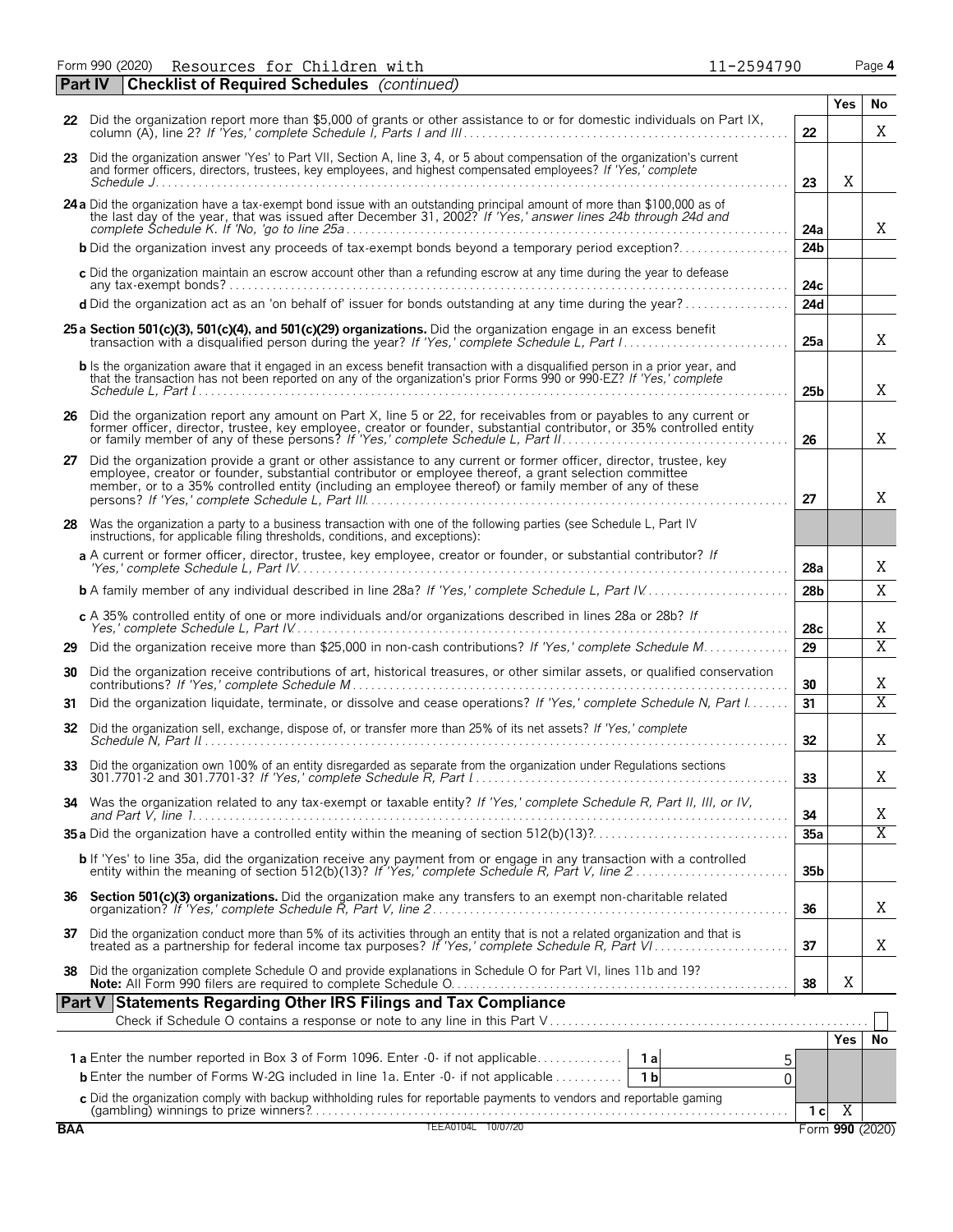|            | Form 990 (2020)<br>Resources for Children with<br>11-2594790                                                                                                                                                                   |                |     | Page 5          |
|------------|--------------------------------------------------------------------------------------------------------------------------------------------------------------------------------------------------------------------------------|----------------|-----|-----------------|
| Part V     | Statements Regarding Other IRS Filings and Tax Compliance (continued)                                                                                                                                                          |                |     |                 |
|            |                                                                                                                                                                                                                                |                | Yes | No.             |
|            | 2a Enter the number of employees reported on Form W-3, Transmittal of Wage and Tax State-<br>ments, filed for the calendar year ending with or within the year covered by this return<br>2a<br>49                              |                |     |                 |
|            | <b>b</b> If at least one is reported on line 2a, did the organization file all required federal employment tax returns?                                                                                                        | 2 <sub>b</sub> | Χ   |                 |
|            | Note: If the sum of lines 1a and 2a is greater than 250, you may be required to e-file (see instructions)                                                                                                                      |                |     |                 |
|            | 3a Did the organization have unrelated business gross income of \$1,000 or more during the year?                                                                                                                               | 3a             |     | X               |
|            |                                                                                                                                                                                                                                | 3 <sub>b</sub> |     |                 |
|            | 4 a At any time during the calendar year, did the organization have an interest in, or a signature or other authority over, a financial account in a foreign country (such as a bank account, securities account, or other fin | 4a             |     | X               |
|            | <b>b</b> If 'Yes,' enter the name of the foreign country                                                                                                                                                                       |                |     |                 |
|            | See instructions for filing requirements for FinCEN Form 114, Report of Foreign Bank and Financial Accounts (FBAR).                                                                                                            |                |     |                 |
|            | <b>5a</b> Was the organization a party to a prohibited tax shelter transaction at any time during the tax year?                                                                                                                | 5a             |     | Χ               |
|            | <b>b</b> Did any taxable party notify the organization that it was or is a party to a prohibited tax shelter transaction?                                                                                                      | 5 b            |     | X               |
|            |                                                                                                                                                                                                                                | 5c             |     |                 |
|            | 6 a Does the organization have annual gross receipts that are normally greater than \$100,000, and did the organization solicit any contributions that were not tax deductible as charitable contributions?                    | 6a             |     | X               |
|            | b If 'Yes,' did the organization include with every solicitation an express statement that such contributions or gifts were                                                                                                    | 6b             |     |                 |
|            | 7 Organizations that may receive deductible contributions under section 170(c).                                                                                                                                                |                |     |                 |
|            | a Did the organization receive a payment in excess of \$75 made partly as a contribution and partly for goods and                                                                                                              | <b>7a</b>      |     | X               |
|            |                                                                                                                                                                                                                                | 7 <sub>b</sub> |     |                 |
|            | c Did the organization sell, exchange, or otherwise dispose of tangible personal property for which it was required to file                                                                                                    | 7 с            |     | X               |
|            |                                                                                                                                                                                                                                |                |     |                 |
|            | e Did the organization receive any funds, directly or indirectly, to pay premiums on a personal benefit contract?                                                                                                              | 7e             |     | Χ               |
|            | f Did the organization, during the year, pay premiums, directly or indirectly, on a personal benefit contract?                                                                                                                 | 7f             |     | Χ               |
|            | g If the organization received a contribution of qualified intellectual property, did the organization file Form 8899                                                                                                          | 7g             |     |                 |
|            | h If the organization received a contribution of cars, boats, airplanes, or other vehicles, did the organization file a                                                                                                        | 7 h            |     |                 |
|            | Sponsoring organizations maintaining donor advised funds. Did a donor advised fund maintained by the sponsoring                                                                                                                | 8              |     |                 |
| 9          | Sponsoring organizations maintaining donor advised funds.                                                                                                                                                                      |                |     |                 |
|            |                                                                                                                                                                                                                                | 9a             |     |                 |
|            | <b>b</b> Did the sponsoring organization make a distribution to a donor, donor advisor, or related person?                                                                                                                     | 9 b            |     |                 |
|            | 10 Section 501(c)(7) organizations. Enter:                                                                                                                                                                                     |                |     |                 |
|            | 10 a                                                                                                                                                                                                                           |                |     |                 |
|            | <b>b</b> Gross receipts, included on Form 990, Part VIII, line 12, for public use of club facilities<br>10 <sub>b</sub>                                                                                                        |                |     |                 |
|            | 11 Section 501(c)(12) organizations. Enter:                                                                                                                                                                                    |                |     |                 |
|            | 11a                                                                                                                                                                                                                            |                |     |                 |
|            | <b>b</b> Gross income from other sources (Do not net amounts due or paid to other sources<br>11 b                                                                                                                              |                |     |                 |
|            | 12a Section 4947(a)(1) non-exempt charitable trusts. Is the organization filing Form 990 in lieu of Form 1041?                                                                                                                 | 12a            |     |                 |
|            | <b>b</b> If 'Yes,' enter the amount of tax-exempt interest received or accrued during the year <b>12b</b>                                                                                                                      |                |     |                 |
|            | 13 Section 501(c)(29) qualified nonprofit health insurance issuers.                                                                                                                                                            |                |     |                 |
|            |                                                                                                                                                                                                                                | 13a            |     |                 |
|            | <b>Note:</b> See the instructions for additional information the organization must report on Schedule O.                                                                                                                       |                |     |                 |
|            | <b>b</b> Enter the amount of reserves the organization is required to maintain by the states in<br>which the organization is licensed to issue qualified health plans<br>13 <sub>b</sub>                                       |                |     |                 |
|            | 13c                                                                                                                                                                                                                            |                |     | Χ               |
|            | b If 'Yes,' has it filed a Form 720 to report these payments? If 'No,' provide an explanation on Schedule O                                                                                                                    | 14 a           |     |                 |
|            |                                                                                                                                                                                                                                | 14 b           |     |                 |
|            | 15 Is the organization subject to the section 4960 tax on payment(s) of more than \$1,000,000 in remuneration or<br>If 'Yes,' see instructions and file Form 4720, Schedule N.                                                 | 15             |     | Χ               |
|            | 16 Is the organization an educational institution subject to the section 4968 excise tax on net investment income?                                                                                                             | 16             |     | Χ               |
|            | If 'Yes,' complete Form 4720, Schedule O.                                                                                                                                                                                      |                |     |                 |
| <b>BAA</b> | TEEA0105L 10/07/20                                                                                                                                                                                                             |                |     | Form 990 (2020) |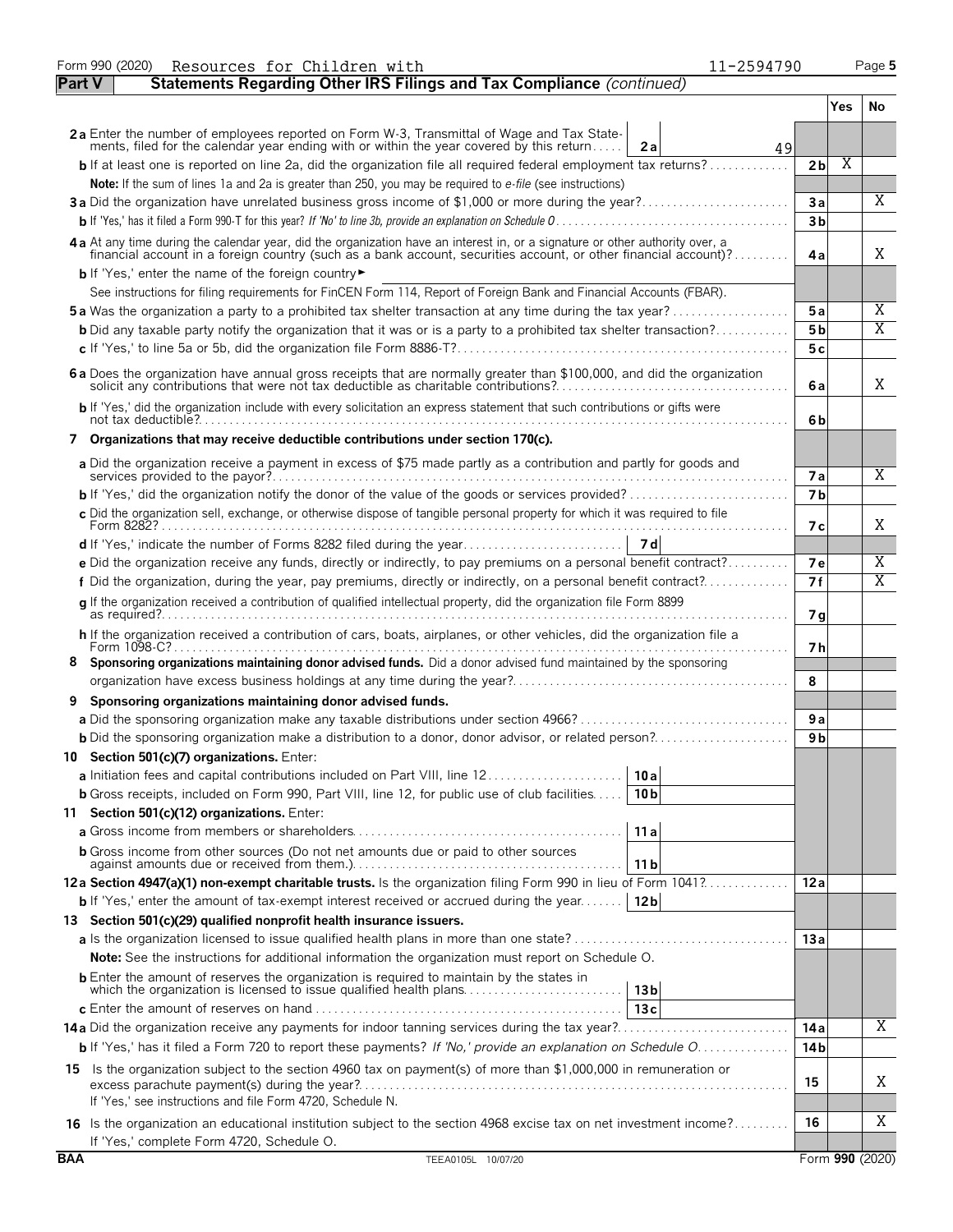|     | Form 990 (2020) Resources for Children with<br>11-2594790                                                                                                                                                                                                                                                                             |                 |                       | Page 6                           |
|-----|---------------------------------------------------------------------------------------------------------------------------------------------------------------------------------------------------------------------------------------------------------------------------------------------------------------------------------------|-----------------|-----------------------|----------------------------------|
|     | <b>Part VI</b><br>Governance, Management, and Disclosure For each 'Yes' response to lines 2 through 7b below, and for<br>a 'No' response to line 8a, 8b, or 10b below, describe the circumstances, processes, or changes on<br>Schedule O. See instructions.                                                                          |                 |                       |                                  |
|     |                                                                                                                                                                                                                                                                                                                                       |                 |                       | $\overline{X}$                   |
|     | <b>Section A. Governing Body and Management</b>                                                                                                                                                                                                                                                                                       |                 |                       |                                  |
|     |                                                                                                                                                                                                                                                                                                                                       |                 | <b>Yes</b>            | No                               |
|     | <b>1a</b> Enter the number of voting members of the governing body at the end of the tax year <b>1a</b><br>17<br>If there are material differences in voting rights among members<br>of the governing body, or if the governing body delegated broad authority to an executive committee or similar committee, explain on Schedule O. |                 |                       |                                  |
|     | <b>b</b> Enter the number of voting members included on line 1a, above, who are independent   1b<br>17                                                                                                                                                                                                                                |                 |                       |                                  |
|     | 2 Did any officer, director, trustee, or key employee have a family relationship or a business relationship with any other                                                                                                                                                                                                            | $\overline{2}$  |                       | $\overline{X}$                   |
| 3   | Did the organization delegate control over management duties customarily performed by or under the direct supervision<br>of officers, directors, trustees, or key employees to a management company or other person?                                                                                                                  | 3               |                       | Χ                                |
|     | Did the organization make any significant changes to its governing documents                                                                                                                                                                                                                                                          |                 |                       |                                  |
|     |                                                                                                                                                                                                                                                                                                                                       | 4               |                       | Χ                                |
|     | Did the organization become aware during the year of a significant diversion of the organization's assets?                                                                                                                                                                                                                            | 5<br>6          |                       | $\overline{X}$<br>$\overline{X}$ |
|     | 7a Did the organization have members, stockholders, or other persons who had the power to elect or appoint one or more                                                                                                                                                                                                                | <b>7a</b>       |                       | Χ                                |
|     | <b>b</b> Are any governance decisions of the organization reserved to (or subject to approval by) members,                                                                                                                                                                                                                            |                 |                       |                                  |
|     | 8 Did the organization contemporaneously document the meetings held or written actions undertaken during the year by                                                                                                                                                                                                                  | 7 <sub>b</sub>  |                       | Χ                                |
|     | the following:                                                                                                                                                                                                                                                                                                                        | 8a              | Χ                     |                                  |
|     |                                                                                                                                                                                                                                                                                                                                       | 8b              | X                     |                                  |
|     | 9 Is there any officer, director, trustee, or key employee listed in Part VII, Section A, who cannot be reached at the                                                                                                                                                                                                                |                 |                       |                                  |
|     | organization's mailing address? If 'Yes,' provide the names and addresses on Schedule Q                                                                                                                                                                                                                                               | 9               |                       | X                                |
|     | <b>Section B. Policies</b> (This Section B requests information about policies not required by the Internal Revenue Code.)                                                                                                                                                                                                            |                 |                       |                                  |
|     |                                                                                                                                                                                                                                                                                                                                       |                 |                       |                                  |
|     |                                                                                                                                                                                                                                                                                                                                       |                 | <b>Yes</b>            | No                               |
|     |                                                                                                                                                                                                                                                                                                                                       | 10a             |                       | X                                |
|     | b If 'Yes,' did the organization have written policies and procedures governing the activities of such chapters, affiliates, and branches to ensure their                                                                                                                                                                             | 10 <sub>b</sub> |                       |                                  |
|     |                                                                                                                                                                                                                                                                                                                                       | 11a             | $\overline{X}$        |                                  |
|     | <b>b</b> Describe in Schedule O the process, if any, used by the organization to review this Form 990. See Schedule O                                                                                                                                                                                                                 |                 |                       |                                  |
|     |                                                                                                                                                                                                                                                                                                                                       | 12a             | Χ                     |                                  |
|     | <b>b</b> Were officers, directors, or trustees, and key employees required to disclose annually interests that could give rise                                                                                                                                                                                                        | 12 <sub>b</sub> | X                     |                                  |
|     | c Did the organization regularly and consistently monitor and enforce compliance with the policy? If 'Yes,' describe in<br>Schedule O how this was done See. Schedule 0.                                                                                                                                                              | 12c             | X                     |                                  |
| 13. |                                                                                                                                                                                                                                                                                                                                       | 13              | $\overline{X}$        |                                  |
| 14  |                                                                                                                                                                                                                                                                                                                                       | 14              | $\overline{\text{X}}$ |                                  |
|     | 15 Did the process for determining compensation of the following persons include a review and approval by independent                                                                                                                                                                                                                 |                 |                       |                                  |
|     | persons, comparability data, and contemporaneous substantiation of the deliberation and decision?<br>a The organization's CEO, Executive Director, or top management official. See . Schedule. 0                                                                                                                                      | 15a             | X                     |                                  |
|     |                                                                                                                                                                                                                                                                                                                                       | 15 <sub>b</sub> |                       | Χ                                |
|     | If 'Yes' to line 15a or 15b, describe the process in Schedule O (see instructions).                                                                                                                                                                                                                                                   |                 |                       |                                  |
|     | <b>16a</b> Did the organization invest in, contribute assets to, or participate in a joint venture or similar arrangement with a                                                                                                                                                                                                      | 16 a            |                       | Χ                                |
|     |                                                                                                                                                                                                                                                                                                                                       |                 |                       |                                  |
|     | b If 'Yes,' did the organization follow a written policy or procedure requiring the organization to evaluate its<br>participation in joint venture arrangements under applicable federal tax law, and take steps to safeguard the                                                                                                     | 16 b            |                       |                                  |
|     | <b>Section C. Disclosure</b>                                                                                                                                                                                                                                                                                                          |                 |                       |                                  |
| 17  | List the states with which a copy of this Form 990 is required to be filed ►<br>ΝY                                                                                                                                                                                                                                                    |                 |                       |                                  |
| 18. | Section 6104 requires an organization to make its Forms 1023 (1024 or 1024-A, if applicable), 990, and 990-T (Section 501(c)(3)s only)<br>available for public inspection. Indicate how you made these available. Check all that apply.                                                                                               |                 |                       |                                  |
| 19  | X Upon request<br>Another's website<br>Own website<br>Other (explain on Schedule O)<br>X<br>Describe on Schedule O whether (and if so, how) the organization made its governing documents, conflict of interest policy, and financial statements available to                                                                         |                 |                       |                                  |

**20** State the name, address, and telephone number of the person who possesses the organization's books and records ►

**BAA** TEEA0106L 10/07/20 Form **990** (2020) Barbara Glassman 116 East 16th Street, 5th Fl. New York NY 10003 (212) 677-4650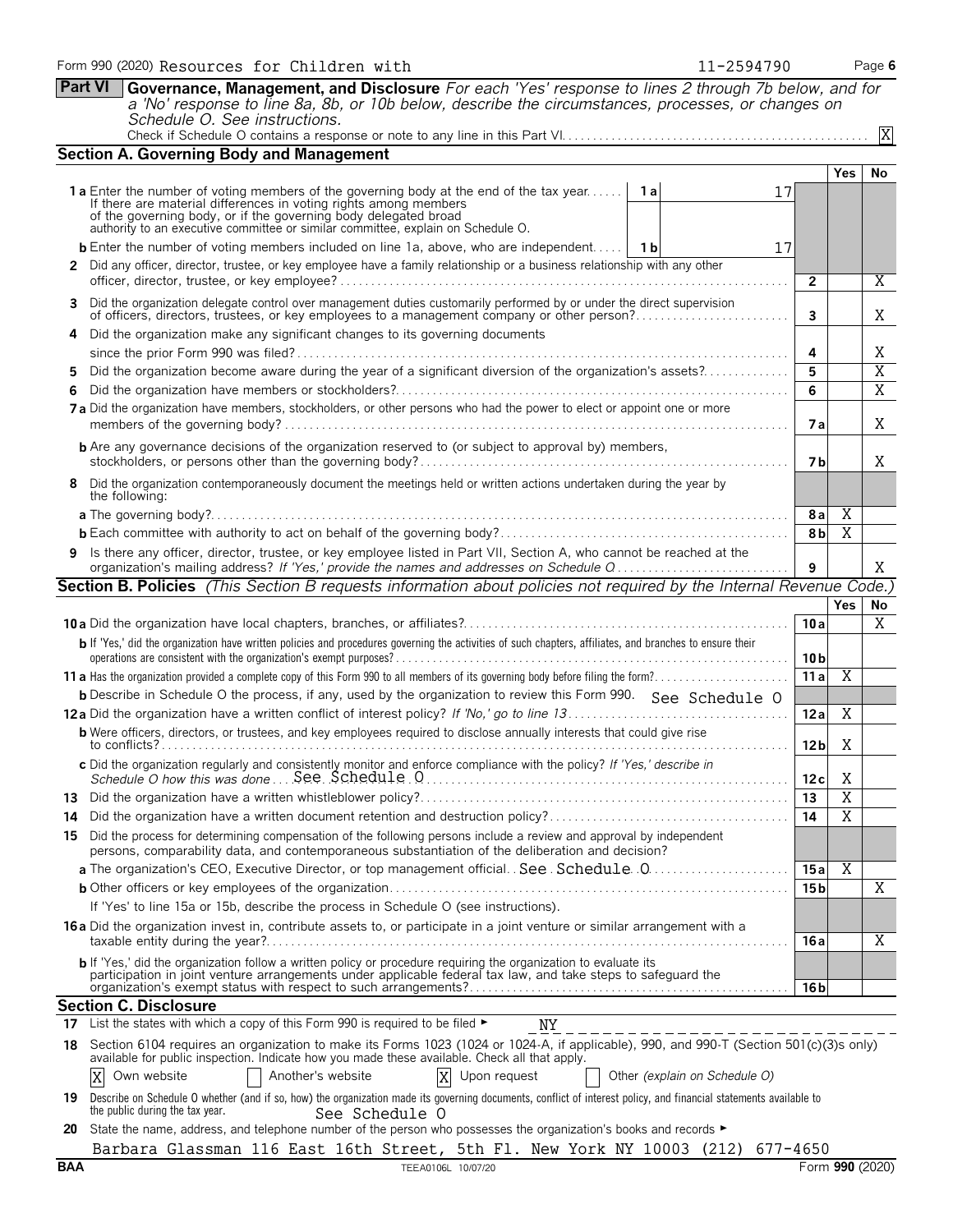| Form 990 (2020) Resources for Children with                                                                                                                           | 11-2594790 | Page 7 |
|-----------------------------------------------------------------------------------------------------------------------------------------------------------------------|------------|--------|
| Part VII   Compensation of Officers, Directors, Trustees, Key Employees, Highest Compensated Employees, and<br><b>Independent Contractors</b>                         |            |        |
|                                                                                                                                                                       |            |        |
| Section A. Officers, Directors, Trustees, Key Employees, and Highest Compensated Employees                                                                            |            |        |
| <b>1 a</b> Complete this table for all persons required to be listed. Report compensation for the calendar year ending with or within the<br>organization's tax year. |            |        |

? List all of the organization's **current** officers, directors, trustees (whether individuals or organizations), regardless of amount of compensation. Enter -0- in columns (D), (E), and (F) if no compensation was paid.

? List all of the organization's **current** key employees, if any. See instructions for definition of 'key employee.'

? List the organization's five **current** highest compensated employees (other than an officer, director, trustee, or key employee) who received reportable compensation (Box 5 of Form W-2 and/or Box 7 of Form 1099-MISC) of more than \$100,000 from the organization and any related organizations.

? List all of the organization's **former** officers, key employees, and highest compensated employees who received more than \$100,000 of reportable compensation from the organization and any related organizations.

? List all of the organization's **former directors or trustees** that received, in the capacity as a former director or trustee of the

organization, more than \$10,000 of reportable compensation from the organization and any related organizations.

See instructions for the order in which to list the persons above.

Check this box if neither the organization nor any related organization compensated any current officer, director, or trustee.

|            |                                         |                                                                                             |                                |                      | (C)     |                   |                                                                                        |                                                            |                                                                 |                                                                       |
|------------|-----------------------------------------|---------------------------------------------------------------------------------------------|--------------------------------|----------------------|---------|-------------------|----------------------------------------------------------------------------------------|------------------------------------------------------------|-----------------------------------------------------------------|-----------------------------------------------------------------------|
|            | (A)<br>Name and title                   | (B)<br>Average<br>hours<br>per                                                              |                                |                      |         | director/trustee) | Position (do not check more<br>than one box, unless person<br>is both an officer and a | (D)<br>Reportable<br>compensation from<br>the organization | (E)<br>Reportable<br>compensation from<br>related organizations | (F)<br>Estimated amount<br>of other                                   |
|            |                                         | week<br>(list any<br>hours for<br>related<br>organiza-<br>tions<br>below<br>dotted<br>line) | Individual trustee<br>director | nstitutional trustee | Officer | Key employee      | Former<br>Highest compensated<br>employee                                              | (W-2/1099-MISC)                                            | (W-2/1099-MISC)                                                 | compensation from<br>the organization<br>and related<br>organizations |
|            | (1) Barbara Glassman                    | 35                                                                                          |                                |                      |         |                   |                                                                                        |                                                            |                                                                 |                                                                       |
|            | Executive Dir.                          | $\Omega$                                                                                    |                                |                      | X       |                   |                                                                                        | 214,619.                                                   | 0.                                                              | 4,100.                                                                |
|            | (2) Jane Heaphy                         | $\overline{35}$                                                                             |                                |                      |         |                   |                                                                                        |                                                            |                                                                 |                                                                       |
|            | Deputy ED, Prg.                         | $\overline{0}$                                                                              |                                |                      |         |                   | X                                                                                      | 132,430.                                                   | $\mathbf 0$ .                                                   | 3,103.                                                                |
|            | (3) Joseph Miloscia<br>Development Dir. | $\overline{35}$<br>$\Omega$                                                                 |                                |                      |         |                   | X                                                                                      | 105,664.                                                   | $\mathbf{0}$ .                                                  | 23,792.                                                               |
|            | (4) Stephen Stern                       | $\overline{35}$                                                                             |                                |                      |         |                   |                                                                                        |                                                            |                                                                 |                                                                       |
|            | Sr. Dir of Fin                          | 0                                                                                           |                                |                      | X       |                   |                                                                                        | 90,051                                                     | $\mathbf{0}$                                                    | 32,553.                                                               |
|            | (5) Ellen Miller-Wachtel                | $\mathbf{1}$                                                                                |                                |                      |         |                   |                                                                                        |                                                            |                                                                 |                                                                       |
|            | Chair                                   | $\Omega$                                                                                    | X                              |                      | X       |                   |                                                                                        | 0                                                          | 0                                                               | $\boldsymbol{0}$ .                                                    |
|            | (6) Jamie H. Klein                      | $\mathbf{1}$                                                                                |                                |                      |         |                   |                                                                                        |                                                            |                                                                 |                                                                       |
|            | Vice President                          | $\Omega$                                                                                    | $\mathbf X$                    |                      | X       |                   |                                                                                        | $\mathbf 0$                                                | $\mathbf{0}$                                                    | 0.                                                                    |
|            | (7) Owen P.J King                       | $\mathbf{1}$                                                                                |                                |                      |         |                   |                                                                                        |                                                            |                                                                 |                                                                       |
|            | Treasurer                               | $\Omega$                                                                                    | $\mathbf X$                    |                      | X       |                   |                                                                                        | $\mathbf 0$                                                | $\mathbf{0}$                                                    | $\boldsymbol{0}$ .                                                    |
|            | (8) Seth J. Kramer                      | $\overline{1}$                                                                              |                                |                      |         |                   |                                                                                        |                                                            |                                                                 |                                                                       |
|            | Secretary                               | $\Omega$                                                                                    | X                              |                      | X       |                   |                                                                                        | 0                                                          | $\mathbf{0}$                                                    | 0.                                                                    |
|            | (9) Laurie Abramowitz                   | $\overline{1}$                                                                              |                                |                      |         |                   |                                                                                        |                                                            |                                                                 |                                                                       |
|            | Director                                | $\Omega$                                                                                    | X                              |                      |         |                   |                                                                                        | 0                                                          | $\mathbf{0}$                                                    | 0.                                                                    |
|            | (10) Migna Taveras                      | $\mathbf{1}$                                                                                |                                |                      |         |                   |                                                                                        |                                                            |                                                                 |                                                                       |
|            | Director                                | $\Omega$                                                                                    | X                              |                      |         |                   |                                                                                        | $\mathbf 0$                                                | $\mathbf{0}$                                                    | $\boldsymbol{0}$ .                                                    |
|            | (11) Marie Hill                         | $\mathbf{1}$                                                                                |                                |                      |         |                   |                                                                                        |                                                            |                                                                 |                                                                       |
|            | Director                                | $\mathbf 0$                                                                                 | $\mathbf X$                    |                      |         |                   |                                                                                        | $\boldsymbol{0}$                                           | $\mathbf{0}$                                                    | $\boldsymbol{0}$ .                                                    |
|            | (12) Shon E. Glusky                     | $\mathbf{1}$                                                                                |                                |                      |         |                   |                                                                                        |                                                            |                                                                 |                                                                       |
|            | Director                                | 0                                                                                           | X                              |                      |         |                   |                                                                                        | $\mathbf 0$                                                | $\mathbf 0$                                                     | 0.                                                                    |
|            | (13) Richard Hofstetter                 | $\overline{1}$                                                                              |                                |                      |         |                   |                                                                                        |                                                            |                                                                 |                                                                       |
|            | Director                                | $\mathbf{0}$                                                                                | X                              |                      |         |                   |                                                                                        | $\mathbf 0$                                                | $\mathbf 0$                                                     | 0.                                                                    |
|            | (14) Howard Luks                        | $\overline{1}$                                                                              |                                |                      |         |                   |                                                                                        |                                                            |                                                                 |                                                                       |
|            | Director                                | $\Omega$                                                                                    | X                              |                      |         |                   |                                                                                        | $\overline{0}$                                             | $\overline{0}$                                                  | $\boldsymbol{0}$ .                                                    |
| <b>BAA</b> |                                         | TEEA0107L 10/07/20                                                                          |                                |                      |         |                   |                                                                                        |                                                            |                                                                 | Form 990 (2020)                                                       |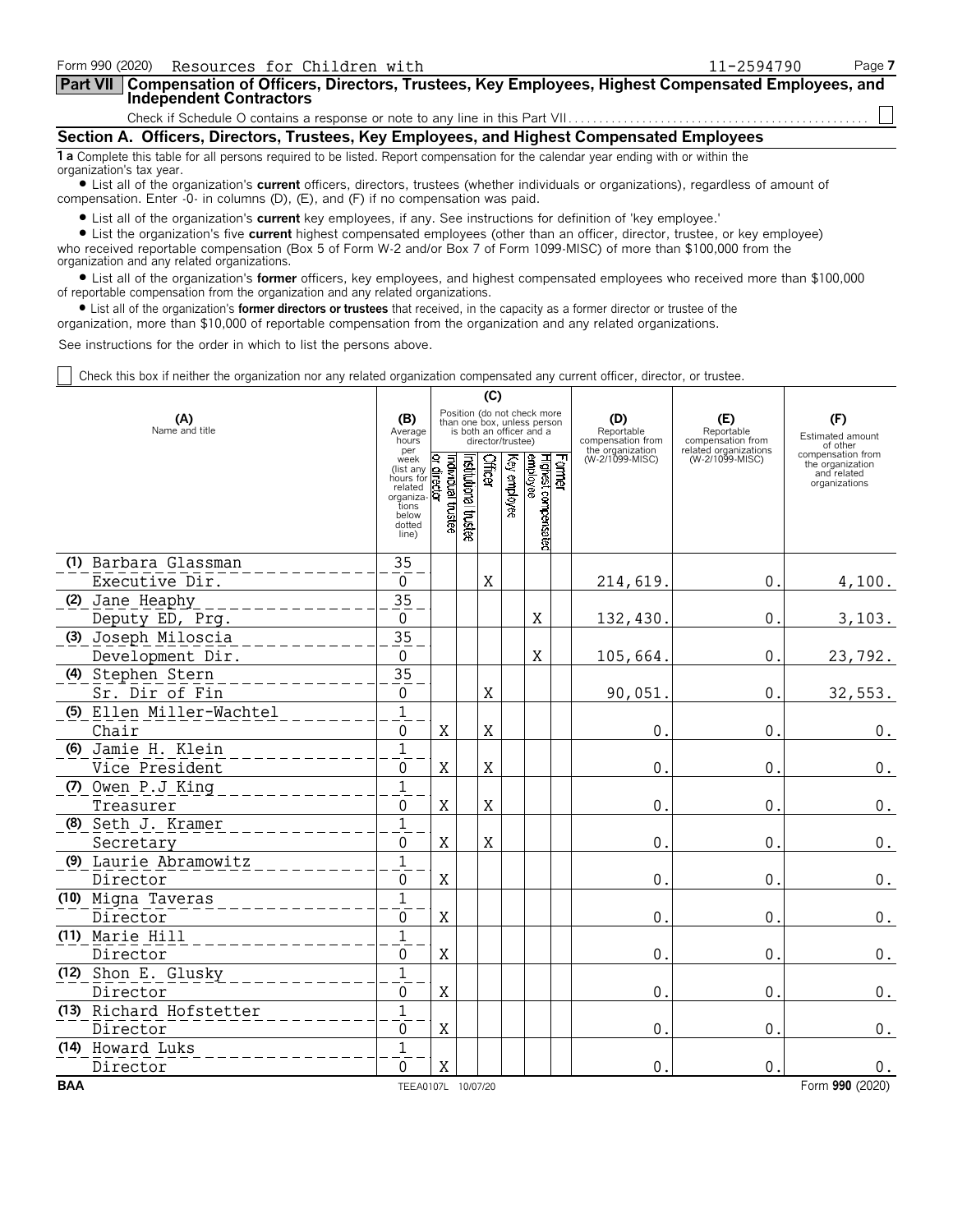|                                   | Part VII   Section A. Officers, Directors, Trustees, Key Employees, and Highest Compensated Employees (continued)                                                                                               |                                                 |                    |                                                              |                |              |                                                                                                             |  |                                                            |                                                                 |                                                                       |                    |
|-----------------------------------|-----------------------------------------------------------------------------------------------------------------------------------------------------------------------------------------------------------------|-------------------------------------------------|--------------------|--------------------------------------------------------------|----------------|--------------|-------------------------------------------------------------------------------------------------------------|--|------------------------------------------------------------|-----------------------------------------------------------------|-----------------------------------------------------------------------|--------------------|
|                                   |                                                                                                                                                                                                                 | (B)                                             |                    |                                                              | (C)            |              |                                                                                                             |  |                                                            |                                                                 |                                                                       |                    |
|                                   | (A)<br>Name and title                                                                                                                                                                                           | Average<br>hours<br>per<br>week                 |                    |                                                              |                |              | Position<br>(do not check more than one<br>box, unless person is both an<br>officer and a director/trustee) |  | (D)<br>Reportable<br>compensation from<br>the organization | (E)<br>Reportable<br>compensation from<br>related organizations | (F)<br>Estimated amount<br>of other                                   |                    |
|                                   |                                                                                                                                                                                                                 | (list any<br>hours<br>for<br>related            | director           |                                                              | <b>Officer</b> | Key employee |                                                                                                             |  | (W-2/1099-MISC)                                            | (W-2/1099-MISC)                                                 | compensation from<br>the organization<br>and related<br>organizations |                    |
|                                   |                                                                                                                                                                                                                 | organiza<br>- tions<br>below<br>dotted<br>line) |                    | Institutional trustea<br>Individual trustee<br><b>Hustes</b> |                |              | Former<br> Highest compensated<br> employee                                                                 |  |                                                            |                                                                 |                                                                       |                    |
| (15) Alberto Estrella<br>Director |                                                                                                                                                                                                                 | $\mathbf{1}$<br>0                               | X                  |                                                              |                |              |                                                                                                             |  | 0.                                                         | 0.                                                              |                                                                       | $0_{.}$            |
|                                   | (16) John J. McGuire, Jr.                                                                                                                                                                                       | $\mathbf{1}$                                    |                    |                                                              |                |              |                                                                                                             |  |                                                            |                                                                 |                                                                       |                    |
| Director<br>(17) Nicole Meade     |                                                                                                                                                                                                                 | 0<br>$\mathbf{1}$                               | X                  |                                                              |                |              |                                                                                                             |  | 0.                                                         | 0.                                                              |                                                                       | 0.                 |
| Director<br>(18) Andrea Raphael   |                                                                                                                                                                                                                 | 0<br>$\mathbf{1}$                               | X                  |                                                              |                |              |                                                                                                             |  | 0.                                                         | 0.                                                              |                                                                       | 0.                 |
| Director                          | (19) Jose Manuel Simian                                                                                                                                                                                         | 0<br>$\mathbf{1}$                               | X                  |                                                              |                |              |                                                                                                             |  | 0.                                                         | 0.                                                              |                                                                       | $\boldsymbol{0}$ . |
| Director                          |                                                                                                                                                                                                                 | 0                                               | X                  |                                                              |                |              |                                                                                                             |  | 0.                                                         | 0.                                                              |                                                                       | 0.                 |
| (20) Dan Taylor<br>Director       |                                                                                                                                                                                                                 | $\mathbf{1}$<br>0                               | X                  |                                                              |                |              |                                                                                                             |  | 0.                                                         | 0.                                                              |                                                                       | 0.                 |
| Director                          | (21) Heather Mutterperl                                                                                                                                                                                         | $\mathbf{1}$<br>$\Omega$                        | X                  |                                                              |                |              |                                                                                                             |  | 0.                                                         | 0.                                                              |                                                                       | 0.                 |
| (22)                              |                                                                                                                                                                                                                 |                                                 |                    |                                                              |                |              |                                                                                                             |  |                                                            |                                                                 |                                                                       |                    |
| (23)                              |                                                                                                                                                                                                                 |                                                 |                    |                                                              |                |              |                                                                                                             |  |                                                            |                                                                 |                                                                       |                    |
| (24)                              |                                                                                                                                                                                                                 |                                                 |                    |                                                              |                |              |                                                                                                             |  |                                                            |                                                                 |                                                                       |                    |
| (25)                              |                                                                                                                                                                                                                 |                                                 |                    |                                                              |                |              |                                                                                                             |  |                                                            |                                                                 |                                                                       |                    |
| 1 b Subtotal.                     |                                                                                                                                                                                                                 |                                                 |                    |                                                              |                |              |                                                                                                             |  | 542,764.                                                   | $0$ .                                                           |                                                                       | 63,548.            |
|                                   |                                                                                                                                                                                                                 |                                                 |                    |                                                              |                |              |                                                                                                             |  | 0.                                                         | $0$ .                                                           |                                                                       | 0.                 |
|                                   | 2 Total number of individuals (including but not limited to those listed above) who received more than \$100,000 of reportable compensation<br>from the organization $\blacktriangleright$<br>3                 |                                                 |                    |                                                              |                |              |                                                                                                             |  | 542,764.                                                   | 0.                                                              |                                                                       | 63,548.            |
|                                   |                                                                                                                                                                                                                 |                                                 |                    |                                                              |                |              |                                                                                                             |  |                                                            |                                                                 | Yes                                                                   | No                 |
|                                   | Did the organization list any <b>former</b> officer, director, trustee, key employee, or highest compensated employee                                                                                           |                                                 |                    |                                                              |                |              |                                                                                                             |  |                                                            |                                                                 | 3                                                                     | Χ                  |
| 4                                 | For any individual listed on line 1a, is the sum of reportable compensation and other compensation from<br>the organization and related organizations greater than \$150,000? If 'Yes,' complete Schedule J for |                                                 |                    |                                                              |                |              |                                                                                                             |  |                                                            |                                                                 |                                                                       |                    |
| 5                                 | Did any person listed on line 1a receive or accrue compensation from any unrelated organization or individual                                                                                                   |                                                 |                    |                                                              |                |              |                                                                                                             |  |                                                            |                                                                 | 4                                                                     | Χ                  |
|                                   | <b>Section B. Independent Contractors</b>                                                                                                                                                                       |                                                 |                    |                                                              |                |              |                                                                                                             |  |                                                            |                                                                 | 5                                                                     | X                  |
|                                   | Complete this table for your five highest compensated independent contractors that received more than \$100,000 of                                                                                              |                                                 |                    |                                                              |                |              |                                                                                                             |  |                                                            |                                                                 |                                                                       |                    |
|                                   | compensation from the organization. Report compensation for the calendar year ending with or within the organization's tax year.<br>(A)<br>Name and business address                                            |                                                 |                    |                                                              |                |              |                                                                                                             |  |                                                            |                                                                 | (C)<br>Compensation                                                   |                    |
|                                   | (B)<br>Description of services                                                                                                                                                                                  |                                                 |                    |                                                              |                |              |                                                                                                             |  |                                                            |                                                                 |                                                                       |                    |
|                                   |                                                                                                                                                                                                                 |                                                 |                    |                                                              |                |              |                                                                                                             |  |                                                            |                                                                 |                                                                       |                    |
|                                   |                                                                                                                                                                                                                 |                                                 |                    |                                                              |                |              |                                                                                                             |  |                                                            |                                                                 |                                                                       |                    |
|                                   | 2 Total number of independent contractors (including but not limited to those listed above) who received more than<br>\$100,000 of compensation from the organization $\blacktriangleright$ 0                   |                                                 |                    |                                                              |                |              |                                                                                                             |  |                                                            |                                                                 |                                                                       |                    |
| <b>BAA</b>                        |                                                                                                                                                                                                                 |                                                 | TEEA0108L 10/07/20 |                                                              |                |              |                                                                                                             |  |                                                            |                                                                 | Form 990 (2020)                                                       |                    |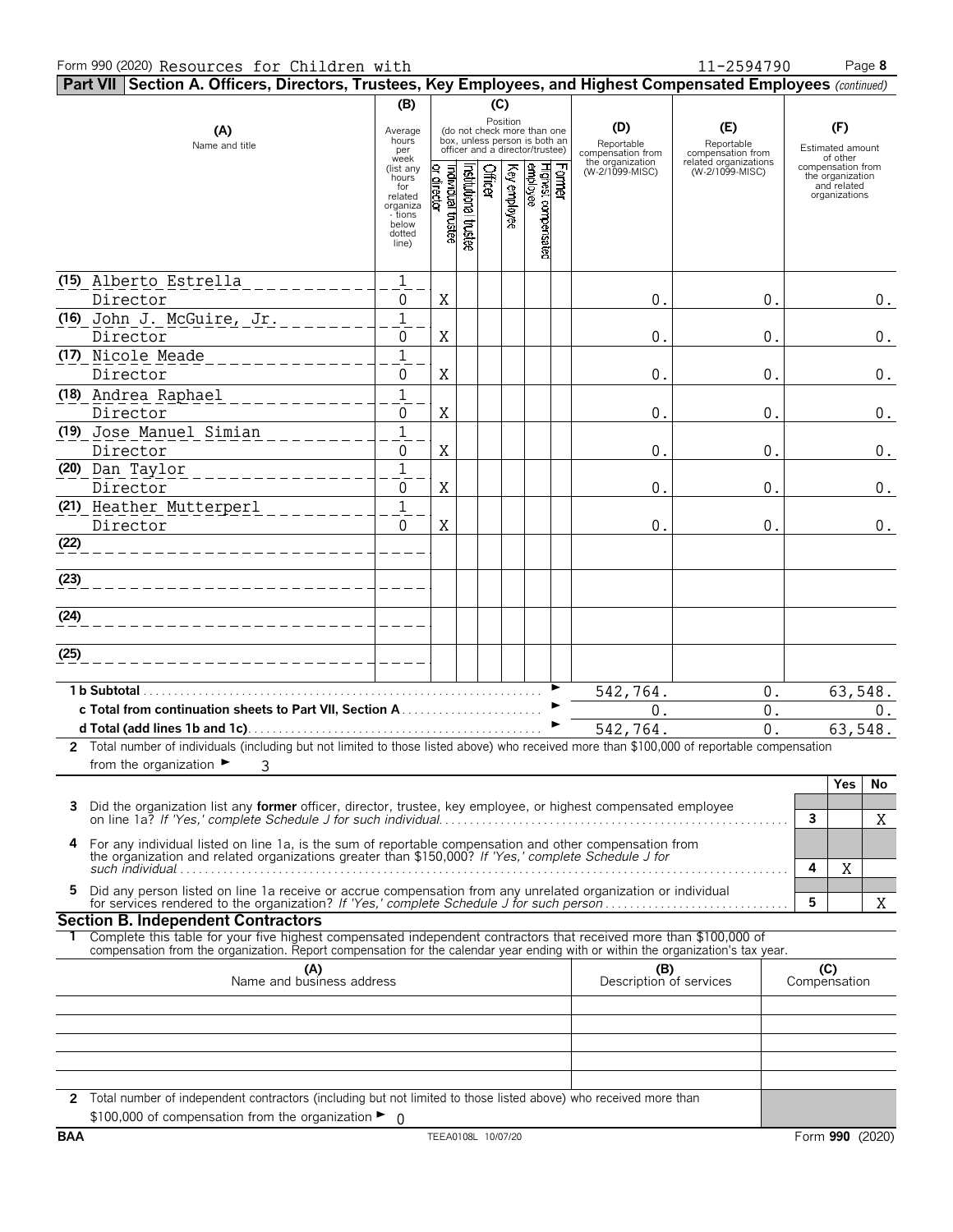#### Form 990 (2020) Page **9** Resources for Children with 11-2594790

#### **Part VIII Statement of Revenue**

Check if Schedule O contains a response or note to any line in this Part VIII. . . . . . . . . . . . . . . . . . . . . . . . . . . . . . . . . . . . . . . . . . . . . . . . .

|                                                           |                                                                          |                                                                                               |                |                |                      |                       | (A)<br>Total revenue | (B)<br>Related or<br>exempt | (C)<br>Unrelated<br>business | (D)<br>Revenue<br>excluded from tax |
|-----------------------------------------------------------|--------------------------------------------------------------------------|-----------------------------------------------------------------------------------------------|----------------|----------------|----------------------|-----------------------|----------------------|-----------------------------|------------------------------|-------------------------------------|
|                                                           |                                                                          |                                                                                               |                |                |                      |                       |                      | function<br>revenue         | revenue                      | under sections<br>512-514           |
|                                                           |                                                                          | 1a Federated campaigns                                                                        |                |                | 1a                   |                       |                      |                             |                              |                                     |
| Contributions, Cifts, Grants<br>and Other Similar Amounts |                                                                          | <b>b</b> Membership dues                                                                      |                |                | 1 <sub>b</sub>       |                       |                      |                             |                              |                                     |
|                                                           |                                                                          | c Fundraising events                                                                          |                |                | 1 <sub>c</sub>       |                       |                      |                             |                              |                                     |
|                                                           |                                                                          | d Related organizations                                                                       |                |                | 1 <sub>d</sub>       |                       |                      |                             |                              |                                     |
|                                                           |                                                                          | e Government grants (contributions)                                                           |                |                | 1e                   | 3, 135, 536.          |                      |                             |                              |                                     |
|                                                           |                                                                          | f All other contributions, gifts, grants, and<br>similar amounts not included above           |                |                | 1f                   | 1,448,802.            |                      |                             |                              |                                     |
|                                                           |                                                                          | g Noncash contributions included in                                                           |                |                |                      |                       |                      |                             |                              |                                     |
|                                                           |                                                                          |                                                                                               |                |                | 1 <sub>g</sub>       | $\blacktriangleright$ |                      |                             |                              |                                     |
|                                                           |                                                                          |                                                                                               |                |                |                      | <b>Business Code</b>  | 4,584,338.           |                             |                              |                                     |
| Program Service Revenue                                   |                                                                          | 2ª Program Service Revenue 900099                                                             |                |                |                      |                       | 37,934.              | 37,934.                     |                              |                                     |
|                                                           | b                                                                        |                                                                                               |                |                |                      |                       |                      |                             |                              |                                     |
|                                                           |                                                                          |                                                                                               |                |                |                      |                       |                      |                             |                              |                                     |
|                                                           |                                                                          |                                                                                               |                |                |                      |                       |                      |                             |                              |                                     |
|                                                           |                                                                          |                                                                                               |                |                |                      |                       |                      |                             |                              |                                     |
|                                                           |                                                                          | f All other program service revenue                                                           |                |                |                      | $\blacktriangleright$ |                      |                             |                              |                                     |
|                                                           |                                                                          |                                                                                               |                |                |                      |                       | 37,934.              |                             |                              |                                     |
|                                                           | 3                                                                        |                                                                                               |                |                |                      |                       | 20,405.              |                             |                              | 20,405.                             |
|                                                           | 4                                                                        | Income from investment of tax-exempt bond proceeds ▶                                          |                |                |                      |                       |                      |                             |                              |                                     |
|                                                           | 5                                                                        |                                                                                               |                |                |                      |                       |                      |                             |                              |                                     |
|                                                           |                                                                          |                                                                                               |                | (i) Real       |                      | (ii) Personal         |                      |                             |                              |                                     |
|                                                           |                                                                          | 6a Gross rents                                                                                | 6a             |                |                      |                       |                      |                             |                              |                                     |
|                                                           |                                                                          | <b>b</b> Less: rental expenses<br>c Rental income or (loss) 6c                                | 6 <sub>b</sub> |                |                      |                       |                      |                             |                              |                                     |
|                                                           |                                                                          |                                                                                               |                |                |                      |                       |                      |                             |                              |                                     |
|                                                           |                                                                          | 7 a Gross amount from                                                                         |                | (i) Securities |                      | (ii) Other            |                      |                             |                              |                                     |
|                                                           |                                                                          | sales of assets                                                                               |                |                |                      |                       |                      |                             |                              |                                     |
|                                                           |                                                                          | other than inventory<br><b>b</b> Less: cost or other basis                                    | 7a             |                |                      |                       |                      |                             |                              |                                     |
|                                                           |                                                                          | and sales expenses                                                                            | 7b             |                |                      |                       |                      |                             |                              |                                     |
|                                                           |                                                                          | $c$ Gain or (loss) $\ldots$ .                                                                 | 7c             |                |                      |                       |                      |                             |                              |                                     |
|                                                           |                                                                          |                                                                                               |                |                |                      |                       |                      |                             |                              |                                     |
| å                                                         |                                                                          | 8 a Gross income from fundraising events<br>(not including $\sharp$                           |                |                |                      |                       |                      |                             |                              |                                     |
|                                                           |                                                                          | of contributions reported on line 1c).                                                        |                |                |                      |                       |                      |                             |                              |                                     |
| Other Reve                                                |                                                                          | See Part IV, line 18<br><b>b</b> Less: direct expenses                                        |                |                | 8a<br>8 <sub>b</sub> |                       |                      |                             |                              |                                     |
|                                                           |                                                                          | c Net income or (loss) from fundraising events                                                |                |                |                      |                       |                      |                             |                              |                                     |
|                                                           |                                                                          | 9 a Gross income from gaming activities.                                                      |                |                |                      |                       |                      |                             |                              |                                     |
|                                                           |                                                                          | See Part IV, line 19.                                                                         |                |                | 9a                   |                       |                      |                             |                              |                                     |
|                                                           |                                                                          | <b>b</b> Less: direct expenses                                                                |                |                | 9 <sub>b</sub>       |                       |                      |                             |                              |                                     |
|                                                           |                                                                          | c Net income or (loss) from gaming activities                                                 |                |                |                      |                       |                      |                             |                              |                                     |
|                                                           |                                                                          | <b>10a</b> Gross sales of inventory, less<br>returns and allowances                           |                |                |                      |                       |                      |                             |                              |                                     |
|                                                           |                                                                          | 10a<br><b>b</b> Less: cost of goods sold<br>10Ы                                               |                |                |                      |                       |                      |                             |                              |                                     |
|                                                           |                                                                          | c Net income or (loss) from sales of inventory                                                |                |                |                      |                       |                      |                             |                              |                                     |
|                                                           |                                                                          |                                                                                               |                |                |                      | <b>Business Code</b>  |                      |                             |                              |                                     |
| Miscellaneous                                             |                                                                          |                                                                                               |                |                |                      |                       |                      |                             |                              |                                     |
|                                                           | $\begin{array}{c}\n\hline\n\text{Re}\text{value} \\ \hline\n\end{array}$ |                                                                                               |                |                |                      |                       |                      |                             |                              |                                     |
|                                                           |                                                                          |                                                                                               |                |                |                      |                       |                      |                             |                              |                                     |
|                                                           |                                                                          | <b>d</b> All other revenue $\ldots \ldots \ldots \ldots \ldots$<br>e Total. Add lines 11a-11d |                |                |                      |                       |                      |                             |                              |                                     |
|                                                           | 12                                                                       | Total revenue. See instructions                                                               |                |                |                      |                       | 4,642,677.           | 37,934                      | $0$ .                        | 20,405.                             |
|                                                           |                                                                          |                                                                                               |                |                |                      |                       |                      |                             |                              |                                     |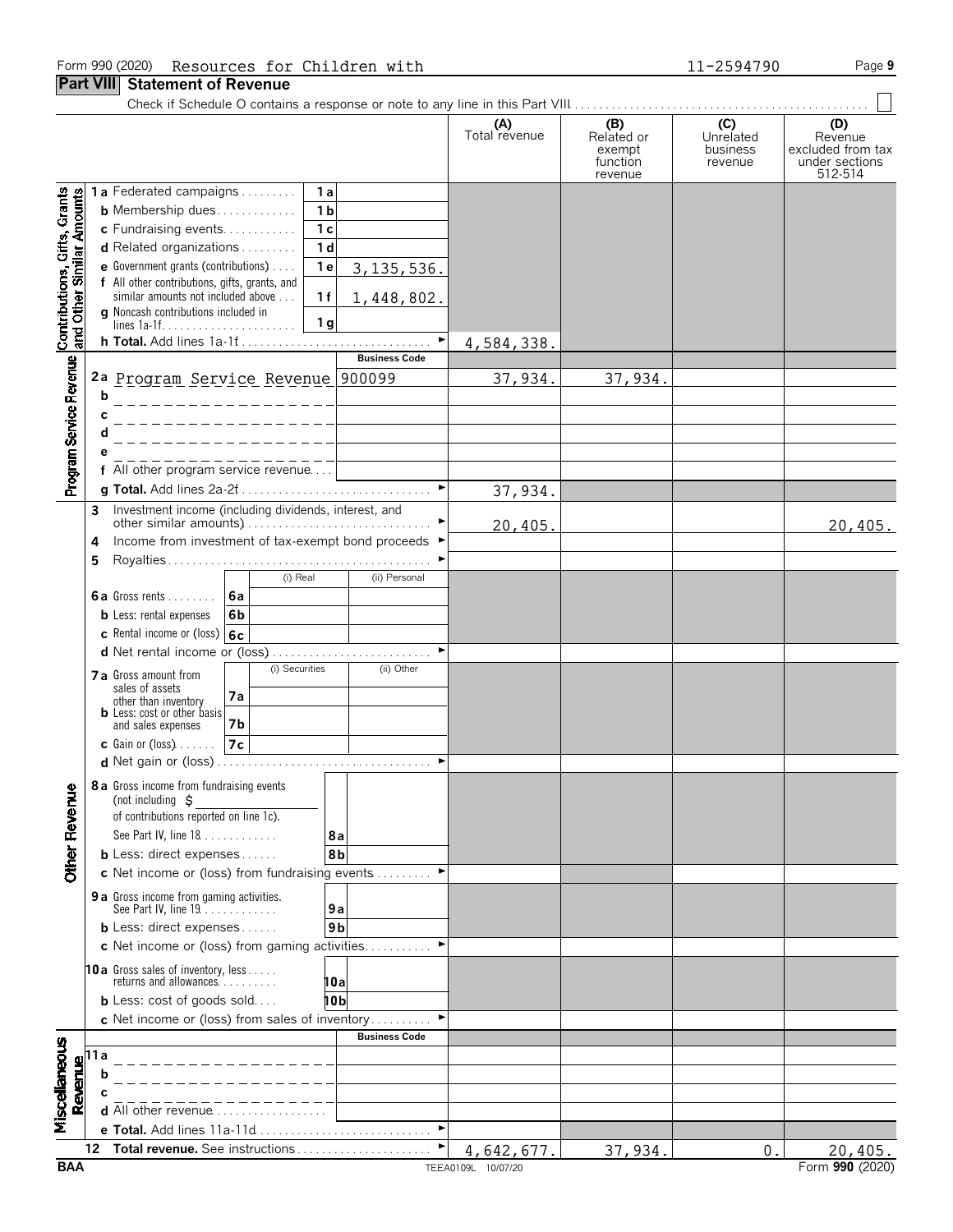|               | Section 501(c)(3) and 501(c)(4) organizations must complete all columns. All other organizations must complete column (A).                                                                                                    |                |                             |                                    |                         |  |  |  |  |  |  |
|---------------|-------------------------------------------------------------------------------------------------------------------------------------------------------------------------------------------------------------------------------|----------------|-----------------------------|------------------------------------|-------------------------|--|--|--|--|--|--|
|               |                                                                                                                                                                                                                               | (A)            | (B)                         | $\overline{C}$                     | (D)                     |  |  |  |  |  |  |
|               | Do not include amounts reported on lines<br>6b, 7b, 8b, 9b, and 10b of Part VIII.                                                                                                                                             | Total expenses | Program service<br>expenses | Management and<br>general expenses | Fundraising<br>expenses |  |  |  |  |  |  |
| 1.            | Grants and other assistance to domestic<br>organizations and domestic governments.                                                                                                                                            | 60,092.        | 60,092.                     |                                    |                         |  |  |  |  |  |  |
| $\mathcal{P}$ | Grants and other assistance to domestic<br>individuals. See Part IV, line 22                                                                                                                                                  |                |                             |                                    |                         |  |  |  |  |  |  |
| 3             | Grants and other assistance to foreign<br>organizations, foreign governments, and for-<br>eign individuals. See Part IV, lines 15 and 16                                                                                      |                |                             |                                    |                         |  |  |  |  |  |  |
| 4<br>5        | Benefits paid to or for members<br>Compensation of current officers, directors,<br>trustees, and key employees                                                                                                                | 341, 323.      | 159,665.                    | 159,786.                           | 21,872.                 |  |  |  |  |  |  |
| ĥ             | Compensation not included above to<br>disqualified persons (as defined under<br>section $4958(f)(1)$ and persons described                                                                                                    | 0.             | $0$ .                       | 0.                                 | $0$ .                   |  |  |  |  |  |  |
|               | 7 Other salaries and wages                                                                                                                                                                                                    | 2,529,254.     | 2,160,060.                  | 187,399.                           | 181,795.                |  |  |  |  |  |  |
| 8             | Pension plan accruals and contributions<br>(include section $401(k)$ and $403(b)$                                                                                                                                             | 33,156.        | 29,104.                     | 1,646.                             | 2,406.                  |  |  |  |  |  |  |
| 9             | Other employee benefits                                                                                                                                                                                                       | 353,069.       | 313,606.                    | 11,949.                            | 27,514.                 |  |  |  |  |  |  |
| 10            | Payroll taxes                                                                                                                                                                                                                 | 218,576.       | 178,686.                    | 24, 213.                           | 15,677.                 |  |  |  |  |  |  |
|               | 11 Fees for services (nonemployees):                                                                                                                                                                                          |                |                             |                                    |                         |  |  |  |  |  |  |
|               | a Management                                                                                                                                                                                                                  |                |                             |                                    |                         |  |  |  |  |  |  |
|               |                                                                                                                                                                                                                               |                |                             |                                    |                         |  |  |  |  |  |  |
|               |                                                                                                                                                                                                                               |                |                             |                                    |                         |  |  |  |  |  |  |
|               |                                                                                                                                                                                                                               |                |                             |                                    |                         |  |  |  |  |  |  |
|               | <b>e</b> Professional fundraising services. See Part IV, line $17$                                                                                                                                                            |                |                             |                                    |                         |  |  |  |  |  |  |
|               | f Investment management fees                                                                                                                                                                                                  |                |                             |                                    |                         |  |  |  |  |  |  |
|               | <b>g</b> Other. (If line 11q amount exceeds 10% of line 25, column<br>(A) amount, list line 11g expenses on Schedule $0.$ )                                                                                                   | 205, 971.      | 106,374.                    | 87,129.                            | 12,468.                 |  |  |  |  |  |  |
| 13            | Office expenses                                                                                                                                                                                                               | 117,057.       | 70,793.                     | 32,760.                            | 13,504.                 |  |  |  |  |  |  |
| 14            | Information technology                                                                                                                                                                                                        |                |                             |                                    |                         |  |  |  |  |  |  |
| 15            |                                                                                                                                                                                                                               |                |                             |                                    |                         |  |  |  |  |  |  |
| 16            | Occupancy                                                                                                                                                                                                                     | 315,798.       | 260,715.                    | 33, 435.                           | 21,648.                 |  |  |  |  |  |  |
| 17            |                                                                                                                                                                                                                               |                |                             |                                    |                         |  |  |  |  |  |  |
|               | 18 Payments of travel or entertainment<br>expenses for any federal, state, or local<br>public officials                                                                                                                       |                |                             |                                    |                         |  |  |  |  |  |  |
| 19<br>20      | Conferences, conventions, and meetings<br>$Interest \dots \dots \dots \dots \dots \dots \dots \dots \dots \dots \dots \dots \dots \dots$                                                                                      | 15,995.        | 13,846.                     | 1,087.                             | 1,062.                  |  |  |  |  |  |  |
| 21            | Payments to affiliates                                                                                                                                                                                                        |                |                             |                                    |                         |  |  |  |  |  |  |
| 22            | Depreciation, depletion, and amortization                                                                                                                                                                                     | 13,204.        | 10,794.                     | 1,463.                             | 947.                    |  |  |  |  |  |  |
| 23            | Insurance<br>24 Other expenses. Itemize expenses not<br>covered above (List miscellaneous expenses<br>on line 24e. If line 24e amount exceeds 10%<br>of line 25, column (A) amount, list line 24e<br>expenses on Schedule O.) | 12,648.        | 7,324.                      | 4,881                              | 443.                    |  |  |  |  |  |  |
|               | a Telephone and Communications                                                                                                                                                                                                | 51,876.        | 42,409                      | 5,746.                             | 3, 721.                 |  |  |  |  |  |  |
|               | <b>b</b> Equipment Lease and Rentals                                                                                                                                                                                          | 24,964.        | 21,217                      | 2,308.                             | 1,439.                  |  |  |  |  |  |  |
|               | c Printing, Design, and promo                                                                                                                                                                                                 | 21,387.        | 10,192                      | 316.                               | 10,879.                 |  |  |  |  |  |  |
|               | d Bad Debt Expense                                                                                                                                                                                                            | 16,232         |                             | 16,232                             |                         |  |  |  |  |  |  |
|               |                                                                                                                                                                                                                               | 17,420.        | 10,469.                     | 3,871.                             | 3,080.                  |  |  |  |  |  |  |
|               | 25 Total functional expenses. Add lines 1 through 24e                                                                                                                                                                         | 4,348,022.     | 3,455,346.                  | 574,221.                           | 318,455.                |  |  |  |  |  |  |
|               | 26 Joint costs. Complete this line only if<br>the organization reported in column (B)<br>joint costs from a combined educational<br>campaign and fundraising solicitation.                                                    |                |                             |                                    |                         |  |  |  |  |  |  |

Check here  $\blacktriangleright$  | if following

SOP 98-2 (ASC 958-720). . . . . . . . . . . . . . . . .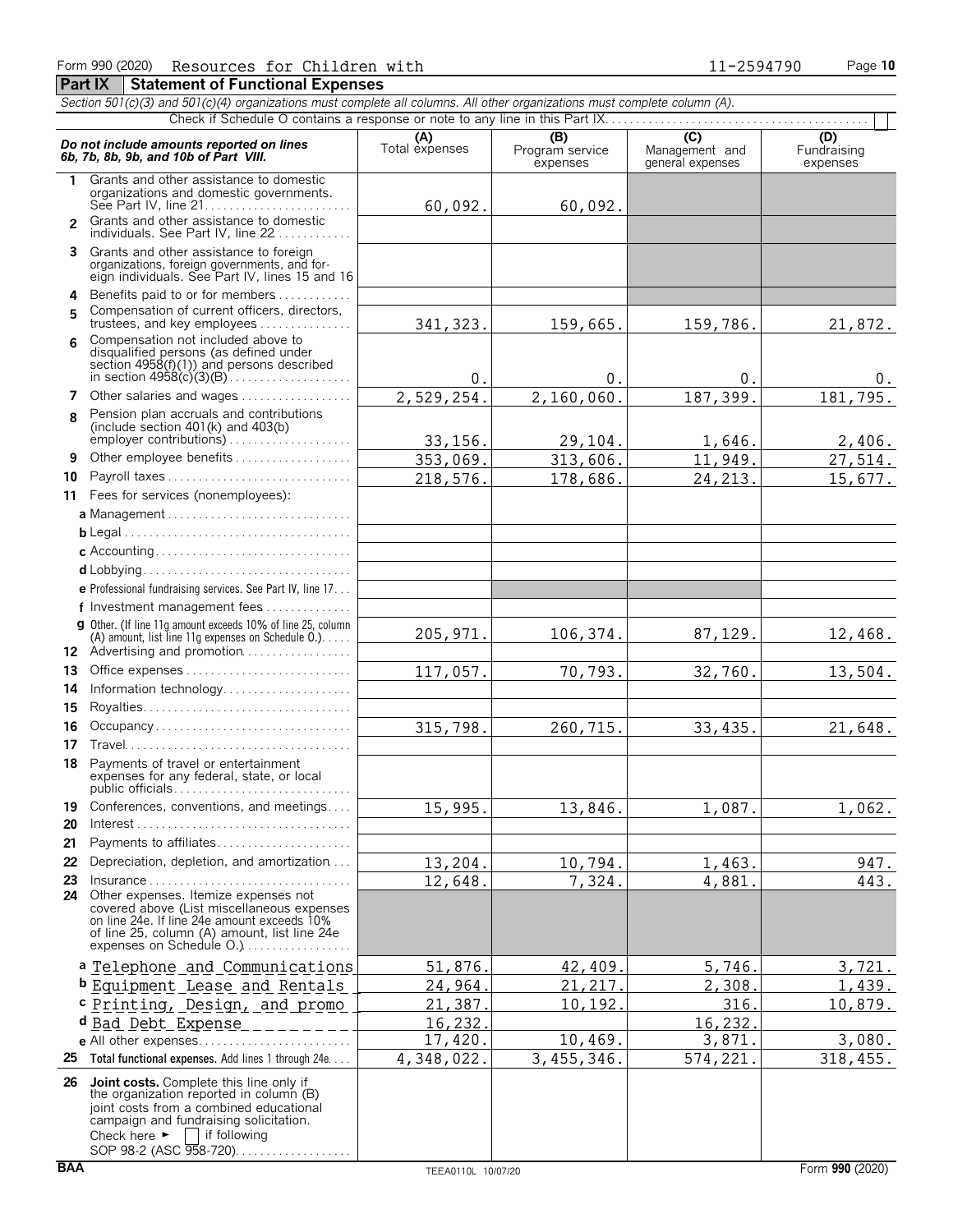#### Form 990 (2020) Page **11** Resources for Children with 11-2594790

|                      | Part X | <b>Balance Sheet</b>                                                                                                                                                                                             |                          |                |                    |
|----------------------|--------|------------------------------------------------------------------------------------------------------------------------------------------------------------------------------------------------------------------|--------------------------|----------------|--------------------|
|                      |        |                                                                                                                                                                                                                  |                          |                |                    |
|                      |        |                                                                                                                                                                                                                  | (A)<br>Beginning of year |                | (B)<br>End of year |
|                      | 1      |                                                                                                                                                                                                                  | 257,831.                 | 1              | 896,875.           |
|                      | 2      |                                                                                                                                                                                                                  | 74,014.                  | $\overline{2}$ | 435, 194.          |
|                      | 3      |                                                                                                                                                                                                                  | 1,445,549.               | 3              | 1,231,510.         |
|                      | 4      |                                                                                                                                                                                                                  |                          | 4              |                    |
|                      | 5      | Loans and other receivables from any current or former officer, director, trustee, key employee, creator or founder, substantial contributor, or 35% controlled entity or family member of any of these persons  |                          | 5              |                    |
|                      | 6      | Loans and other receivables from other disqualified persons (as defined under                                                                                                                                    |                          |                |                    |
|                      |        | section $4958(f)(1)$ , and persons described in section $4958(c)(3)(B)$                                                                                                                                          |                          | 6              |                    |
|                      | 7      |                                                                                                                                                                                                                  |                          | $\overline{ }$ |                    |
|                      | 8      |                                                                                                                                                                                                                  |                          | 8              |                    |
| Assets               | 9      |                                                                                                                                                                                                                  | 60,690                   | 9              | 49,271.            |
|                      |        | 143,103.                                                                                                                                                                                                         |                          |                |                    |
|                      |        | 122, 135.                                                                                                                                                                                                        | 15,282.                  | 10c            | 20,968.            |
|                      | 11     |                                                                                                                                                                                                                  | 1,061,470.               | 11             | 1,139,894.         |
|                      | 12     |                                                                                                                                                                                                                  |                          | 12             |                    |
|                      | 13     | Investments – program-related. See Part IV, line 11                                                                                                                                                              |                          | 13             |                    |
|                      | 14     |                                                                                                                                                                                                                  |                          | 14             |                    |
|                      | 15     |                                                                                                                                                                                                                  |                          | 15             |                    |
|                      | 16     |                                                                                                                                                                                                                  | 2,914,836.               | 16             | 3,773,712.         |
|                      | 17     |                                                                                                                                                                                                                  | 115,192.                 | 17             | 178,909.           |
|                      | 18     |                                                                                                                                                                                                                  |                          | 18             |                    |
|                      | 19     |                                                                                                                                                                                                                  |                          | 19             |                    |
|                      | 20     |                                                                                                                                                                                                                  |                          | 20             |                    |
|                      | 21     | Escrow or custodial account liability. Complete Part IV of Schedule D.                                                                                                                                           |                          | 21             |                    |
| Liabilities          | 22     | Loans and other payables to any current or former officer, director, trustee,<br>key employee, creator or founder, substantial contributor, or 35%<br>controlled entity or family member of any of these persons |                          | 22             |                    |
|                      | 23     | Secured mortgages and notes payable to unrelated third parties                                                                                                                                                   |                          | 23             |                    |
|                      | 24     | Unsecured notes and loans payable to unrelated third parties                                                                                                                                                     |                          | 24             | 478,682.           |
|                      | 25     | Other liabilities (including federal income tax, payables to related third parties, and other liabilities not included on lines 17-24). Complete Part X of Schedule D.                                           | 27,285.                  | 25             | 15,928.            |
|                      | 26     |                                                                                                                                                                                                                  | 142, 477.                | 26             | 673,519.           |
|                      |        | Organizations that follow FASB ASC 958, check here ►<br>X<br>and complete lines 27, 28, 32, and 33.                                                                                                              |                          |                |                    |
|                      | 27     |                                                                                                                                                                                                                  | 2,018,284                | 27             | 2,743,899.         |
|                      | 28     |                                                                                                                                                                                                                  | 754,075.                 | 28             | 356,294.           |
| <b>Fund Balances</b> |        | Organizations that do not follow FASB ASC 958, check here ►<br>and complete lines 29 through 33.                                                                                                                 |                          |                |                    |
|                      | 29     | Capital stock or trust principal, or current funds                                                                                                                                                               |                          | 29             |                    |
|                      | 30     | Paid-in or capital surplus, or land, building, or equipment fund                                                                                                                                                 |                          | 30             |                    |
|                      | 31     | Retained earnings, endowment, accumulated income, or other funds                                                                                                                                                 |                          | 31             |                    |
| <b>Net Assets or</b> | 32     |                                                                                                                                                                                                                  | 2,772,359.               | 32             | 3, 100, 193.       |
|                      | 33     | Total liabilities and net assets/fund balances                                                                                                                                                                   | 2,914,836.               | 33             | 3,773,712.         |
| <b>BAA</b>           |        | TEEA0111L 10/07/20                                                                                                                                                                                               |                          |                | Form 990 (2020)    |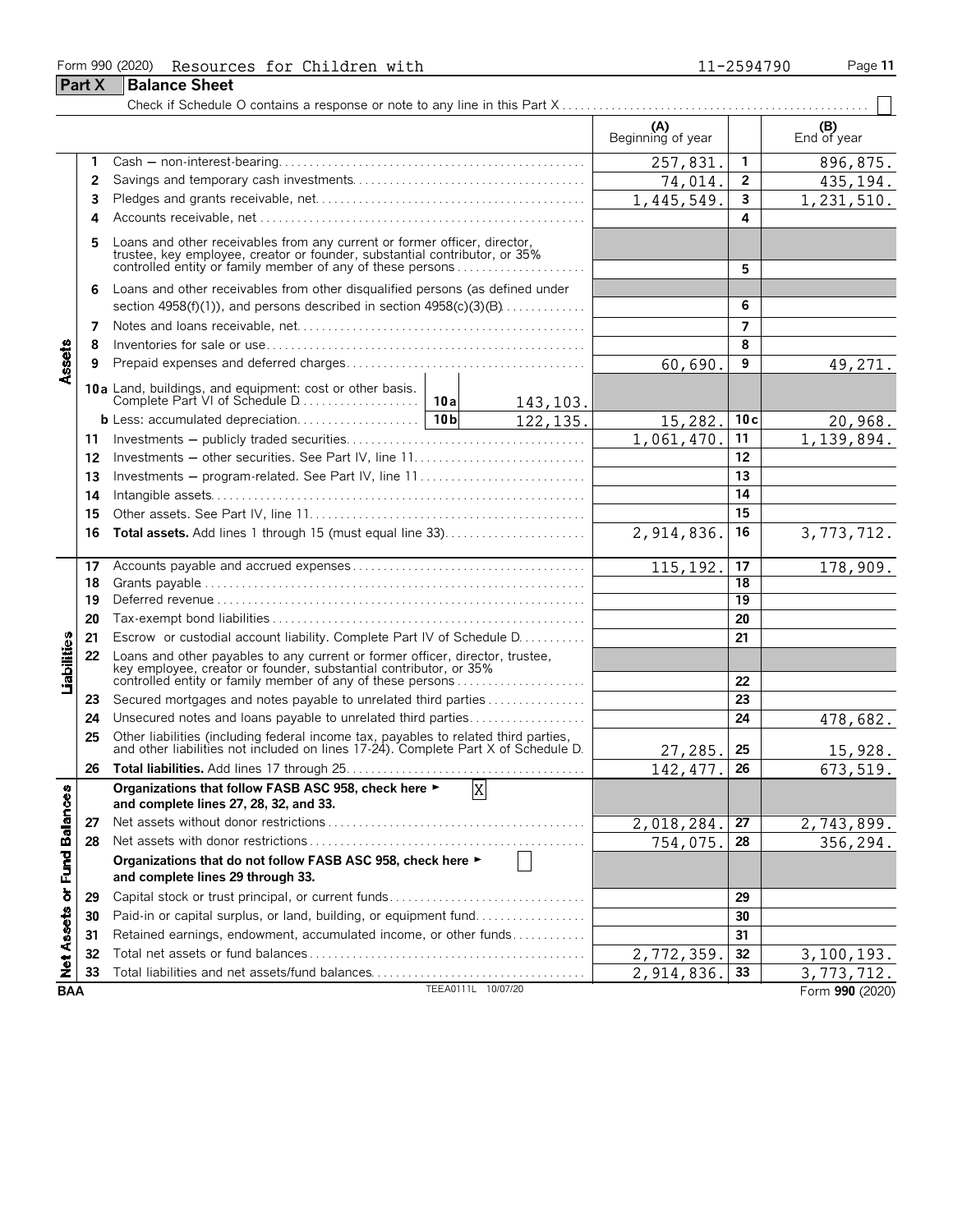|            |                | Form 990 (2020) | Resources for Children with                                                                                                                                                                                                                          | 11-2594790              |                |            | Page 12         |
|------------|----------------|-----------------|------------------------------------------------------------------------------------------------------------------------------------------------------------------------------------------------------------------------------------------------------|-------------------------|----------------|------------|-----------------|
|            | <b>Part XI</b> |                 | <b>Reconciliation of Net Assets</b>                                                                                                                                                                                                                  |                         |                |            |                 |
|            |                |                 |                                                                                                                                                                                                                                                      |                         |                |            |                 |
| 1.         |                |                 |                                                                                                                                                                                                                                                      | $\mathbf{1}$            |                |            | 4,642,677.      |
| 2          |                |                 |                                                                                                                                                                                                                                                      | $\overline{2}$          |                |            | 4,348,022.      |
| 3          |                |                 |                                                                                                                                                                                                                                                      | $\overline{\mathbf{3}}$ |                |            | 294,655.        |
| 4          |                |                 | Net assets or fund balances at beginning of year (must equal Part X, line 32, column (A)).                                                                                                                                                           | 4                       |                |            | 2,772,359.      |
| 5          |                |                 |                                                                                                                                                                                                                                                      | 5                       |                |            | 33, 179.        |
| հ          |                |                 |                                                                                                                                                                                                                                                      | $\overline{6}$          |                |            |                 |
| 7          |                |                 |                                                                                                                                                                                                                                                      |                         |                |            |                 |
| 8          |                |                 |                                                                                                                                                                                                                                                      | 8                       |                |            |                 |
| 9          |                |                 |                                                                                                                                                                                                                                                      | 9                       |                |            | $0$ .           |
| 10         |                |                 | Net assets or fund balances at end of year. Combine lines 3 through 9 (must equal Part X, line 32,                                                                                                                                                   |                         |                |            |                 |
|            |                |                 | column (B) $\ldots$ $\ldots$ $\ldots$ $\ldots$ $\ldots$ $\ldots$ $\ldots$ $\ldots$ $\ldots$ $\ldots$ $\ldots$ $\ldots$ $\ldots$ $\ldots$ $\ldots$                                                                                                    | 10                      |                |            | 3, 100, 193.    |
|            |                |                 | <b>Part XII Financial Statements and Reporting</b>                                                                                                                                                                                                   |                         |                |            |                 |
|            |                |                 |                                                                                                                                                                                                                                                      |                         |                |            |                 |
|            |                |                 |                                                                                                                                                                                                                                                      |                         |                | <b>Yes</b> | No.             |
|            |                |                 | Accounting method used to prepare the Form 990:<br>X Accrual<br>Cash<br>Other                                                                                                                                                                        |                         |                |            |                 |
|            |                | in Schedule O.  | If the organization changed its method of accounting from a prior year or checked 'Other,' explain                                                                                                                                                   |                         |                |            |                 |
|            |                |                 | 2a Were the organization's financial statements compiled or reviewed by an independent accountant?                                                                                                                                                   |                         | 2a             |            | X               |
|            |                |                 | If 'Yes,' check a box below to indicate whether the financial statements for the year were compiled or reviewed on a<br>separate basis, consolidated basis, or both:<br>Consolidated basis<br>Separate basis<br>Both consolidated and separate basis |                         |                |            |                 |
|            |                |                 | <b>b</b> Were the organization's financial statements audited by an independent accountant?                                                                                                                                                          |                         | 2 <sub>b</sub> | X          |                 |
|            | X              |                 | If 'Yes,' check a box below to indicate whether the financial statements for the year were audited on a separate<br>basis, consolidated basis, or both:<br>Consolidated basis<br>Both consolidated and separate basis<br>Separate basis              |                         |                |            |                 |
|            |                |                 | c If 'Yes' to line 2a or 2b, does the organization have a committee that assumes responsibility for oversight of the audit,<br>review, or compilation of its financial statements and selection of an independent accountant?                        |                         | 2c             | X          |                 |
|            |                | on Schedule O.  | If the organization changed either its oversight process or selection process during the tax year, explain                                                                                                                                           |                         |                |            |                 |
|            |                |                 | 3a As a result of a federal award, was the organization required to undergo an audit or audits as set forth in the Single                                                                                                                            |                         | Зa             |            | Χ               |
|            |                |                 | b If 'Yes,' did the organization undergo the required audit or audits? If the organization did not undergo the required audit<br>or audits, explain why on Schedule O and describe any steps taken to undergo such audits                            |                         | 3 <sub>b</sub> |            |                 |
| <b>BAA</b> |                |                 | TEEA0112L 10/19/20                                                                                                                                                                                                                                   |                         |                |            | Form 990 (2020) |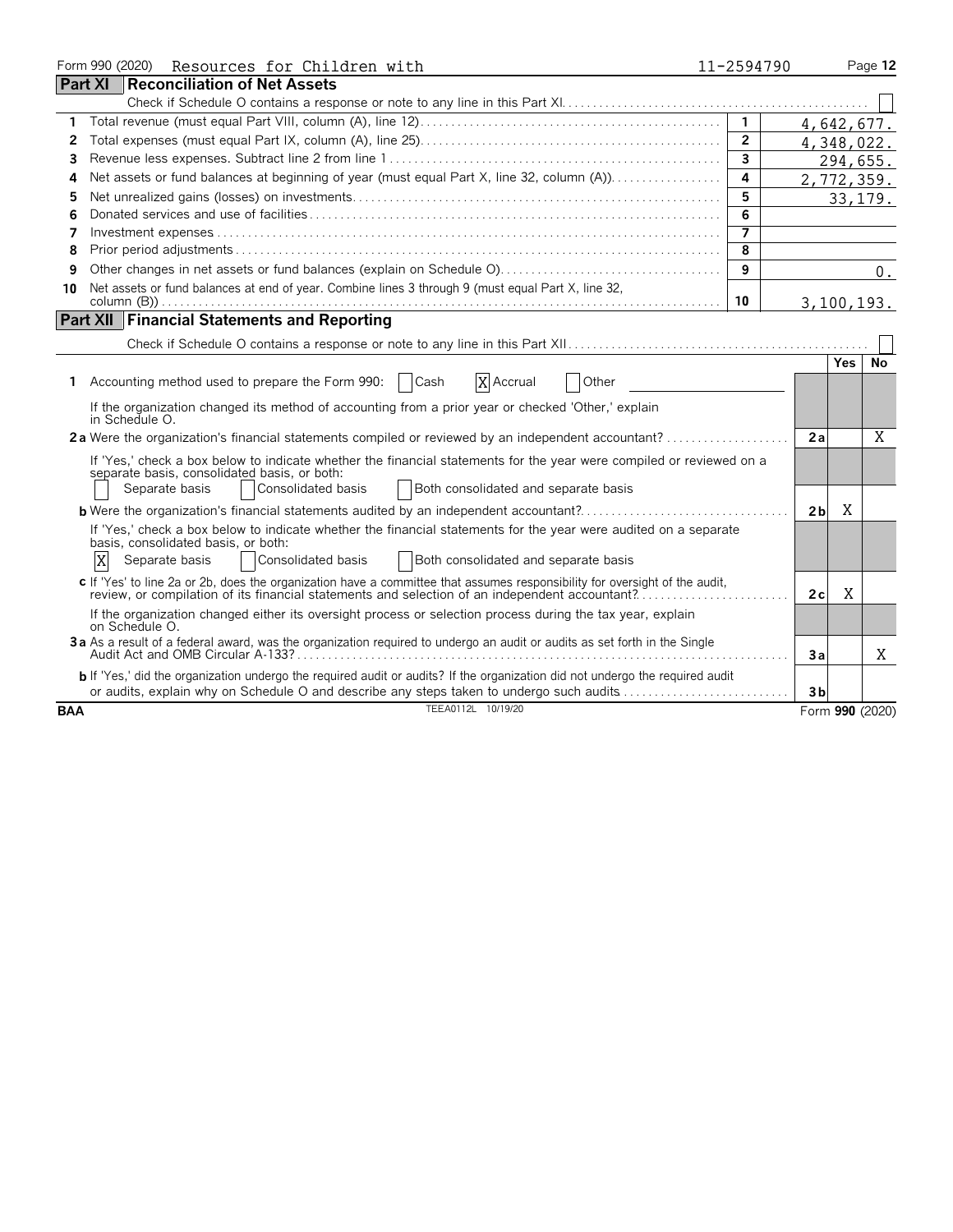|        |                                                                                                                                                                                                                                                                                                                                                                                                                                                                                  |                                          |                                                                          | <b>Public Charity Status and Public Support</b>                                                                                                                                                                                                                                                                                                                                                    |                                                                        |    |                                                      | OMB No. 1545-0047                                  |  |  |  |
|--------|----------------------------------------------------------------------------------------------------------------------------------------------------------------------------------------------------------------------------------------------------------------------------------------------------------------------------------------------------------------------------------------------------------------------------------------------------------------------------------|------------------------------------------|--------------------------------------------------------------------------|----------------------------------------------------------------------------------------------------------------------------------------------------------------------------------------------------------------------------------------------------------------------------------------------------------------------------------------------------------------------------------------------------|------------------------------------------------------------------------|----|------------------------------------------------------|----------------------------------------------------|--|--|--|
|        | <b>SCHEDULE A</b><br>(Form 990 or 990-EZ)                                                                                                                                                                                                                                                                                                                                                                                                                                        |                                          |                                                                          | Complete if the organization is a section 501(c)(3) organization or a section<br>4947(a)(1) nonexempt charitable trust.                                                                                                                                                                                                                                                                            |                                                                        |    |                                                      | 2020                                               |  |  |  |
|        |                                                                                                                                                                                                                                                                                                                                                                                                                                                                                  |                                          |                                                                          | Attach to Form 990 or Form 990-EZ.                                                                                                                                                                                                                                                                                                                                                                 |                                                                        |    |                                                      | <b>Open to Public</b>                              |  |  |  |
|        | Department of the Treasury<br>Internal Revenue Service                                                                                                                                                                                                                                                                                                                                                                                                                           |                                          |                                                                          | ► Go to www.irs.gov/Form990 for instructions and the latest information.                                                                                                                                                                                                                                                                                                                           |                                                                        |    |                                                      | Inspection                                         |  |  |  |
|        | Name of the organization                                                                                                                                                                                                                                                                                                                                                                                                                                                         |                                          | Resources for Children with<br>Special Needs, Inc. d/b/a INCLUDEnyc      |                                                                                                                                                                                                                                                                                                                                                                                                    |                                                                        |    | Employer identification number<br>11-2594790         |                                                    |  |  |  |
| Part I |                                                                                                                                                                                                                                                                                                                                                                                                                                                                                  |                                          |                                                                          | <b>Reason for Public Charity Status.</b> (All organizations must complete this part.) See instructions.                                                                                                                                                                                                                                                                                            |                                                                        |    |                                                      |                                                    |  |  |  |
|        |                                                                                                                                                                                                                                                                                                                                                                                                                                                                                  |                                          |                                                                          | The organization is not a private foundation because it is: (For lines 1 through 12, check only one box.)                                                                                                                                                                                                                                                                                          |                                                                        |    |                                                      |                                                    |  |  |  |
| 1      |                                                                                                                                                                                                                                                                                                                                                                                                                                                                                  |                                          |                                                                          | A church, convention of churches, or association of churches described in section 170(b)(1)(A)(i).                                                                                                                                                                                                                                                                                                 |                                                                        |    |                                                      |                                                    |  |  |  |
| 2      |                                                                                                                                                                                                                                                                                                                                                                                                                                                                                  |                                          |                                                                          | A school described in section 170(b)(1)(A)(ii). (Attach Schedule E (Form 990 or 990-EZ).)                                                                                                                                                                                                                                                                                                          |                                                                        |    |                                                      |                                                    |  |  |  |
| 3<br>4 |                                                                                                                                                                                                                                                                                                                                                                                                                                                                                  |                                          |                                                                          | A hospital or a cooperative hospital service organization described in section 170(b)(1)(A)(iii).                                                                                                                                                                                                                                                                                                  |                                                                        |    |                                                      |                                                    |  |  |  |
|        | A medical research organization operated in conjunction with a hospital described in section 170(b)(1)(A)(iii). Enter the hospital's<br>name, city, and state:                                                                                                                                                                                                                                                                                                                   |                                          |                                                                          |                                                                                                                                                                                                                                                                                                                                                                                                    |                                                                        |    |                                                      |                                                    |  |  |  |
| 5      | An organization operated for the benefit of a college or university owned or operated by a governmental unit described in<br>section 170(b)(1)(A)(iv). (Complete Part II.)                                                                                                                                                                                                                                                                                                       |                                          |                                                                          |                                                                                                                                                                                                                                                                                                                                                                                                    |                                                                        |    |                                                      |                                                    |  |  |  |
| 6      |                                                                                                                                                                                                                                                                                                                                                                                                                                                                                  |                                          |                                                                          | A federal, state, or local government or governmental unit described in section 170(b)(1)(A)(v).                                                                                                                                                                                                                                                                                                   |                                                                        |    |                                                      |                                                    |  |  |  |
| 7      | X                                                                                                                                                                                                                                                                                                                                                                                                                                                                                |                                          | in section 170(b)(1)(A)(vi). (Complete Part II.)                         | An organization that normally receives a substantial part of its support from a governmental unit or from the general public described                                                                                                                                                                                                                                                             |                                                                        |    |                                                      |                                                    |  |  |  |
| 8      |                                                                                                                                                                                                                                                                                                                                                                                                                                                                                  |                                          |                                                                          | A community trust described in section 170(b)(1)(A)(vi). (Complete Part II.)                                                                                                                                                                                                                                                                                                                       |                                                                        |    |                                                      |                                                    |  |  |  |
| 9      | university:                                                                                                                                                                                                                                                                                                                                                                                                                                                                      |                                          |                                                                          | An agricultural research organization described in section 170(b)(1)(A)(ix) operated in conjunction with a land-grant college<br>or university or a non-land-grant college of agriculture (see instructions). Enter the name, city, and state of the college or                                                                                                                                    |                                                                        |    |                                                      |                                                    |  |  |  |
| 10     | An organization that normally receives (1) more than 33-1/3% of its support from contributions, membership fees, and gross receipts<br>from activities related to its exempt functions, subject to certain exceptions; and (2) no more than 33-1/3% of its support from gross<br>investment income and unrelated business taxable income (less section 511 tax) from businesses acquired by the organization after<br>June 30, 1975. See section 509(a)(2). (Complete Part III.) |                                          |                                                                          |                                                                                                                                                                                                                                                                                                                                                                                                    |                                                                        |    |                                                      |                                                    |  |  |  |
| 11     |                                                                                                                                                                                                                                                                                                                                                                                                                                                                                  |                                          |                                                                          | An organization organized and operated exclusively to test for public safety. See section 509(a)(4).                                                                                                                                                                                                                                                                                               |                                                                        |    |                                                      |                                                    |  |  |  |
| 12     |                                                                                                                                                                                                                                                                                                                                                                                                                                                                                  |                                          |                                                                          | An organization organized and operated exclusively for the benefit of, to perform the functions of, or to carry out the purposes of one<br>or more publicly supported organizations described in section 509(a)(1) or section 509(a)(2). See section 509(a)(3). Check the box in<br>lines 12a through 12d that describes the type of supporting organization and complete lines 12e, 12f, and 12g. |                                                                        |    |                                                      |                                                    |  |  |  |
| а      |                                                                                                                                                                                                                                                                                                                                                                                                                                                                                  | complete Part IV, Sections A and B.      |                                                                          | Type I. A supporting organization operated, supervised, or controlled by its supported organization(s), typically by giving the supported<br>organization(s) the power to regularly appoint or elect a majority of the directors or trustees of the supporting organization. You must                                                                                                              |                                                                        |    |                                                      |                                                    |  |  |  |
| b      |                                                                                                                                                                                                                                                                                                                                                                                                                                                                                  | must complete Part IV, Sections A and C. |                                                                          | Type II. A supporting organization supervised or controlled in connection with its supported organization(s), by having control or<br>management of the supporting organization vested in the same persons that control or manage the supported organization(s). You                                                                                                                               |                                                                        |    |                                                      |                                                    |  |  |  |
| С      |                                                                                                                                                                                                                                                                                                                                                                                                                                                                                  |                                          |                                                                          | Type III functionally integrated. A supporting organization operated in connection with, and functionally integrated with, its supported organization(s) (see instructions). You must complete Part IV, Sections A, D, and E.                                                                                                                                                                      |                                                                        |    |                                                      |                                                    |  |  |  |
| d      |                                                                                                                                                                                                                                                                                                                                                                                                                                                                                  |                                          |                                                                          | Type III non-functionally integrated. A supporting organization operated in connection with its supported organization(s) that is not functionally integrated. The organization generally must satisfy a distribution requirem<br>instructions). You must complete Part IV, Sections A and D, and Part V.                                                                                          |                                                                        |    |                                                      |                                                    |  |  |  |
| е      |                                                                                                                                                                                                                                                                                                                                                                                                                                                                                  |                                          |                                                                          | Check this box if the organization received a written determination from the IRS that it is a Type I, Type II, Type III functionally<br>integrated, or Type III non-functionally integrated supporting organization.                                                                                                                                                                               |                                                                        |    |                                                      |                                                    |  |  |  |
|        |                                                                                                                                                                                                                                                                                                                                                                                                                                                                                  |                                          |                                                                          |                                                                                                                                                                                                                                                                                                                                                                                                    |                                                                        |    |                                                      |                                                    |  |  |  |
|        |                                                                                                                                                                                                                                                                                                                                                                                                                                                                                  |                                          | g Provide the following information about the supported organization(s). |                                                                                                                                                                                                                                                                                                                                                                                                    |                                                                        |    |                                                      |                                                    |  |  |  |
|        | (i) Name of supported organization                                                                                                                                                                                                                                                                                                                                                                                                                                               |                                          | $(ii)$ $EIN$                                                             | (iii) Type of organization<br>(described on lines 1-10<br>above (see instructions))                                                                                                                                                                                                                                                                                                                | $(iv)$ is the<br>organization listed<br>in your governing<br>document? |    | (v) Amount of monetary<br>support (see instructions) | (vi) Amount of other<br>support (see instructions) |  |  |  |
|        |                                                                                                                                                                                                                                                                                                                                                                                                                                                                                  |                                          |                                                                          |                                                                                                                                                                                                                                                                                                                                                                                                    | Yes                                                                    | No |                                                      |                                                    |  |  |  |
| (A)    |                                                                                                                                                                                                                                                                                                                                                                                                                                                                                  |                                          |                                                                          |                                                                                                                                                                                                                                                                                                                                                                                                    |                                                                        |    |                                                      |                                                    |  |  |  |
| (B)    |                                                                                                                                                                                                                                                                                                                                                                                                                                                                                  |                                          |                                                                          |                                                                                                                                                                                                                                                                                                                                                                                                    |                                                                        |    |                                                      |                                                    |  |  |  |
| (C)    |                                                                                                                                                                                                                                                                                                                                                                                                                                                                                  |                                          |                                                                          |                                                                                                                                                                                                                                                                                                                                                                                                    |                                                                        |    |                                                      |                                                    |  |  |  |
| (D)    |                                                                                                                                                                                                                                                                                                                                                                                                                                                                                  |                                          |                                                                          |                                                                                                                                                                                                                                                                                                                                                                                                    |                                                                        |    |                                                      |                                                    |  |  |  |
| (E)    |                                                                                                                                                                                                                                                                                                                                                                                                                                                                                  |                                          |                                                                          |                                                                                                                                                                                                                                                                                                                                                                                                    |                                                                        |    |                                                      |                                                    |  |  |  |
| Total  |                                                                                                                                                                                                                                                                                                                                                                                                                                                                                  |                                          |                                                                          |                                                                                                                                                                                                                                                                                                                                                                                                    |                                                                        |    |                                                      |                                                    |  |  |  |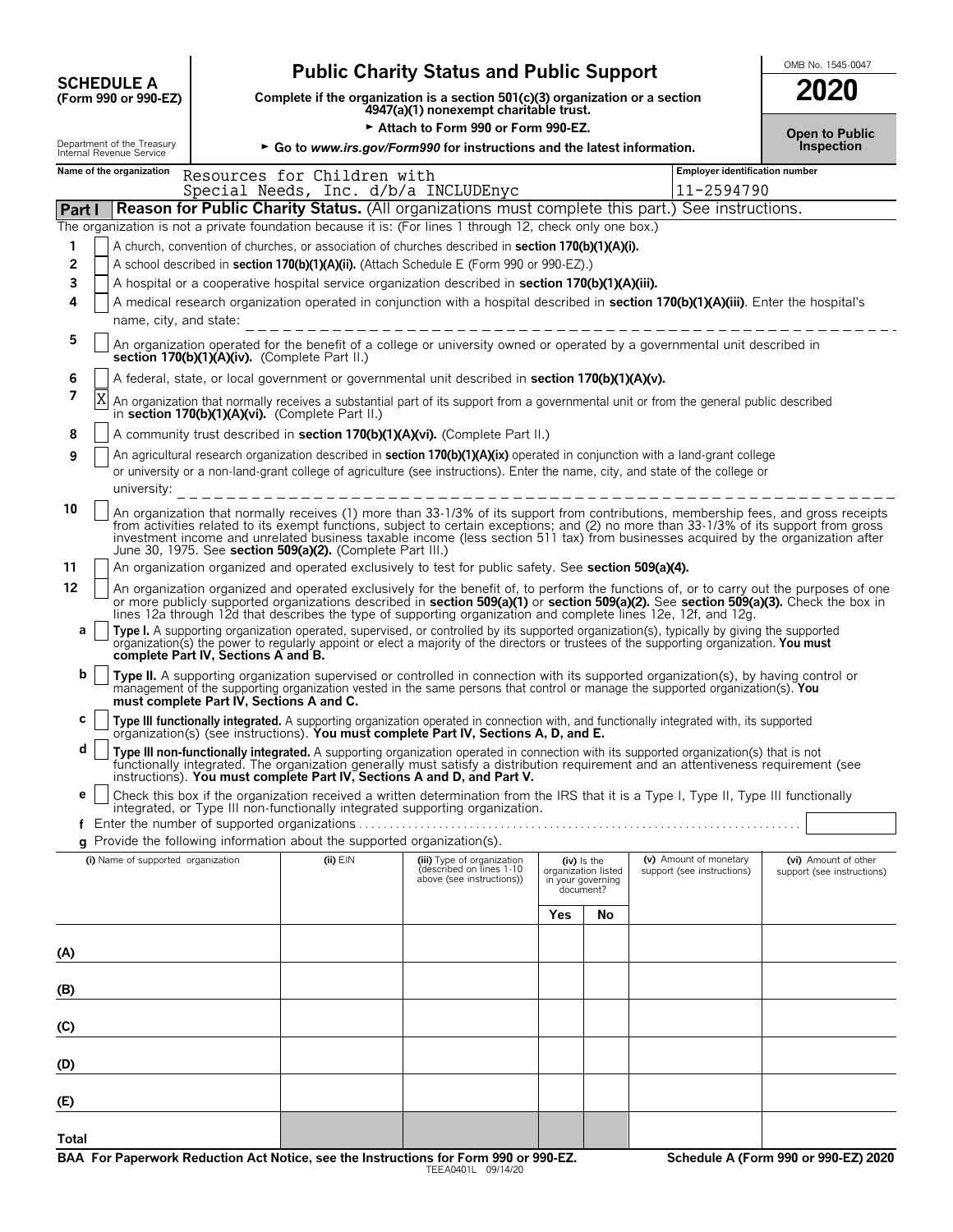#### Schedule A (Form 990 or 990-EZ) 2020 Page **2** Resources for Children with 11-2594790

**Part II Support Schedule for Organizations Described in Sections 170(b)(1)(A)(iv) and 170(b)(1)(A)(vi)** (Complete only if you checked the box on line 5, 7, or 8 of Part I or if the organization failed to qualify under Part III. If the organization fails to qualify under the tests listed below, please complete Part III.)

|    | <b>Section A. Public Support</b>                                                                                                                                                                                                                                                                                                                                                                        |            |            |            |                                                          |            |               |  |
|----|---------------------------------------------------------------------------------------------------------------------------------------------------------------------------------------------------------------------------------------------------------------------------------------------------------------------------------------------------------------------------------------------------------|------------|------------|------------|----------------------------------------------------------|------------|---------------|--|
|    | Calendar year (or fiscal year<br>beginning in) ►                                                                                                                                                                                                                                                                                                                                                        | (a) 2016   | (b) 2017   | $(c)$ 2018 | $(d)$ 2019                                               | (e) 2020   | (f) Total     |  |
|    | 1 Gifts, grants, contributions, and<br>membership fees received. (Do not<br>include any 'unusual grants.')                                                                                                                                                                                                                                                                                              | 2,419,924. |            |            | $3, 575, 039.$ $\vert$ 2, 982, 870. $\vert$ 3, 782, 796. | 4,584,338. | 17, 344, 967. |  |
|    | 2 Tax revenues levied for the<br>organization's benefit and<br>either paid to or expended<br>on its behalf                                                                                                                                                                                                                                                                                              |            |            |            |                                                          |            | $0$ .         |  |
| 3  | The value of services or<br>facilities furnished by a<br>governmental unit to the<br>organization without charge                                                                                                                                                                                                                                                                                        |            |            |            |                                                          |            | 0.            |  |
| 4  | <b>Total.</b> Add lines 1 through 3                                                                                                                                                                                                                                                                                                                                                                     | 2,419,924. | 3,575,039. | 2,982,870. | 3,782,796.                                               | 4,584,338. | 17,344,967.   |  |
| 5  | The portion of total<br>contributions by each person<br>(other than a governmental<br>unit or publicly supported<br>organization) included on line 1<br>that exceeds 2% of the amount<br>shown on line 11, column (f)                                                                                                                                                                                   |            |            |            |                                                          |            | 400,558.      |  |
|    | <b>Public support.</b> Subtract line 5<br>from line $4, \ldots, \ldots, \ldots, \ldots$                                                                                                                                                                                                                                                                                                                 |            |            |            |                                                          |            | 16, 944, 409. |  |
|    | <b>Section B. Total Support</b>                                                                                                                                                                                                                                                                                                                                                                         |            |            |            |                                                          |            |               |  |
|    | Calendar year (or fiscal year<br>beginning in) $\rightarrow$                                                                                                                                                                                                                                                                                                                                            | (a) 2016   | (b) 2017   | $(c)$ 2018 | $(d)$ 2019                                               | (e) 2020   | (f) Total     |  |
|    | 7 Amounts from line 4                                                                                                                                                                                                                                                                                                                                                                                   | 2,419,924. | 3,575,039. | 2,982,870. | 3,782,796.                                               | 4,584,338. | 17, 344, 967. |  |
| 8  | Gross income from interest.<br>dividends, payments received<br>on securities loans, rents,<br>royalties, and income from<br>similar sources                                                                                                                                                                                                                                                             | 51,736.    | 16,785.    | 21,074.    | 31,071.                                                  | 20,405.    | 141,071.      |  |
| 9  | Net income from unrelated<br>business activities, whether or<br>not the business is regularly<br>carried on                                                                                                                                                                                                                                                                                             |            |            |            |                                                          |            | $0$ .         |  |
| 10 | Other income. Do not include<br>gain or loss from the sale of<br>capital assets (Explain in<br>Part VI.)                                                                                                                                                                                                                                                                                                |            |            |            |                                                          |            | $0$ .         |  |
|    | 11 Total support. Add lines 7<br>through $10, \ldots, \ldots, \ldots$                                                                                                                                                                                                                                                                                                                                   |            |            |            |                                                          |            | 17,486,038.   |  |
|    | 12 Gross receipts from related activities, etc. (see instructions)                                                                                                                                                                                                                                                                                                                                      |            |            |            |                                                          | 12         | 241,766.      |  |
|    | 13 First 5 years. If the Form 990 is for the organization's first, second, third, fourth, or fifth tax year as a section 501(c)(3)                                                                                                                                                                                                                                                                      |            |            |            |                                                          |            | ► □           |  |
|    | Section C. Computation of Public Support Percentage                                                                                                                                                                                                                                                                                                                                                     |            |            |            |                                                          |            |               |  |
|    |                                                                                                                                                                                                                                                                                                                                                                                                         |            |            |            |                                                          |            | 96.90%        |  |
|    |                                                                                                                                                                                                                                                                                                                                                                                                         |            |            |            |                                                          | 15         | 95.35%        |  |
|    | 16a 33-1/3% support test-2020. If the organization did not check the box on line 13, and line 14 is 33-1/3% or more, check this box<br>X                                                                                                                                                                                                                                                                |            |            |            |                                                          |            |               |  |
|    | <b>b 33-1/3% support test-2019.</b> If the organization did not check a box on line 13 or 16a, and line 15 is 33-1/3% or more, check this box                                                                                                                                                                                                                                                           |            |            |            |                                                          |            |               |  |
|    | 17a 10%-facts-and-circumstances test-2020. If the organization did not check a box on line 13, 16a, or 16b, and line 14 is 10%<br>or more, and if the organization meets the facts-and-circumstances test, check this box and stop here. Explain in Part VI how<br>the organization meets the facts-and-circumstances test. The organization qualifies as a publicly supported organization             |            |            |            |                                                          |            |               |  |
|    | <b>b 10%-facts-and-circumstances test-2019.</b> If the organization did not check a box on line 13, 16a, 16b, or 17a, and line 15 is 10%<br>or more, and if the organization meets the facts-and-circumstances test, check this box and stop here. Explain in Part VI how the<br>organization meets the 'facts-and-circumstances' test. The organization qualifies as a publicly supported organization |            |            |            |                                                          |            |               |  |
|    | 18 Private foundation. If the organization did not check a box on line 13, 16a, 16b, 17a, or 17b, check this box and see instructions                                                                                                                                                                                                                                                                   |            |            |            |                                                          |            |               |  |

**BAA Schedule A (Form 990 or 990-EZ) 2020**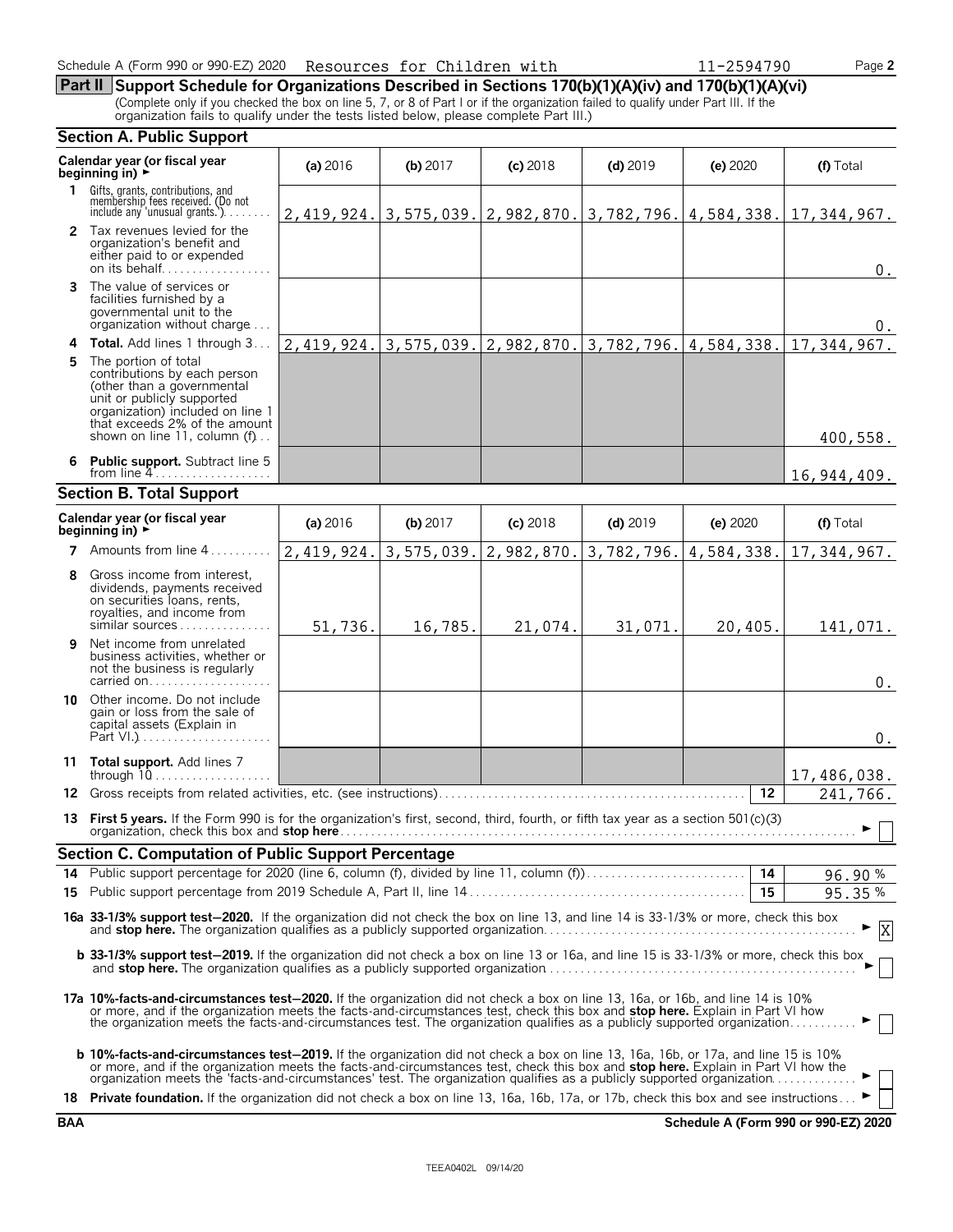#### **Part III Support Schedule for Organizations Described in Section 509(a)(2)**

(Complete only if you checked the box on line 10 of Part I or if the organization failed to qualify under Part II. If the organization fails to qualify under the tests listed below, please complete Part II.)

|            | <b>Section A. Public Support</b>                                                                                                                                                                                                                               |          |                    |            |            |          |                                      |
|------------|----------------------------------------------------------------------------------------------------------------------------------------------------------------------------------------------------------------------------------------------------------------|----------|--------------------|------------|------------|----------|--------------------------------------|
|            | Calendar year (or fiscal year beginning in) ►                                                                                                                                                                                                                  | (a) 2016 | (b) $2017$         | $(c)$ 2018 | $(d)$ 2019 | (e) 2020 | (f) Total                            |
|            | 1 Gifts, grants, contributions,<br>and membership fees<br>received. (Do not include<br>any 'unusual grants.')                                                                                                                                                  |          |                    |            |            |          |                                      |
|            | 2 Gross receipts from admissions,<br>merchandise sold or services<br>performed, or facilities<br>furnished in any activity that is<br>related to the organization's<br>$tax\text{-}exempt$ purpose                                                             |          |                    |            |            |          |                                      |
| 3.         | Gross receipts from activities<br>that are not an unrelated trade<br>or business under section 513.                                                                                                                                                            |          |                    |            |            |          |                                      |
| 4          | Tax revenues levied for the<br>organization's benefit and<br>either paid to or expended on                                                                                                                                                                     |          |                    |            |            |          |                                      |
| 5.         | The value of services or<br>facilities furnished by a<br>governmental unit to the<br>organization without charge                                                                                                                                               |          |                    |            |            |          |                                      |
| 6          | <b>Total.</b> Add lines 1 through 5<br><b>7a</b> Amounts included on lines 1,<br>2, and 3 received from<br>disqualified persons                                                                                                                                |          |                    |            |            |          |                                      |
|            | <b>b</b> Amounts included on lines 2<br>and 3 received from other than<br>disqualified persons that<br>exceed the greater of \$5,000 or<br>1% of the amount on line 13                                                                                         |          |                    |            |            |          |                                      |
|            | c Add lines $7a$ and $7b$                                                                                                                                                                                                                                      |          |                    |            |            |          |                                      |
|            | <b>Public support.</b> (Subtract line                                                                                                                                                                                                                          |          |                    |            |            |          |                                      |
|            | <b>Section B. Total Support</b>                                                                                                                                                                                                                                |          |                    |            |            |          |                                      |
|            | Calendar year (or fiscal year beginning in) $\blacktriangleright$                                                                                                                                                                                              | (a) 2016 | (b) 2017           | $(c)$ 2018 | $(d)$ 2019 | (e) 2020 | (f) Total                            |
| 9.         | Amounts from line 6                                                                                                                                                                                                                                            |          |                    |            |            |          |                                      |
|            | <b>10a</b> Gross income from interest, dividends,<br>payments received on securities loans,<br>rents, royalties, and income from<br><b>b</b> Unrelated business taxable<br>income (less section 511<br>taxes) from businesses                                  |          |                    |            |            |          |                                      |
|            | acquired after June 30, 1975                                                                                                                                                                                                                                   |          |                    |            |            |          |                                      |
| 11         | c Add lines 10a and $10b$<br>Net income from unrelated business<br>activities not included in line 10b,<br>whether or not the business is<br>regularly carried on $\dots\dots\dots\dots$                                                                       |          |                    |            |            |          |                                      |
|            | 12 Other income. Do not include<br>gain or loss from the sale of<br>capital assets (Explain in                                                                                                                                                                 |          |                    |            |            |          |                                      |
|            | 13 Total support. (Add lines 9,<br>10c, 11, and $12$                                                                                                                                                                                                           |          |                    |            |            |          |                                      |
|            | 14 First 5 years. If the Form 990 is for the organization's first, second, third, fourth, or fifth tax year as a section 501(c)(3)<br>organization, check this box and stop here                                                                               |          |                    |            |            |          |                                      |
|            | <b>Section C. Computation of Public Support Percentage</b>                                                                                                                                                                                                     |          |                    |            |            |          |                                      |
|            | 15 Public support percentage for 2020 (line 8, column (f), divided by line 13, column (f)                                                                                                                                                                      |          |                    |            |            | 15       | န့                                   |
|            |                                                                                                                                                                                                                                                                |          |                    |            |            | 16       | ०१०                                  |
|            | Section D. Computation of Investment Income Percentage                                                                                                                                                                                                         |          |                    |            |            |          |                                      |
| 17         |                                                                                                                                                                                                                                                                |          |                    |            |            | 17       | %                                    |
| 18         |                                                                                                                                                                                                                                                                |          |                    |            |            | 18       | ०७                                   |
|            | 19a 33-1/3% support tests-2020. If the organization did not check the box on line 14, and line 15 is more than 33-1/3%, and line 17<br>is not more than 33-1/3%, check this box and stop here. The organization qualifies as a publicly supported organization |          |                    |            |            |          |                                      |
|            | <b>b</b> 33-1/3% support tests-2019. If the organization did not check a box on line 14 or line 19a, and line 16 is more than 33-1/3%, and                                                                                                                     |          |                    |            |            |          |                                      |
|            | line 18 is not more than 33-1/3%, check this box and stop here. The organization qualifies as a publicly supported organization<br>Private foundation. If the organization did not check a box on line 14, 19a, or 19b, check this box and see instructions.   |          |                    |            |            |          |                                      |
| 20         |                                                                                                                                                                                                                                                                |          |                    |            |            |          |                                      |
| <b>BAA</b> |                                                                                                                                                                                                                                                                |          | TEEA0403L 09/14/20 |            |            |          | Schedule A (Form 990 or 990-EZ) 2020 |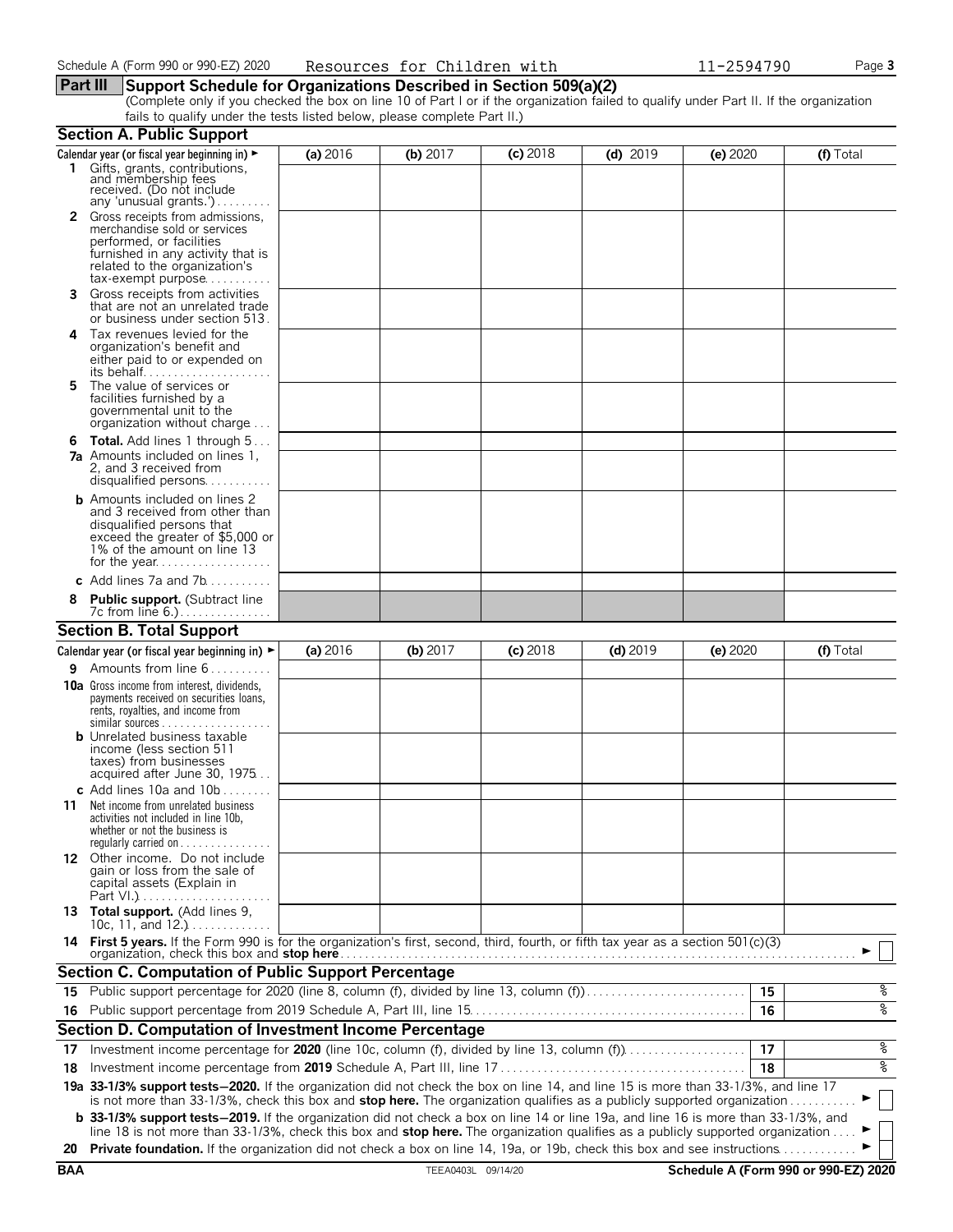### **Part IV Supporting Organizations**

(Complete only if you checked a box in line 12 on Part I. If you checked box 12a, Part I, complete Sections A and B. If you checked box 12b, Part I, complete Sections A and C. If you checked box 12c, Part I, complete Sections A, D, and E. If you checked box 12d, Part I, complete Sections A and D, and complete Part V.)

### **Section A. All Supporting Organizations**

|   |                                                                                                                                                                                                                                                                                                                                                                                                                                                                                                                                                      |                 | <b>Yes</b> | <b>No</b> |
|---|------------------------------------------------------------------------------------------------------------------------------------------------------------------------------------------------------------------------------------------------------------------------------------------------------------------------------------------------------------------------------------------------------------------------------------------------------------------------------------------------------------------------------------------------------|-----------------|------------|-----------|
|   | 1 Are all of the organization's supported organizations listed by name in the organization's governing documents?<br>If 'No,' describe in Part VI how the supported organizations are designated. If designated by class or purpose, describe<br>the designation. If historic and continuing relationship, explain.                                                                                                                                                                                                                                  | 1               |            |           |
|   | 2 Did the organization have any supported organization that does not have an IRS determination of status under section<br>509(a)(1) or (2)? If 'Yes,' explain in <b>Part VI</b> how the organization determined that the supported organization was<br>described in section $509(a)(1)$ or (2).                                                                                                                                                                                                                                                      | $\overline{2}$  |            |           |
|   | 3a Did the organization have a supported organization described in section 501(c)(4), (5), or (6)? If 'Yes,' answer lines 3b<br>and 3c below.                                                                                                                                                                                                                                                                                                                                                                                                        | 3a              |            |           |
|   | <b>b</b> Did the organization confirm that each supported organization qualified under section 501(c)(4), (5), or (6) and<br>satisfied the public support tests under section 509( $a(2)$ ? If 'Yes,' describe in <b>Part VI</b> when and how the organization<br>made the determination.                                                                                                                                                                                                                                                            | 3 <sub>b</sub>  |            |           |
|   | c Did the organization ensure that all support to such organizations was used exclusively for section $170(c)(2)(B)$<br>purposes? If 'Yes,' explain in <b>Part VI</b> what controls the organization put in place to ensure such use.                                                                                                                                                                                                                                                                                                                | 3c              |            |           |
|   | 4a Was any supported organization not organized in the United States ('foreign supported organization')? If 'Yes' and<br>if you checked box 12a or 12b in Part I, answer lines 4b and 4c below.                                                                                                                                                                                                                                                                                                                                                      | 4a              |            |           |
|   | <b>b</b> Did the organization have ultimate control and discretion in deciding whether to make grants to the foreign supported<br>organization? If 'Yes,' describe in <b>Part VI</b> how the organization had such control and discretion despite being controlled<br>or supervised by or in connection with its supported organizations.                                                                                                                                                                                                            | 4b              |            |           |
|   | c Did the organization support any foreign supported organization that does not have an IRS determination under<br>sections 501(c)(3) and 509(a)(1) or (2)? If 'Yes,' explain in <b>Part VI</b> what controls the organization used to ensure that<br>all support to the foreign supported organization was used exclusively for section $170(c)(2)(B)$ purposes.                                                                                                                                                                                    | 4c              |            |           |
|   | 5a Did the organization add, substitute, or remove any supported organizations during the tax year? If 'Yes,' answer lines<br>5b and 5c below (if applicable). Also, provide detail in <b>Part VI</b> , including (i) the names and EIN numbers of the<br>supported organizations added, substituted, or removed; (ii) the reasons for each such action; (iii) the<br>authority under the organization's organizing document authorizing such action; and (iv) how the action was<br>accomplished (such as by amendment to the organizing document). | 5a              |            |           |
|   | <b>b</b> Type I or Type II only. Was any added or substituted supported organization part of a class already designated in the<br>organization's organizing document?                                                                                                                                                                                                                                                                                                                                                                                | 5b              |            |           |
|   | c Substitutions only. Was the substitution the result of an event beyond the organization's control?                                                                                                                                                                                                                                                                                                                                                                                                                                                 | 5с              |            |           |
| 6 | Did the organization provide support (whether in the form of grants or the provision of services or facilities) to<br>anyone other than (i) its supported organizations, (ii) individuals that are part of the charitable class benefited by one<br>or more of its supported organizations, or (iii) other supporting organizations that also support or benefit one or more of<br>the filing organization's supported organizations? If 'Yes,' provide detail in Part VI.                                                                           | 6               |            |           |
| 7 | Did the organization provide a grant, loan, compensation, or other similar payment to a substantial contributor<br>(as defined in section $4958(c)(3)(c)$ ), a family member of a substantial contributor, or a 35% controlled entity with<br>regard to a substantial contributor? If 'Yes,' complete Part I of Schedule L (Form 990 or 990-EZ).                                                                                                                                                                                                     | 7               |            |           |
| 8 | Did the organization make a loan to a disqualified person (as defined in section 4958) not described in line 7? If 'Yes,'<br>complete Part I of Schedule L (Form 990 or 990-EZ).                                                                                                                                                                                                                                                                                                                                                                     | 8               |            |           |
|   | 9a Was the organization controlled directly or indirectly at any time during the tax year by one or more disqualified persons,<br>as defined in section 4946 (other than foundation managers and organizations described in section 509(a)(1) or (2))?<br>If 'Yes.' provide detail in <b>Part VI.</b>                                                                                                                                                                                                                                                | 9a              |            |           |
|   | <b>b</b> Did one or more disqualified persons (as defined in line 9a) hold a controlling interest in any entity in which the<br>supporting organization had an interest? If 'Yes,' provide detail in Part VI.                                                                                                                                                                                                                                                                                                                                        | 9b              |            |           |
|   | c Did a disqualified person (as defined in line 9a) have an ownership interest in, or derive any personal benefit from,<br>assets in which the supporting organization also had an interest? If 'Yes,' provide detail in <b>Part VI.</b>                                                                                                                                                                                                                                                                                                             | 9c              |            |           |
|   | 10a Was the organization subject to the excess business holdings rules of section 4943 because of section 4943(f) (regarding<br>certain Type II supporting organizations, and all Type III non-functionally integrated supporting organizations)? If 'Yes,'<br>answer line 10b below.                                                                                                                                                                                                                                                                | 10a             |            |           |
|   | <b>b</b> Did the organization have any excess business holdings in the tax year? (Use Schedule C, Form 4720, to determine<br>whether the organization had excess business holdings.).                                                                                                                                                                                                                                                                                                                                                                | 10 <sub>b</sub> |            |           |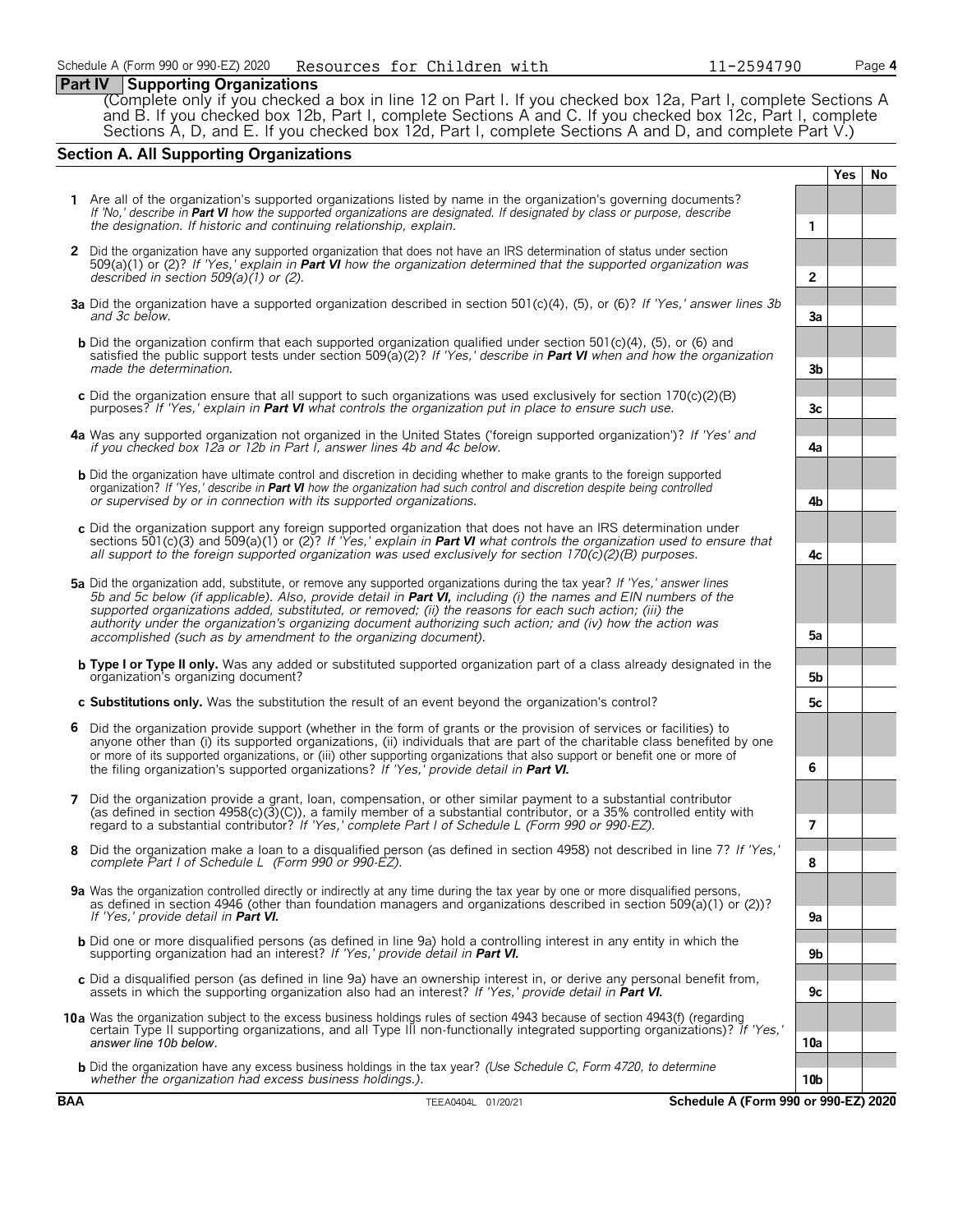| Part IV | $\Box$ supporting Organizations ( <i>Committed</i> )                                                                                            |     |  |
|---------|-------------------------------------------------------------------------------------------------------------------------------------------------|-----|--|
|         |                                                                                                                                                 | Yes |  |
| 11      | Has the organization accepted a gift or contribution from any of the following persons?                                                         |     |  |
|         | a A person who directly or indirectly controls, either alone or together with persons described in lines 11b and 11c below,                     |     |  |
|         | the governing body of a supported organization?<br>11a                                                                                          |     |  |
|         | <b>b</b> A family member of a person described in line 11a above?<br>11 b                                                                       |     |  |
|         | 11c.<br>C A 35% controlled entity of a person described in line 11a or 11b above? If 'Yes' to line 11a, 11b, or 11c, provide detail in Part VI. |     |  |
|         | .                                                                                                                                               |     |  |

#### **Section B. Type I Supporting Organizations**

- **1** Did the governing body, members of the governing body, officers acting in their official capacity, or membership of one or more supported organizations have the power to regularly appoint or elect at least a majority of the organization's officers, directors, or trustees at all times during the tax year? *If 'No,' describe in Part VI how the supported organization(s) effectively operated, supervised, or controlled the organization's activities. If the organization had more than one supported organization, describe how the powers to appoint and/or remove officers, directors, or trustees were allocated among the supported organizations and what conditions or restrictions, if any, applied to such powers* **1** *during the tax* year.
- **2** Did the organization operate for the benefit of any supported organization other than the supported organization(s) that operated, supervised, or controlled the supporting organization? *If 'Yes,' explain in Part VI how providing such benefit carried out the purposes of the supported organization(s) that operated, supervised, or controlled the supporting organization.* **2**

#### **Section C. Type II Supporting Organizations**

**Yes No 1** Were a majority of the organization's directors or trustees during the tax year also a majority of the directors or trustees of each of the organization's supported organization(s)? *If 'No,' describe in Part VI how control or management of the supporting organization was vested in the same persons that controlled or managed the supported organization(s).* **1**

#### **Section D. All Type III Supporting Organizations**

|                                                                                                                                                                                                                                                                                                                                                                                       | ′e< |  |
|---------------------------------------------------------------------------------------------------------------------------------------------------------------------------------------------------------------------------------------------------------------------------------------------------------------------------------------------------------------------------------------|-----|--|
| 1 Did the organization provide to each of its supported organizations, by the last day of the fifth month of the<br>organization's tax year, (i) a written notice describing the type and amount of support provided during the prior tax<br>year, (ii) a copy of the Form 990 that was most recently filed as of the date of notification, and (iii) copies of the                   |     |  |
| organization's governing documents in effect on the date of notification, to the extent not previously provided?                                                                                                                                                                                                                                                                      |     |  |
| 2 Were any of the organization's officers, directors, or trustees either (i) appointed or elected by the supported                                                                                                                                                                                                                                                                    |     |  |
| organization(s) or (ii) serving on the governing body of a supported organization? If No, explain in <b>Part VI</b> how<br>the organization maintained a close and continuous working relationship with the supported organization(s).                                                                                                                                                |     |  |
| 3 By reason of the relationship described in line 2, above, did the organization's supported organizations have a significant<br>voice in the organization's investment policies and in directing the use of the organization's income or assets at<br>all times during the tax year? If 'Yes,' describe in <b>Part VI</b> the role the organization's supported organizations played |     |  |
| in this regard.                                                                                                                                                                                                                                                                                                                                                                       |     |  |

#### **Section E. Type III Functionally Integrated Supporting Organizations**

- **1** *Check the box next to the method that the organization used to satisfy the Integral Part Test during the year (see instructions).* 
	- **a** The organization satisfied the Activities Test. *Complete line 2 below.*
	- **b** The organization is the parent of each of its supported organizations. *Complete line 3 below.*
	- **c** The organization supported a governmental entity. *Describe in Part VI how you supported a governmental entity (see instructions).*

#### **2** Activities Test. *Answer lines 2a and 2b below.* **Yes No**

- **a** Did substantially all of the organization's activities during the tax year directly further the exempt purposes of the supported organization(s) to which the organization was responsive? *If 'Yes,' then in Part VI identify those supported organizations and explain how these activities directly furthered their exempt purposes, how the organization was responsive to those supported organizations, and how the organization determined that these activities constituted substantially all of its activities.* **2a**
- **b** Did the activities described in line 2a, above, constitute activities that, but for the organization's involvement, one or more of the organization's supported organization(s) would have been engaged in? *If 'Yes,' explain in Part VI the reasons for the organization's position that its supported organization(s) would have engaged in these activities but for the organization's involvement.* **2b**
- **3** Parent of Supported Organizations. *Answer lines 3a and 3b below.*
- **a** Did the organization have the power to regularly appoint or elect a majority of the officers, directors, or trustees of each of the supported organizations? *If 'Yes' or 'No,' provide details in Part VI.* **3a**
- **b** Did the organization exercise a substantial degree of direction over the policies, programs, and activities of each of its supported organizations? *If 'Yes,' describe in Part VI the role played by the organization in this regard.* **3b**

**Yes No**

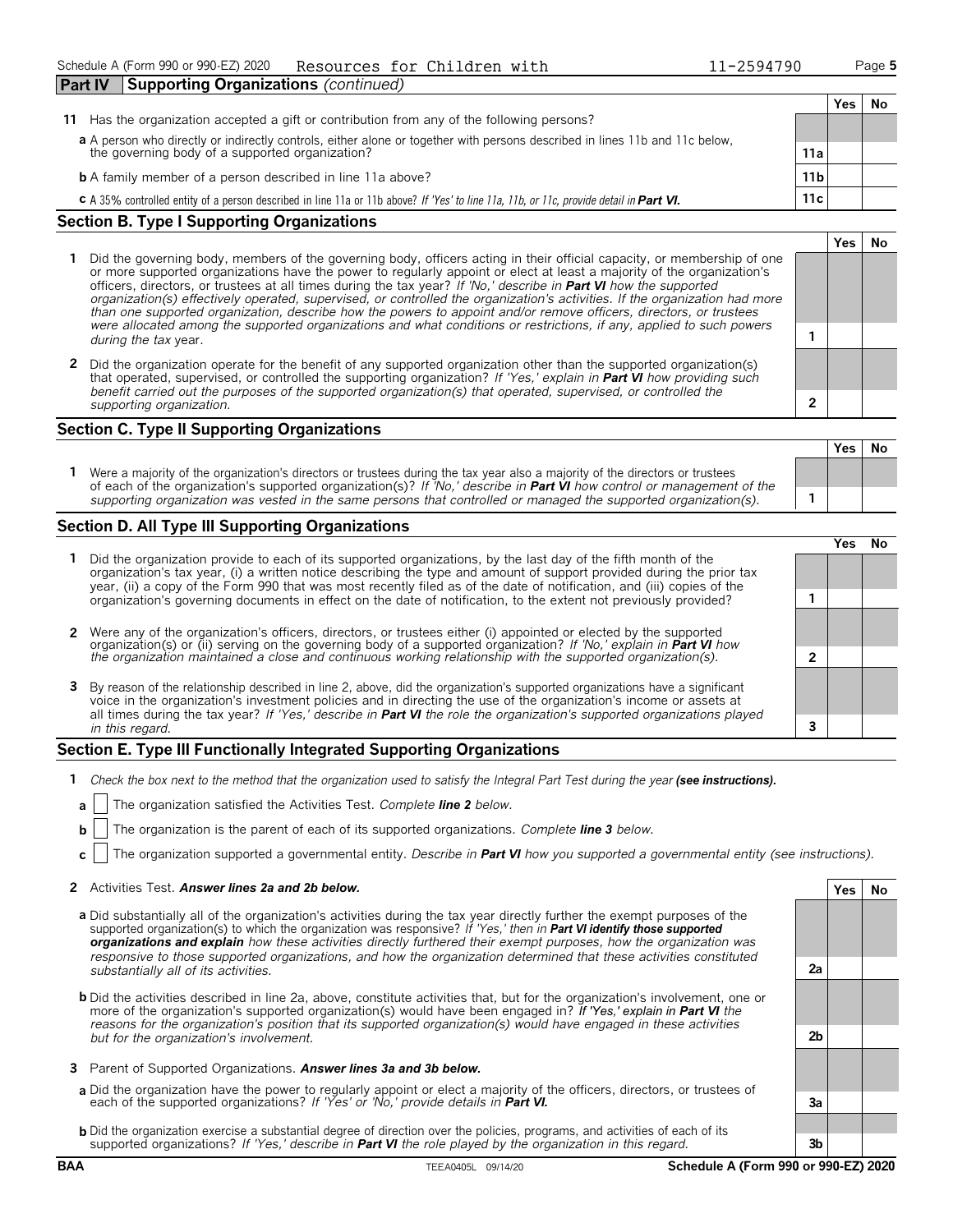#### Schedule A (Form 990 or 990-EZ) 2020 Resources for Children with 11-2594790 Page **6 Part V Type III Non-Functionally Integrated 509(a)(3) Supporting Organizations**

| 1              | Check here if the organization satisfied the Integral Part Test as a qualifying trust on Nov. 20, 1970 (explain in Part VI). See<br><b>instructions.</b> All other Type III non-functionally integrated supporting organizations must complete Sections A through E. |                         |                |                                |
|----------------|----------------------------------------------------------------------------------------------------------------------------------------------------------------------------------------------------------------------------------------------------------------------|-------------------------|----------------|--------------------------------|
|                | Section A - Adjusted Net Income                                                                                                                                                                                                                                      |                         | (A) Prior Year | (B) Current Year<br>(optional) |
| 1.             | Net short-term capital gain                                                                                                                                                                                                                                          | 1                       |                |                                |
| 2              | Recoveries of prior-year distributions                                                                                                                                                                                                                               | $\overline{2}$          |                |                                |
| 3              | Other gross income (see instructions)                                                                                                                                                                                                                                | 3                       |                |                                |
| 4              | Add lines 1 through 3.                                                                                                                                                                                                                                               | 4                       |                |                                |
| 5.             | Depreciation and depletion                                                                                                                                                                                                                                           | 5                       |                |                                |
| 6              | Portion of operating expenses paid or incurred for production or collection of gross<br>income or for management, conservation, or maintenance of property held for<br>production of income (see instructions)                                                       | 6                       |                |                                |
| 7              | Other expenses (see instructions)                                                                                                                                                                                                                                    | $\overline{7}$          |                |                                |
| 8              | <b>Adjusted Net Income</b> (subtract lines 5, 6, and 7 from line 4)                                                                                                                                                                                                  | 8                       |                |                                |
|                | <b>Section B - Minimum Asset Amount</b>                                                                                                                                                                                                                              |                         | (A) Prior Year | (B) Current Year<br>(optional) |
|                | 1 Aggregate fair market value of all non-exempt-use assets (see instructions for short<br>tax year or assets held for part of year):                                                                                                                                 |                         |                |                                |
|                | <b>a</b> Average monthly value of securities                                                                                                                                                                                                                         | 1a                      |                |                                |
|                | <b>b</b> Average monthly cash balances                                                                                                                                                                                                                               | 1b                      |                |                                |
|                | c Fair market value of other non-exempt-use assets                                                                                                                                                                                                                   | 1c                      |                |                                |
|                | <b>d Total</b> (add lines 1a, 1b, and 1c)                                                                                                                                                                                                                            | 1 <sub>d</sub>          |                |                                |
|                | <b>e Discount</b> claimed for blockage or other factors<br>(explain in detail in <b>Part VI</b> ):                                                                                                                                                                   |                         |                |                                |
| 2              | Acquisition indebtedness applicable to non-exempt-use assets                                                                                                                                                                                                         | $\overline{2}$          |                |                                |
| 3              | Subtract line 2 from line 1d.                                                                                                                                                                                                                                        | $\overline{\mathbf{3}}$ |                |                                |
| 4              | Cash deemed held for exempt use. Enter 0.015 of line 3 (for greater amount,<br>see instructions).                                                                                                                                                                    | 4                       |                |                                |
| 5.             | Net value of non-exempt-use assets (subtract line 4 from line 3)                                                                                                                                                                                                     | 5                       |                |                                |
| 6              | Multiply line 5 by 0.035.                                                                                                                                                                                                                                            | 6                       |                |                                |
| $\overline{7}$ | Recoveries of prior-year distributions                                                                                                                                                                                                                               | $\overline{7}$          |                |                                |
| 8              | Minimum Asset Amount (add line 7 to line 6)                                                                                                                                                                                                                          | 8                       |                |                                |
|                | Section C - Distributable Amount                                                                                                                                                                                                                                     |                         |                | <b>Current Year</b>            |
| 1.             | Adjusted net income for prior year (from Section A, line 8, column A)                                                                                                                                                                                                | 1                       |                |                                |
| 2              | Enter 0.85 of line 1.                                                                                                                                                                                                                                                | $\overline{2}$          |                |                                |
| 3              | Minimum asset amount for prior year (from Section B, line 8, column A)                                                                                                                                                                                               | 3                       |                |                                |
| 4              | Enter greater of line 2 or line 3.                                                                                                                                                                                                                                   | 4                       |                |                                |
| 5              | Income tax imposed in prior year                                                                                                                                                                                                                                     | 5                       |                |                                |
| 6              | Distributable Amount. Subtract line 5 from line 4, unless subject to emergency<br>temporary reduction (see instructions).                                                                                                                                            | 6                       |                |                                |

**7**  $\mid$  Check here if the current year is the organization's first as a non-functionally integrated Type III supporting organization (see instructions).

**BAA Schedule A (Form 990 or 990-EZ) 2020**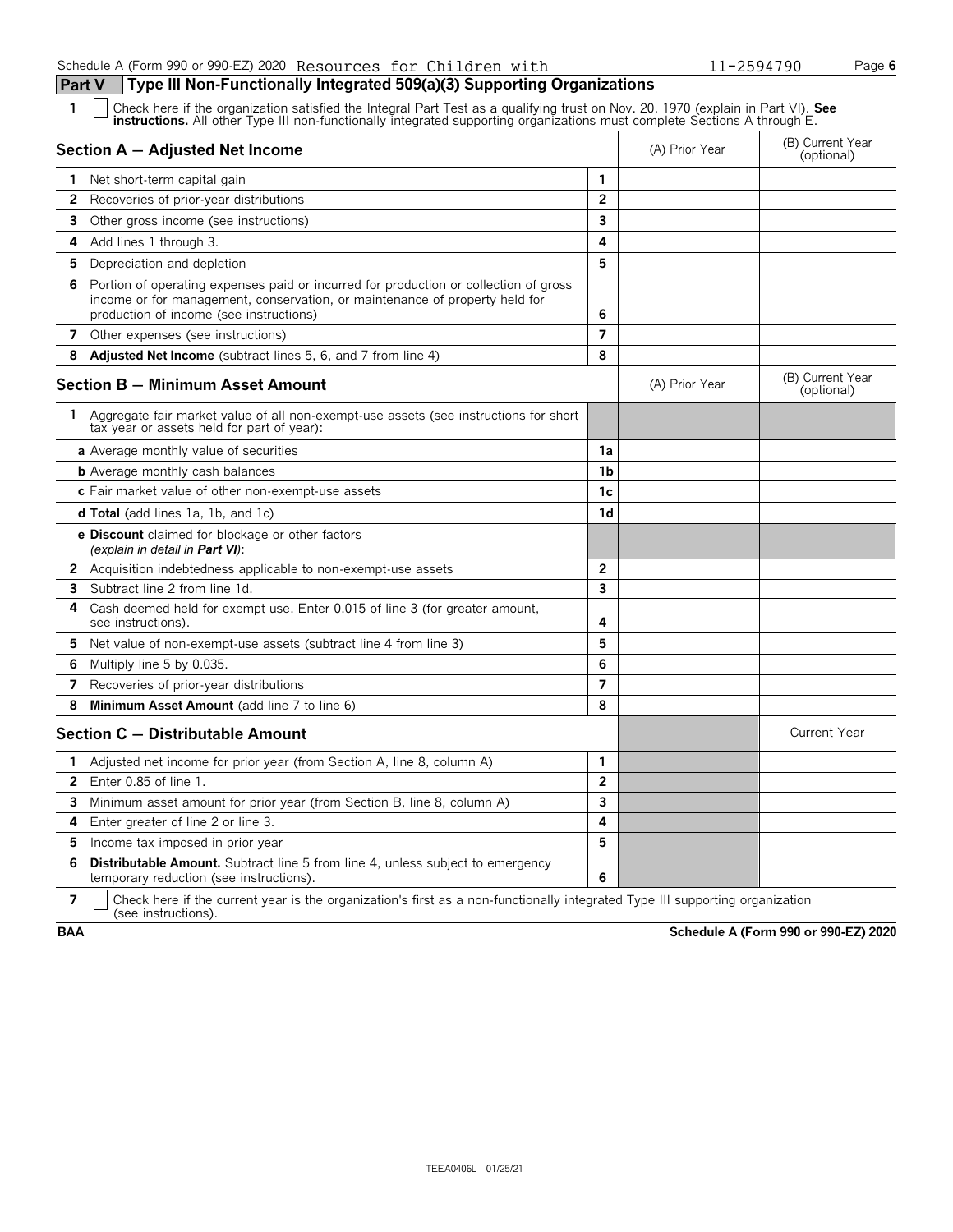| <b>Part V</b> | Type III Non-Functionally Integrated 509(a)(3) Supporting Organizations (continued)                                                                                           |                                              |                                               |    |                                                  |
|---------------|-------------------------------------------------------------------------------------------------------------------------------------------------------------------------------|----------------------------------------------|-----------------------------------------------|----|--------------------------------------------------|
|               | Section D - Distributions                                                                                                                                                     |                                              |                                               |    | <b>Current Year</b>                              |
| 1             | Amounts paid to supported organizations to accomplish exempt purposes                                                                                                         |                                              |                                               | 1  |                                                  |
| 2             | Amounts paid to perform activity that directly furthers exempt purposes of supported organizations,                                                                           |                                              |                                               |    |                                                  |
|               | in excess of income from activity                                                                                                                                             |                                              |                                               | 2  |                                                  |
| 3             | Administrative expenses paid to accomplish exempt purposes of supported organizations                                                                                         |                                              |                                               | 3  |                                                  |
| 4             | Amounts paid to acquire exempt-use assets                                                                                                                                     |                                              |                                               | 4  |                                                  |
| 5             | Qualified set-aside amounts (prior IRS approval required $-$ provide details in <b>Part VI</b> )                                                                              |                                              |                                               | 5  |                                                  |
| 6             | Other distributions (describe in Part VI). See instructions.                                                                                                                  | 6                                            |                                               |    |                                                  |
| 7             | <b>Total annual distributions.</b> Add lines 1 through 6.                                                                                                                     |                                              |                                               | 7  |                                                  |
| 8             | Distributions to attentive supported organizations to which the organization is responsive (provide details<br>in Part VI). See instructions.                                 |                                              |                                               | 8  |                                                  |
| 9             | Distributable amount for 2020 from Section C, line 6                                                                                                                          |                                              |                                               | 9  |                                                  |
|               | 10 Line 8 amount divided by line 9 amount                                                                                                                                     |                                              |                                               | 10 |                                                  |
|               | Section E - Distribution Allocations (see instructions)                                                                                                                       | (i)<br><b>Excess</b><br><b>Distributions</b> | (ii)<br><b>Underdistributions</b><br>Pre-2020 |    | (iii)<br><b>Distributable</b><br>Amount for 2020 |
|               | Distributable amount for 2020 from Section C, line 6                                                                                                                          |                                              |                                               |    |                                                  |
|               | 2 Underdistributions, if any, for years prior to 2020 (reasonable<br>cause required - explain in Part VI). See instructions.                                                  |                                              |                                               |    |                                                  |
|               | 3 Excess distributions carryover, if any, to 2020                                                                                                                             |                                              |                                               |    |                                                  |
|               | a From 2015                                                                                                                                                                   |                                              |                                               |    |                                                  |
|               | <b>b</b> From 2016                                                                                                                                                            |                                              |                                               |    |                                                  |
|               | c From 2017.                                                                                                                                                                  |                                              |                                               |    |                                                  |
|               | $d$ From 2018                                                                                                                                                                 |                                              |                                               |    |                                                  |
|               | e From 2019                                                                                                                                                                   |                                              |                                               |    |                                                  |
|               | f Total of lines 3a through 3e                                                                                                                                                |                                              |                                               |    |                                                  |
|               | g Applied to underdistributions of prior years                                                                                                                                |                                              |                                               |    |                                                  |
|               | h Applied to 2020 distributable amount                                                                                                                                        |                                              |                                               |    |                                                  |
|               | <i>i</i> Carryover from 2015 not applied (see instructions)                                                                                                                   |                                              |                                               |    |                                                  |
|               | j Remainder. Subtract lines 3g, 3h, and 3i from line 3f.                                                                                                                      |                                              |                                               |    |                                                  |
| 4             | Distributions for 2020 from Section D.<br>\$<br>line $7:$                                                                                                                     |                                              |                                               |    |                                                  |
|               | a Applied to underdistributions of prior years                                                                                                                                |                                              |                                               |    |                                                  |
|               | <b>b</b> Applied to 2020 distributable amount                                                                                                                                 |                                              |                                               |    |                                                  |
|               | c Remainder. Subtract lines 4a and 4b from line 4.                                                                                                                            |                                              |                                               |    |                                                  |
| 5.            | Remaining underdistributions for years prior to 2020, if any.<br>Subtract lines 3g and 4a from line 2. For result greater than<br>zero, explain in Part VI. See instructions. |                                              |                                               |    |                                                  |
|               | 6 Remaining underdistributions for 2020. Subtract lines 3h and 4b<br>from line 1. For result greater than zero, explain in Part VI. See<br>instructions.                      |                                              |                                               |    |                                                  |
|               | 7 Excess distributions carryover to 2021. Add lines 3j and 4c.                                                                                                                |                                              |                                               |    |                                                  |
|               | 8 Breakdown of line 7:                                                                                                                                                        |                                              |                                               |    |                                                  |
|               | <b>a</b> Excess from $2016$                                                                                                                                                   |                                              |                                               |    |                                                  |
|               | $b$ Excess from 2017.                                                                                                                                                         |                                              |                                               |    |                                                  |
|               | <b>c</b> Excess from 2018                                                                                                                                                     |                                              |                                               |    |                                                  |
|               | <b>d</b> Excess from 2019                                                                                                                                                     |                                              |                                               |    |                                                  |
|               | <b>e</b> Excess from 2020.                                                                                                                                                    |                                              |                                               |    |                                                  |

**BAA Schedule A (Form 990 or 990-EZ) 2020**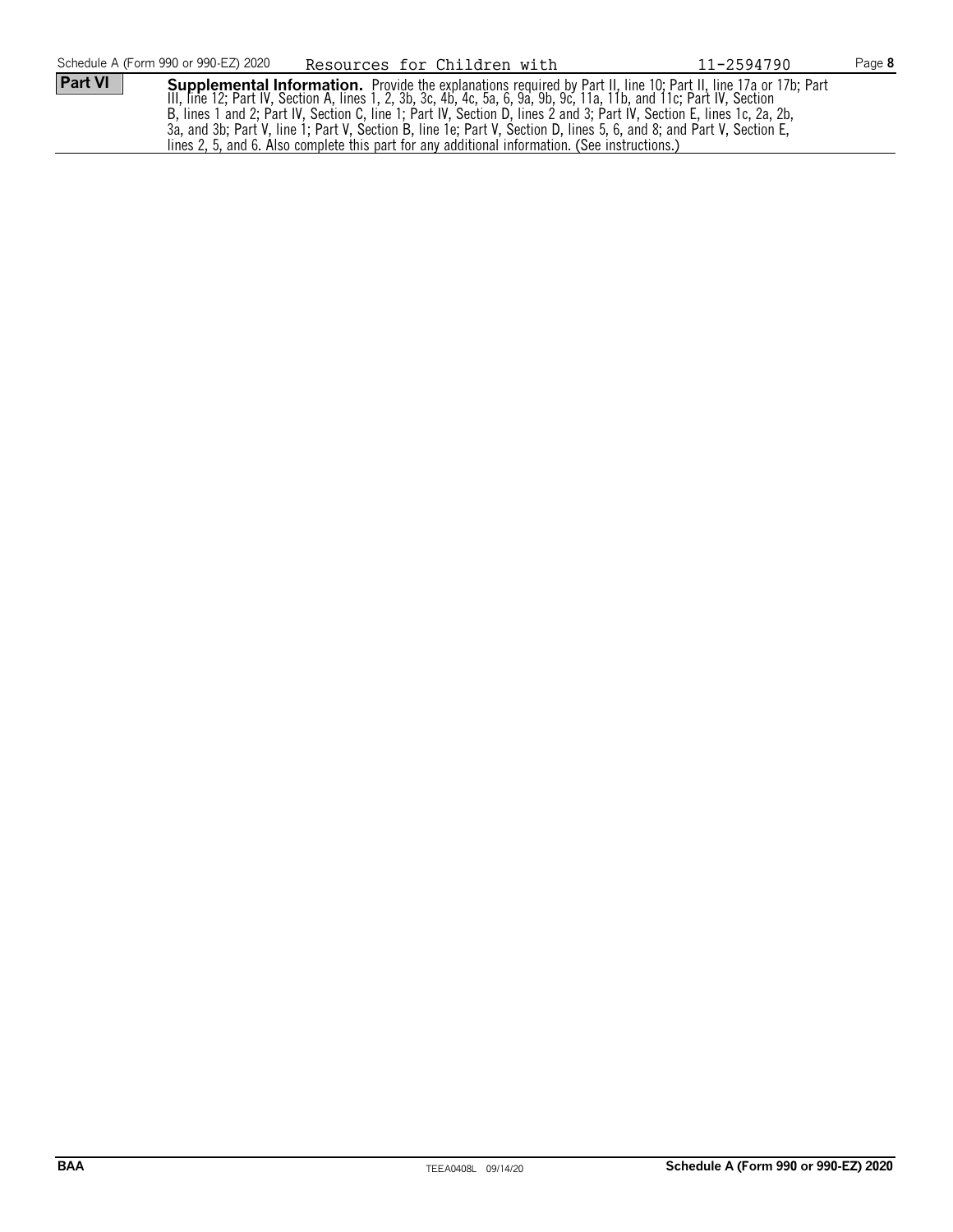| <b>Supplemental Financial Statements</b><br>(Form 990)<br>2020<br>► Complete if the organization answered 'Yes' on Form 990,<br>Part IV, line 6, 7, 8, 9, 10, 11a, 11b, 11c, 11d, 11e, 11f, 12a, or 12b.<br>Attach to Form 990.<br><b>Open to Public</b><br>Department of the Treasury<br>► Go to www.irs.gov/Form990 for instructions and the latest information.<br>Internal Revenue Service<br><b>Inspection</b><br>Name of the organization<br><b>Employer identification number</b><br>Resources for Children with<br>Special Needs, Inc. d/b/a INCLUDEnyc<br>11-2594790<br>Organizations Maintaining Donor Advised Funds or Other Similar Funds or Accounts.<br>Part I<br>Complete if the organization answered 'Yes' on Form 990, Part IV, line 6.<br>(a) Donor advised funds<br>(b) Funds and other accounts<br>1<br>Aggregate value of contributions to (during year)<br>2<br>Aggregate value of grants from (during year)<br>3<br>Aggregate value at end of year<br>4<br>Did the organization inform all donors and donor advisors in writing that the assets held in donor advised funds<br>5<br>are the organization's property, subject to the organization's exclusive legal control?<br>Yes<br>No<br>Did the organization inform all grantees, donors, and donor advisors in writing that grant funds can be used only<br>6<br>for charitable purposes and not for the benefit of the donor or donor advisor, or for any other purpose conferring<br>No<br>Yes<br>Part II<br><b>Conservation Easements.</b><br>Complete if the organization answered 'Yes' on Form 990, Part IV, line 7.<br>Purpose(s) of conservation easements held by the organization (check all that apply).<br>1<br>Preservation of land for public use (for example, recreation or education)<br>Preservation of a historically important land area<br>Protection of natural habitat<br>Preservation of a certified historic structure<br>Preservation of open space<br>Complete lines 2a through 2d if the organization held a qualified conservation contribution in the form of a conservation easement on the<br>2<br>last day of the tax year.<br>Held at the End of the Tax Year<br>2a<br>2 <sub>b</sub><br>2c<br><b>c</b> Number of conservation easements on a certified historic structure included in (a) $\dots \dots \dots$<br><b>d</b> Number of conservation easements included in (c) acquired after 7/25/06, and not on a historic<br>2d<br>Number of conservation easements modified, transferred, released, extinguished, or terminated by the organization during the<br>3<br>tax year ►<br>Number of states where property subject to conservation easement is located ►<br>Does the organization have a written policy regarding the periodic monitoring, inspection, handling of violations,<br>5<br>and enforcement of the conservation easements it holds?<br>TYes<br>No<br>Staff and volunteer hours devoted to monitoring, inspecting, handling of violations, and enforcing conservation easements during the year<br>6<br>Amount of expenses incurred in monitoring, inspecting, handling of violations, and enforcing conservation easements during the year<br>7<br>►\$<br>Does each conservation easement reported on line 2(d) above satisfy the requirements of section 170(h)(4)(B)(i)<br>8<br>Yes<br>No<br>In Part XIII, describe how the organization reports conservation easements in its revenue and expense statement and balance sheet, and<br>9<br>include, if applicable, the text of the footnote to the organization's financial statements that describes the organization's accounting for<br>conservation easements.<br>Organizations Maintaining Collections of Art, Historical Treasures, or Other Similar Assets.<br><b>Part III</b><br>Complete if the organization answered 'Yes' on Form 990, Part IV, line 8.<br>1a If the organization elected, as permitted under FASB ASC 958, not to report in its revenue statement and balance sheet works of art,<br>historical treasures, or other similar assets held for public exhibition, education, or research in furtherance of public service, provide in<br>Part XIII the text of the footnote to its financial statements that describes these items.<br><b>b</b> If the organization elected, as permitted under FASB ASC 958, to report in its revenue statement and balance sheet works of art,<br>historical treasures, or other similar assets held for public exhibition, education, or research in furtherance of public service, provide the<br>following amounts relating to these items:<br>$\triangleright$ \$<br>If the organization received or held works of art, historical treasures, or other similar assets for financial gain, provide the following<br>$\mathbf{z}$<br>amounts required to be reported under FASB ASC 958 relating to these items:<br>$\blacktriangleright$ \$<br>$\triangleright$ \$<br>BAA For Paperwork Reduction Act Notice, see the Instructions for Form 990. TEEA3301L 08/18/20<br>Schedule D (Form 990) 2020 |                   |  |  |  | OMB No. 1545-0047 |
|---------------------------------------------------------------------------------------------------------------------------------------------------------------------------------------------------------------------------------------------------------------------------------------------------------------------------------------------------------------------------------------------------------------------------------------------------------------------------------------------------------------------------------------------------------------------------------------------------------------------------------------------------------------------------------------------------------------------------------------------------------------------------------------------------------------------------------------------------------------------------------------------------------------------------------------------------------------------------------------------------------------------------------------------------------------------------------------------------------------------------------------------------------------------------------------------------------------------------------------------------------------------------------------------------------------------------------------------------------------------------------------------------------------------------------------------------------------------------------------------------------------------------------------------------------------------------------------------------------------------------------------------------------------------------------------------------------------------------------------------------------------------------------------------------------------------------------------------------------------------------------------------------------------------------------------------------------------------------------------------------------------------------------------------------------------------------------------------------------------------------------------------------------------------------------------------------------------------------------------------------------------------------------------------------------------------------------------------------------------------------------------------------------------------------------------------------------------------------------------------------------------------------------------------------------------------------------------------------------------------------------------------------------------------------------------------------------------------------------------------------------------------------------------------------------------------------------------------------------------------------------------------------------------------------------------------------------------------------------------------------------------------------------------------------------------------------------------------------------------------------------------------------------------------------------------------------------------------------------------------------------------------------------------------------------------------------------------------------------------------------------------------------------------------------------------------------------------------------------------------------------------------------------------------------------------------------------------------------------------------------------------------------------------------------------------------------------------------------------------------------------------------------------------------------------------------------------------------------------------------------------------------------------------------------------------------------------------------------------------------------------------------------------------------------------------------------------------------------------------------------------------------------------------------------------------------------------------------------------------------------------------------------------------------------------------------------------------------------------------------------------------------------------------------------------------------------------------------------------------------------------------------------------------------------------------------------------------------------------------------------------------------------------------------------------------------------------------------------------------------------------------------------------------------------------------------------------------------------------------------------------------------------------------------------------------------------------------------------------------------------------------------------------------------------------|-------------------|--|--|--|-------------------|
|                                                                                                                                                                                                                                                                                                                                                                                                                                                                                                                                                                                                                                                                                                                                                                                                                                                                                                                                                                                                                                                                                                                                                                                                                                                                                                                                                                                                                                                                                                                                                                                                                                                                                                                                                                                                                                                                                                                                                                                                                                                                                                                                                                                                                                                                                                                                                                                                                                                                                                                                                                                                                                                                                                                                                                                                                                                                                                                                                                                                                                                                                                                                                                                                                                                                                                                                                                                                                                                                                                                                                                                                                                                                                                                                                                                                                                                                                                                                                                                                                                                                                                                                                                                                                                                                                                                                                                                                                                                                                                                                                                                                                                                                                                                                                                                                                                                                                                                                                                                                                                                         | <b>SCHEDULE D</b> |  |  |  |                   |
|                                                                                                                                                                                                                                                                                                                                                                                                                                                                                                                                                                                                                                                                                                                                                                                                                                                                                                                                                                                                                                                                                                                                                                                                                                                                                                                                                                                                                                                                                                                                                                                                                                                                                                                                                                                                                                                                                                                                                                                                                                                                                                                                                                                                                                                                                                                                                                                                                                                                                                                                                                                                                                                                                                                                                                                                                                                                                                                                                                                                                                                                                                                                                                                                                                                                                                                                                                                                                                                                                                                                                                                                                                                                                                                                                                                                                                                                                                                                                                                                                                                                                                                                                                                                                                                                                                                                                                                                                                                                                                                                                                                                                                                                                                                                                                                                                                                                                                                                                                                                                                                         |                   |  |  |  |                   |
|                                                                                                                                                                                                                                                                                                                                                                                                                                                                                                                                                                                                                                                                                                                                                                                                                                                                                                                                                                                                                                                                                                                                                                                                                                                                                                                                                                                                                                                                                                                                                                                                                                                                                                                                                                                                                                                                                                                                                                                                                                                                                                                                                                                                                                                                                                                                                                                                                                                                                                                                                                                                                                                                                                                                                                                                                                                                                                                                                                                                                                                                                                                                                                                                                                                                                                                                                                                                                                                                                                                                                                                                                                                                                                                                                                                                                                                                                                                                                                                                                                                                                                                                                                                                                                                                                                                                                                                                                                                                                                                                                                                                                                                                                                                                                                                                                                                                                                                                                                                                                                                         |                   |  |  |  |                   |
|                                                                                                                                                                                                                                                                                                                                                                                                                                                                                                                                                                                                                                                                                                                                                                                                                                                                                                                                                                                                                                                                                                                                                                                                                                                                                                                                                                                                                                                                                                                                                                                                                                                                                                                                                                                                                                                                                                                                                                                                                                                                                                                                                                                                                                                                                                                                                                                                                                                                                                                                                                                                                                                                                                                                                                                                                                                                                                                                                                                                                                                                                                                                                                                                                                                                                                                                                                                                                                                                                                                                                                                                                                                                                                                                                                                                                                                                                                                                                                                                                                                                                                                                                                                                                                                                                                                                                                                                                                                                                                                                                                                                                                                                                                                                                                                                                                                                                                                                                                                                                                                         |                   |  |  |  |                   |
|                                                                                                                                                                                                                                                                                                                                                                                                                                                                                                                                                                                                                                                                                                                                                                                                                                                                                                                                                                                                                                                                                                                                                                                                                                                                                                                                                                                                                                                                                                                                                                                                                                                                                                                                                                                                                                                                                                                                                                                                                                                                                                                                                                                                                                                                                                                                                                                                                                                                                                                                                                                                                                                                                                                                                                                                                                                                                                                                                                                                                                                                                                                                                                                                                                                                                                                                                                                                                                                                                                                                                                                                                                                                                                                                                                                                                                                                                                                                                                                                                                                                                                                                                                                                                                                                                                                                                                                                                                                                                                                                                                                                                                                                                                                                                                                                                                                                                                                                                                                                                                                         |                   |  |  |  |                   |
|                                                                                                                                                                                                                                                                                                                                                                                                                                                                                                                                                                                                                                                                                                                                                                                                                                                                                                                                                                                                                                                                                                                                                                                                                                                                                                                                                                                                                                                                                                                                                                                                                                                                                                                                                                                                                                                                                                                                                                                                                                                                                                                                                                                                                                                                                                                                                                                                                                                                                                                                                                                                                                                                                                                                                                                                                                                                                                                                                                                                                                                                                                                                                                                                                                                                                                                                                                                                                                                                                                                                                                                                                                                                                                                                                                                                                                                                                                                                                                                                                                                                                                                                                                                                                                                                                                                                                                                                                                                                                                                                                                                                                                                                                                                                                                                                                                                                                                                                                                                                                                                         |                   |  |  |  |                   |
|                                                                                                                                                                                                                                                                                                                                                                                                                                                                                                                                                                                                                                                                                                                                                                                                                                                                                                                                                                                                                                                                                                                                                                                                                                                                                                                                                                                                                                                                                                                                                                                                                                                                                                                                                                                                                                                                                                                                                                                                                                                                                                                                                                                                                                                                                                                                                                                                                                                                                                                                                                                                                                                                                                                                                                                                                                                                                                                                                                                                                                                                                                                                                                                                                                                                                                                                                                                                                                                                                                                                                                                                                                                                                                                                                                                                                                                                                                                                                                                                                                                                                                                                                                                                                                                                                                                                                                                                                                                                                                                                                                                                                                                                                                                                                                                                                                                                                                                                                                                                                                                         |                   |  |  |  |                   |
|                                                                                                                                                                                                                                                                                                                                                                                                                                                                                                                                                                                                                                                                                                                                                                                                                                                                                                                                                                                                                                                                                                                                                                                                                                                                                                                                                                                                                                                                                                                                                                                                                                                                                                                                                                                                                                                                                                                                                                                                                                                                                                                                                                                                                                                                                                                                                                                                                                                                                                                                                                                                                                                                                                                                                                                                                                                                                                                                                                                                                                                                                                                                                                                                                                                                                                                                                                                                                                                                                                                                                                                                                                                                                                                                                                                                                                                                                                                                                                                                                                                                                                                                                                                                                                                                                                                                                                                                                                                                                                                                                                                                                                                                                                                                                                                                                                                                                                                                                                                                                                                         |                   |  |  |  |                   |
|                                                                                                                                                                                                                                                                                                                                                                                                                                                                                                                                                                                                                                                                                                                                                                                                                                                                                                                                                                                                                                                                                                                                                                                                                                                                                                                                                                                                                                                                                                                                                                                                                                                                                                                                                                                                                                                                                                                                                                                                                                                                                                                                                                                                                                                                                                                                                                                                                                                                                                                                                                                                                                                                                                                                                                                                                                                                                                                                                                                                                                                                                                                                                                                                                                                                                                                                                                                                                                                                                                                                                                                                                                                                                                                                                                                                                                                                                                                                                                                                                                                                                                                                                                                                                                                                                                                                                                                                                                                                                                                                                                                                                                                                                                                                                                                                                                                                                                                                                                                                                                                         |                   |  |  |  |                   |
|                                                                                                                                                                                                                                                                                                                                                                                                                                                                                                                                                                                                                                                                                                                                                                                                                                                                                                                                                                                                                                                                                                                                                                                                                                                                                                                                                                                                                                                                                                                                                                                                                                                                                                                                                                                                                                                                                                                                                                                                                                                                                                                                                                                                                                                                                                                                                                                                                                                                                                                                                                                                                                                                                                                                                                                                                                                                                                                                                                                                                                                                                                                                                                                                                                                                                                                                                                                                                                                                                                                                                                                                                                                                                                                                                                                                                                                                                                                                                                                                                                                                                                                                                                                                                                                                                                                                                                                                                                                                                                                                                                                                                                                                                                                                                                                                                                                                                                                                                                                                                                                         |                   |  |  |  |                   |
|                                                                                                                                                                                                                                                                                                                                                                                                                                                                                                                                                                                                                                                                                                                                                                                                                                                                                                                                                                                                                                                                                                                                                                                                                                                                                                                                                                                                                                                                                                                                                                                                                                                                                                                                                                                                                                                                                                                                                                                                                                                                                                                                                                                                                                                                                                                                                                                                                                                                                                                                                                                                                                                                                                                                                                                                                                                                                                                                                                                                                                                                                                                                                                                                                                                                                                                                                                                                                                                                                                                                                                                                                                                                                                                                                                                                                                                                                                                                                                                                                                                                                                                                                                                                                                                                                                                                                                                                                                                                                                                                                                                                                                                                                                                                                                                                                                                                                                                                                                                                                                                         |                   |  |  |  |                   |
|                                                                                                                                                                                                                                                                                                                                                                                                                                                                                                                                                                                                                                                                                                                                                                                                                                                                                                                                                                                                                                                                                                                                                                                                                                                                                                                                                                                                                                                                                                                                                                                                                                                                                                                                                                                                                                                                                                                                                                                                                                                                                                                                                                                                                                                                                                                                                                                                                                                                                                                                                                                                                                                                                                                                                                                                                                                                                                                                                                                                                                                                                                                                                                                                                                                                                                                                                                                                                                                                                                                                                                                                                                                                                                                                                                                                                                                                                                                                                                                                                                                                                                                                                                                                                                                                                                                                                                                                                                                                                                                                                                                                                                                                                                                                                                                                                                                                                                                                                                                                                                                         |                   |  |  |  |                   |
|                                                                                                                                                                                                                                                                                                                                                                                                                                                                                                                                                                                                                                                                                                                                                                                                                                                                                                                                                                                                                                                                                                                                                                                                                                                                                                                                                                                                                                                                                                                                                                                                                                                                                                                                                                                                                                                                                                                                                                                                                                                                                                                                                                                                                                                                                                                                                                                                                                                                                                                                                                                                                                                                                                                                                                                                                                                                                                                                                                                                                                                                                                                                                                                                                                                                                                                                                                                                                                                                                                                                                                                                                                                                                                                                                                                                                                                                                                                                                                                                                                                                                                                                                                                                                                                                                                                                                                                                                                                                                                                                                                                                                                                                                                                                                                                                                                                                                                                                                                                                                                                         |                   |  |  |  |                   |
|                                                                                                                                                                                                                                                                                                                                                                                                                                                                                                                                                                                                                                                                                                                                                                                                                                                                                                                                                                                                                                                                                                                                                                                                                                                                                                                                                                                                                                                                                                                                                                                                                                                                                                                                                                                                                                                                                                                                                                                                                                                                                                                                                                                                                                                                                                                                                                                                                                                                                                                                                                                                                                                                                                                                                                                                                                                                                                                                                                                                                                                                                                                                                                                                                                                                                                                                                                                                                                                                                                                                                                                                                                                                                                                                                                                                                                                                                                                                                                                                                                                                                                                                                                                                                                                                                                                                                                                                                                                                                                                                                                                                                                                                                                                                                                                                                                                                                                                                                                                                                                                         |                   |  |  |  |                   |
|                                                                                                                                                                                                                                                                                                                                                                                                                                                                                                                                                                                                                                                                                                                                                                                                                                                                                                                                                                                                                                                                                                                                                                                                                                                                                                                                                                                                                                                                                                                                                                                                                                                                                                                                                                                                                                                                                                                                                                                                                                                                                                                                                                                                                                                                                                                                                                                                                                                                                                                                                                                                                                                                                                                                                                                                                                                                                                                                                                                                                                                                                                                                                                                                                                                                                                                                                                                                                                                                                                                                                                                                                                                                                                                                                                                                                                                                                                                                                                                                                                                                                                                                                                                                                                                                                                                                                                                                                                                                                                                                                                                                                                                                                                                                                                                                                                                                                                                                                                                                                                                         |                   |  |  |  |                   |
|                                                                                                                                                                                                                                                                                                                                                                                                                                                                                                                                                                                                                                                                                                                                                                                                                                                                                                                                                                                                                                                                                                                                                                                                                                                                                                                                                                                                                                                                                                                                                                                                                                                                                                                                                                                                                                                                                                                                                                                                                                                                                                                                                                                                                                                                                                                                                                                                                                                                                                                                                                                                                                                                                                                                                                                                                                                                                                                                                                                                                                                                                                                                                                                                                                                                                                                                                                                                                                                                                                                                                                                                                                                                                                                                                                                                                                                                                                                                                                                                                                                                                                                                                                                                                                                                                                                                                                                                                                                                                                                                                                                                                                                                                                                                                                                                                                                                                                                                                                                                                                                         |                   |  |  |  |                   |
|                                                                                                                                                                                                                                                                                                                                                                                                                                                                                                                                                                                                                                                                                                                                                                                                                                                                                                                                                                                                                                                                                                                                                                                                                                                                                                                                                                                                                                                                                                                                                                                                                                                                                                                                                                                                                                                                                                                                                                                                                                                                                                                                                                                                                                                                                                                                                                                                                                                                                                                                                                                                                                                                                                                                                                                                                                                                                                                                                                                                                                                                                                                                                                                                                                                                                                                                                                                                                                                                                                                                                                                                                                                                                                                                                                                                                                                                                                                                                                                                                                                                                                                                                                                                                                                                                                                                                                                                                                                                                                                                                                                                                                                                                                                                                                                                                                                                                                                                                                                                                                                         |                   |  |  |  |                   |
|                                                                                                                                                                                                                                                                                                                                                                                                                                                                                                                                                                                                                                                                                                                                                                                                                                                                                                                                                                                                                                                                                                                                                                                                                                                                                                                                                                                                                                                                                                                                                                                                                                                                                                                                                                                                                                                                                                                                                                                                                                                                                                                                                                                                                                                                                                                                                                                                                                                                                                                                                                                                                                                                                                                                                                                                                                                                                                                                                                                                                                                                                                                                                                                                                                                                                                                                                                                                                                                                                                                                                                                                                                                                                                                                                                                                                                                                                                                                                                                                                                                                                                                                                                                                                                                                                                                                                                                                                                                                                                                                                                                                                                                                                                                                                                                                                                                                                                                                                                                                                                                         |                   |  |  |  |                   |
|                                                                                                                                                                                                                                                                                                                                                                                                                                                                                                                                                                                                                                                                                                                                                                                                                                                                                                                                                                                                                                                                                                                                                                                                                                                                                                                                                                                                                                                                                                                                                                                                                                                                                                                                                                                                                                                                                                                                                                                                                                                                                                                                                                                                                                                                                                                                                                                                                                                                                                                                                                                                                                                                                                                                                                                                                                                                                                                                                                                                                                                                                                                                                                                                                                                                                                                                                                                                                                                                                                                                                                                                                                                                                                                                                                                                                                                                                                                                                                                                                                                                                                                                                                                                                                                                                                                                                                                                                                                                                                                                                                                                                                                                                                                                                                                                                                                                                                                                                                                                                                                         |                   |  |  |  |                   |
|                                                                                                                                                                                                                                                                                                                                                                                                                                                                                                                                                                                                                                                                                                                                                                                                                                                                                                                                                                                                                                                                                                                                                                                                                                                                                                                                                                                                                                                                                                                                                                                                                                                                                                                                                                                                                                                                                                                                                                                                                                                                                                                                                                                                                                                                                                                                                                                                                                                                                                                                                                                                                                                                                                                                                                                                                                                                                                                                                                                                                                                                                                                                                                                                                                                                                                                                                                                                                                                                                                                                                                                                                                                                                                                                                                                                                                                                                                                                                                                                                                                                                                                                                                                                                                                                                                                                                                                                                                                                                                                                                                                                                                                                                                                                                                                                                                                                                                                                                                                                                                                         |                   |  |  |  |                   |
|                                                                                                                                                                                                                                                                                                                                                                                                                                                                                                                                                                                                                                                                                                                                                                                                                                                                                                                                                                                                                                                                                                                                                                                                                                                                                                                                                                                                                                                                                                                                                                                                                                                                                                                                                                                                                                                                                                                                                                                                                                                                                                                                                                                                                                                                                                                                                                                                                                                                                                                                                                                                                                                                                                                                                                                                                                                                                                                                                                                                                                                                                                                                                                                                                                                                                                                                                                                                                                                                                                                                                                                                                                                                                                                                                                                                                                                                                                                                                                                                                                                                                                                                                                                                                                                                                                                                                                                                                                                                                                                                                                                                                                                                                                                                                                                                                                                                                                                                                                                                                                                         |                   |  |  |  |                   |
|                                                                                                                                                                                                                                                                                                                                                                                                                                                                                                                                                                                                                                                                                                                                                                                                                                                                                                                                                                                                                                                                                                                                                                                                                                                                                                                                                                                                                                                                                                                                                                                                                                                                                                                                                                                                                                                                                                                                                                                                                                                                                                                                                                                                                                                                                                                                                                                                                                                                                                                                                                                                                                                                                                                                                                                                                                                                                                                                                                                                                                                                                                                                                                                                                                                                                                                                                                                                                                                                                                                                                                                                                                                                                                                                                                                                                                                                                                                                                                                                                                                                                                                                                                                                                                                                                                                                                                                                                                                                                                                                                                                                                                                                                                                                                                                                                                                                                                                                                                                                                                                         |                   |  |  |  |                   |
|                                                                                                                                                                                                                                                                                                                                                                                                                                                                                                                                                                                                                                                                                                                                                                                                                                                                                                                                                                                                                                                                                                                                                                                                                                                                                                                                                                                                                                                                                                                                                                                                                                                                                                                                                                                                                                                                                                                                                                                                                                                                                                                                                                                                                                                                                                                                                                                                                                                                                                                                                                                                                                                                                                                                                                                                                                                                                                                                                                                                                                                                                                                                                                                                                                                                                                                                                                                                                                                                                                                                                                                                                                                                                                                                                                                                                                                                                                                                                                                                                                                                                                                                                                                                                                                                                                                                                                                                                                                                                                                                                                                                                                                                                                                                                                                                                                                                                                                                                                                                                                                         |                   |  |  |  |                   |
|                                                                                                                                                                                                                                                                                                                                                                                                                                                                                                                                                                                                                                                                                                                                                                                                                                                                                                                                                                                                                                                                                                                                                                                                                                                                                                                                                                                                                                                                                                                                                                                                                                                                                                                                                                                                                                                                                                                                                                                                                                                                                                                                                                                                                                                                                                                                                                                                                                                                                                                                                                                                                                                                                                                                                                                                                                                                                                                                                                                                                                                                                                                                                                                                                                                                                                                                                                                                                                                                                                                                                                                                                                                                                                                                                                                                                                                                                                                                                                                                                                                                                                                                                                                                                                                                                                                                                                                                                                                                                                                                                                                                                                                                                                                                                                                                                                                                                                                                                                                                                                                         |                   |  |  |  |                   |
|                                                                                                                                                                                                                                                                                                                                                                                                                                                                                                                                                                                                                                                                                                                                                                                                                                                                                                                                                                                                                                                                                                                                                                                                                                                                                                                                                                                                                                                                                                                                                                                                                                                                                                                                                                                                                                                                                                                                                                                                                                                                                                                                                                                                                                                                                                                                                                                                                                                                                                                                                                                                                                                                                                                                                                                                                                                                                                                                                                                                                                                                                                                                                                                                                                                                                                                                                                                                                                                                                                                                                                                                                                                                                                                                                                                                                                                                                                                                                                                                                                                                                                                                                                                                                                                                                                                                                                                                                                                                                                                                                                                                                                                                                                                                                                                                                                                                                                                                                                                                                                                         |                   |  |  |  |                   |
|                                                                                                                                                                                                                                                                                                                                                                                                                                                                                                                                                                                                                                                                                                                                                                                                                                                                                                                                                                                                                                                                                                                                                                                                                                                                                                                                                                                                                                                                                                                                                                                                                                                                                                                                                                                                                                                                                                                                                                                                                                                                                                                                                                                                                                                                                                                                                                                                                                                                                                                                                                                                                                                                                                                                                                                                                                                                                                                                                                                                                                                                                                                                                                                                                                                                                                                                                                                                                                                                                                                                                                                                                                                                                                                                                                                                                                                                                                                                                                                                                                                                                                                                                                                                                                                                                                                                                                                                                                                                                                                                                                                                                                                                                                                                                                                                                                                                                                                                                                                                                                                         |                   |  |  |  |                   |
|                                                                                                                                                                                                                                                                                                                                                                                                                                                                                                                                                                                                                                                                                                                                                                                                                                                                                                                                                                                                                                                                                                                                                                                                                                                                                                                                                                                                                                                                                                                                                                                                                                                                                                                                                                                                                                                                                                                                                                                                                                                                                                                                                                                                                                                                                                                                                                                                                                                                                                                                                                                                                                                                                                                                                                                                                                                                                                                                                                                                                                                                                                                                                                                                                                                                                                                                                                                                                                                                                                                                                                                                                                                                                                                                                                                                                                                                                                                                                                                                                                                                                                                                                                                                                                                                                                                                                                                                                                                                                                                                                                                                                                                                                                                                                                                                                                                                                                                                                                                                                                                         |                   |  |  |  |                   |
|                                                                                                                                                                                                                                                                                                                                                                                                                                                                                                                                                                                                                                                                                                                                                                                                                                                                                                                                                                                                                                                                                                                                                                                                                                                                                                                                                                                                                                                                                                                                                                                                                                                                                                                                                                                                                                                                                                                                                                                                                                                                                                                                                                                                                                                                                                                                                                                                                                                                                                                                                                                                                                                                                                                                                                                                                                                                                                                                                                                                                                                                                                                                                                                                                                                                                                                                                                                                                                                                                                                                                                                                                                                                                                                                                                                                                                                                                                                                                                                                                                                                                                                                                                                                                                                                                                                                                                                                                                                                                                                                                                                                                                                                                                                                                                                                                                                                                                                                                                                                                                                         |                   |  |  |  |                   |
|                                                                                                                                                                                                                                                                                                                                                                                                                                                                                                                                                                                                                                                                                                                                                                                                                                                                                                                                                                                                                                                                                                                                                                                                                                                                                                                                                                                                                                                                                                                                                                                                                                                                                                                                                                                                                                                                                                                                                                                                                                                                                                                                                                                                                                                                                                                                                                                                                                                                                                                                                                                                                                                                                                                                                                                                                                                                                                                                                                                                                                                                                                                                                                                                                                                                                                                                                                                                                                                                                                                                                                                                                                                                                                                                                                                                                                                                                                                                                                                                                                                                                                                                                                                                                                                                                                                                                                                                                                                                                                                                                                                                                                                                                                                                                                                                                                                                                                                                                                                                                                                         |                   |  |  |  |                   |
|                                                                                                                                                                                                                                                                                                                                                                                                                                                                                                                                                                                                                                                                                                                                                                                                                                                                                                                                                                                                                                                                                                                                                                                                                                                                                                                                                                                                                                                                                                                                                                                                                                                                                                                                                                                                                                                                                                                                                                                                                                                                                                                                                                                                                                                                                                                                                                                                                                                                                                                                                                                                                                                                                                                                                                                                                                                                                                                                                                                                                                                                                                                                                                                                                                                                                                                                                                                                                                                                                                                                                                                                                                                                                                                                                                                                                                                                                                                                                                                                                                                                                                                                                                                                                                                                                                                                                                                                                                                                                                                                                                                                                                                                                                                                                                                                                                                                                                                                                                                                                                                         |                   |  |  |  |                   |
|                                                                                                                                                                                                                                                                                                                                                                                                                                                                                                                                                                                                                                                                                                                                                                                                                                                                                                                                                                                                                                                                                                                                                                                                                                                                                                                                                                                                                                                                                                                                                                                                                                                                                                                                                                                                                                                                                                                                                                                                                                                                                                                                                                                                                                                                                                                                                                                                                                                                                                                                                                                                                                                                                                                                                                                                                                                                                                                                                                                                                                                                                                                                                                                                                                                                                                                                                                                                                                                                                                                                                                                                                                                                                                                                                                                                                                                                                                                                                                                                                                                                                                                                                                                                                                                                                                                                                                                                                                                                                                                                                                                                                                                                                                                                                                                                                                                                                                                                                                                                                                                         |                   |  |  |  |                   |
|                                                                                                                                                                                                                                                                                                                                                                                                                                                                                                                                                                                                                                                                                                                                                                                                                                                                                                                                                                                                                                                                                                                                                                                                                                                                                                                                                                                                                                                                                                                                                                                                                                                                                                                                                                                                                                                                                                                                                                                                                                                                                                                                                                                                                                                                                                                                                                                                                                                                                                                                                                                                                                                                                                                                                                                                                                                                                                                                                                                                                                                                                                                                                                                                                                                                                                                                                                                                                                                                                                                                                                                                                                                                                                                                                                                                                                                                                                                                                                                                                                                                                                                                                                                                                                                                                                                                                                                                                                                                                                                                                                                                                                                                                                                                                                                                                                                                                                                                                                                                                                                         |                   |  |  |  |                   |
|                                                                                                                                                                                                                                                                                                                                                                                                                                                                                                                                                                                                                                                                                                                                                                                                                                                                                                                                                                                                                                                                                                                                                                                                                                                                                                                                                                                                                                                                                                                                                                                                                                                                                                                                                                                                                                                                                                                                                                                                                                                                                                                                                                                                                                                                                                                                                                                                                                                                                                                                                                                                                                                                                                                                                                                                                                                                                                                                                                                                                                                                                                                                                                                                                                                                                                                                                                                                                                                                                                                                                                                                                                                                                                                                                                                                                                                                                                                                                                                                                                                                                                                                                                                                                                                                                                                                                                                                                                                                                                                                                                                                                                                                                                                                                                                                                                                                                                                                                                                                                                                         |                   |  |  |  |                   |
|                                                                                                                                                                                                                                                                                                                                                                                                                                                                                                                                                                                                                                                                                                                                                                                                                                                                                                                                                                                                                                                                                                                                                                                                                                                                                                                                                                                                                                                                                                                                                                                                                                                                                                                                                                                                                                                                                                                                                                                                                                                                                                                                                                                                                                                                                                                                                                                                                                                                                                                                                                                                                                                                                                                                                                                                                                                                                                                                                                                                                                                                                                                                                                                                                                                                                                                                                                                                                                                                                                                                                                                                                                                                                                                                                                                                                                                                                                                                                                                                                                                                                                                                                                                                                                                                                                                                                                                                                                                                                                                                                                                                                                                                                                                                                                                                                                                                                                                                                                                                                                                         |                   |  |  |  |                   |
|                                                                                                                                                                                                                                                                                                                                                                                                                                                                                                                                                                                                                                                                                                                                                                                                                                                                                                                                                                                                                                                                                                                                                                                                                                                                                                                                                                                                                                                                                                                                                                                                                                                                                                                                                                                                                                                                                                                                                                                                                                                                                                                                                                                                                                                                                                                                                                                                                                                                                                                                                                                                                                                                                                                                                                                                                                                                                                                                                                                                                                                                                                                                                                                                                                                                                                                                                                                                                                                                                                                                                                                                                                                                                                                                                                                                                                                                                                                                                                                                                                                                                                                                                                                                                                                                                                                                                                                                                                                                                                                                                                                                                                                                                                                                                                                                                                                                                                                                                                                                                                                         |                   |  |  |  |                   |
|                                                                                                                                                                                                                                                                                                                                                                                                                                                                                                                                                                                                                                                                                                                                                                                                                                                                                                                                                                                                                                                                                                                                                                                                                                                                                                                                                                                                                                                                                                                                                                                                                                                                                                                                                                                                                                                                                                                                                                                                                                                                                                                                                                                                                                                                                                                                                                                                                                                                                                                                                                                                                                                                                                                                                                                                                                                                                                                                                                                                                                                                                                                                                                                                                                                                                                                                                                                                                                                                                                                                                                                                                                                                                                                                                                                                                                                                                                                                                                                                                                                                                                                                                                                                                                                                                                                                                                                                                                                                                                                                                                                                                                                                                                                                                                                                                                                                                                                                                                                                                                                         |                   |  |  |  |                   |
|                                                                                                                                                                                                                                                                                                                                                                                                                                                                                                                                                                                                                                                                                                                                                                                                                                                                                                                                                                                                                                                                                                                                                                                                                                                                                                                                                                                                                                                                                                                                                                                                                                                                                                                                                                                                                                                                                                                                                                                                                                                                                                                                                                                                                                                                                                                                                                                                                                                                                                                                                                                                                                                                                                                                                                                                                                                                                                                                                                                                                                                                                                                                                                                                                                                                                                                                                                                                                                                                                                                                                                                                                                                                                                                                                                                                                                                                                                                                                                                                                                                                                                                                                                                                                                                                                                                                                                                                                                                                                                                                                                                                                                                                                                                                                                                                                                                                                                                                                                                                                                                         |                   |  |  |  |                   |
|                                                                                                                                                                                                                                                                                                                                                                                                                                                                                                                                                                                                                                                                                                                                                                                                                                                                                                                                                                                                                                                                                                                                                                                                                                                                                                                                                                                                                                                                                                                                                                                                                                                                                                                                                                                                                                                                                                                                                                                                                                                                                                                                                                                                                                                                                                                                                                                                                                                                                                                                                                                                                                                                                                                                                                                                                                                                                                                                                                                                                                                                                                                                                                                                                                                                                                                                                                                                                                                                                                                                                                                                                                                                                                                                                                                                                                                                                                                                                                                                                                                                                                                                                                                                                                                                                                                                                                                                                                                                                                                                                                                                                                                                                                                                                                                                                                                                                                                                                                                                                                                         |                   |  |  |  |                   |
|                                                                                                                                                                                                                                                                                                                                                                                                                                                                                                                                                                                                                                                                                                                                                                                                                                                                                                                                                                                                                                                                                                                                                                                                                                                                                                                                                                                                                                                                                                                                                                                                                                                                                                                                                                                                                                                                                                                                                                                                                                                                                                                                                                                                                                                                                                                                                                                                                                                                                                                                                                                                                                                                                                                                                                                                                                                                                                                                                                                                                                                                                                                                                                                                                                                                                                                                                                                                                                                                                                                                                                                                                                                                                                                                                                                                                                                                                                                                                                                                                                                                                                                                                                                                                                                                                                                                                                                                                                                                                                                                                                                                                                                                                                                                                                                                                                                                                                                                                                                                                                                         |                   |  |  |  |                   |
|                                                                                                                                                                                                                                                                                                                                                                                                                                                                                                                                                                                                                                                                                                                                                                                                                                                                                                                                                                                                                                                                                                                                                                                                                                                                                                                                                                                                                                                                                                                                                                                                                                                                                                                                                                                                                                                                                                                                                                                                                                                                                                                                                                                                                                                                                                                                                                                                                                                                                                                                                                                                                                                                                                                                                                                                                                                                                                                                                                                                                                                                                                                                                                                                                                                                                                                                                                                                                                                                                                                                                                                                                                                                                                                                                                                                                                                                                                                                                                                                                                                                                                                                                                                                                                                                                                                                                                                                                                                                                                                                                                                                                                                                                                                                                                                                                                                                                                                                                                                                                                                         |                   |  |  |  |                   |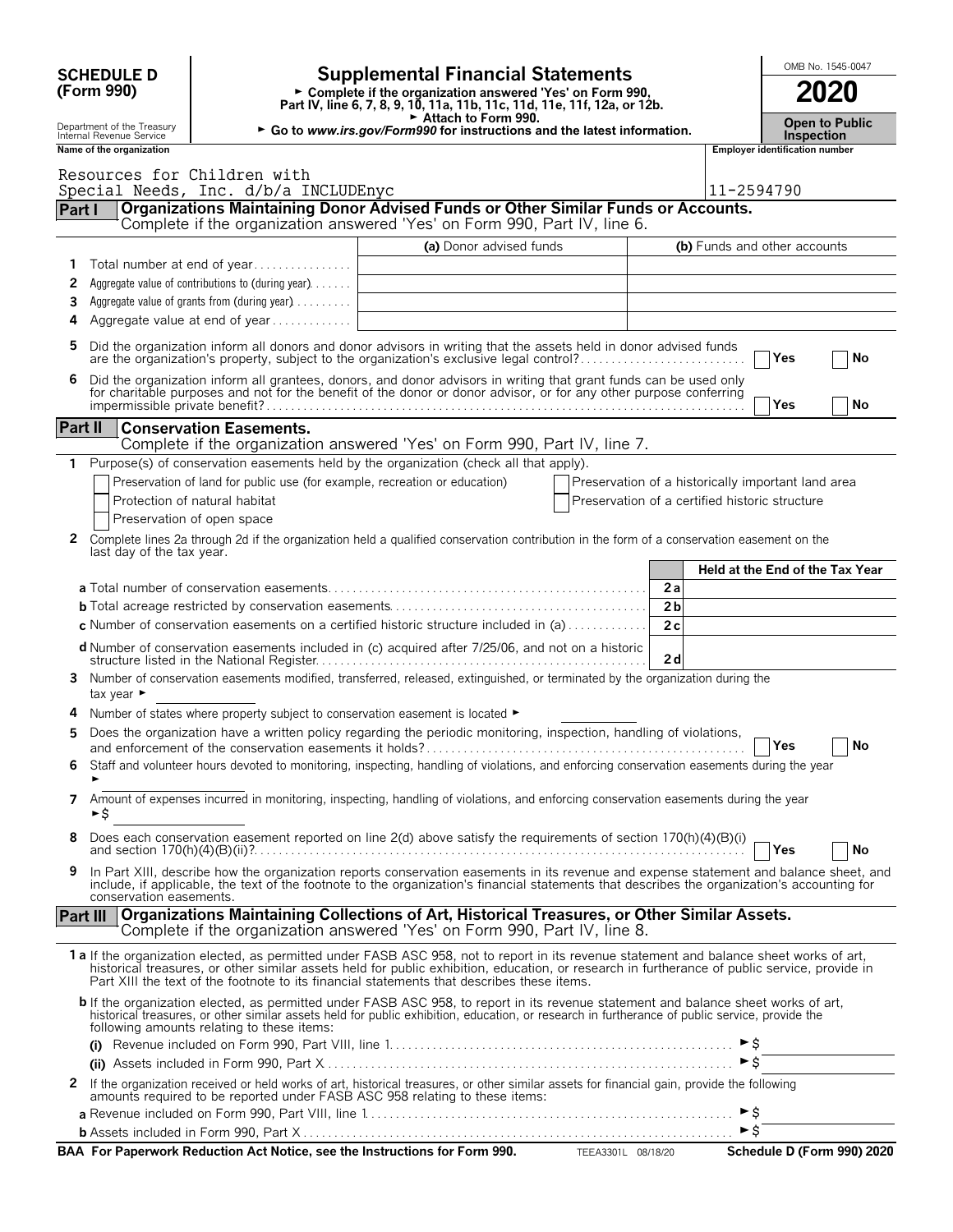| Schedule D (Form 990) 2020 Resources for Children with                                                                                                                                                                            |                  |                                         |                                    | 11-2594790                      |                            | Page 2   |
|-----------------------------------------------------------------------------------------------------------------------------------------------------------------------------------------------------------------------------------|------------------|-----------------------------------------|------------------------------------|---------------------------------|----------------------------|----------|
| Organizations Maintaining Collections of Art, Historical Treasures, or Other Similar Assets (continued)<br><b>Part III</b>                                                                                                        |                  |                                         |                                    |                                 |                            |          |
| Using the organization's acquisition, accession, and other records, check any of the following that make significant use of its collection<br>3<br>items (check all that apply):                                                  |                  |                                         |                                    |                                 |                            |          |
| Public exhibition<br>a                                                                                                                                                                                                            |                  | d                                       | Loan or exchange program           |                                 |                            |          |
| Scholarly research<br>b                                                                                                                                                                                                           |                  | Other<br>е                              |                                    |                                 |                            |          |
| Preservation for future generations<br>C                                                                                                                                                                                          |                  |                                         |                                    |                                 |                            |          |
| Provide a description of the organization's collections and explain how they further the organization's exempt purpose in<br>4<br>Part XIII.                                                                                      |                  |                                         |                                    |                                 |                            |          |
| During the year, did the organization solicit or receive donations of art, historical treasures, or other similar assets<br>5<br>to be sold to raise funds rather than to be maintained as part of the organization's collection? |                  |                                         |                                    |                                 | Yes                        | No       |
| <b>Escrow and Custodial Arrangements.</b> Complete if the organization answered 'Yes' on Form 990, Part IV,<br><b>Part IV</b><br>line 9, or reported an amount on Form 990, Part X, line 21.                                      |                  |                                         |                                    |                                 |                            |          |
| 1a Is the organization an agent, trustee, custodian or other intermediary for contributions or other assets not included                                                                                                          |                  |                                         |                                    |                                 |                            |          |
|                                                                                                                                                                                                                                   |                  |                                         |                                    |                                 | Yes                        | No       |
| <b>b</b> If 'Yes,' explain the arrangement in Part XIII and complete the following table:                                                                                                                                         |                  |                                         |                                    |                                 |                            |          |
|                                                                                                                                                                                                                                   |                  |                                         |                                    |                                 | Amount                     |          |
|                                                                                                                                                                                                                                   |                  |                                         |                                    | 1 с                             |                            |          |
|                                                                                                                                                                                                                                   |                  |                                         |                                    | 1 d                             |                            |          |
|                                                                                                                                                                                                                                   |                  |                                         |                                    | 1е                              |                            |          |
|                                                                                                                                                                                                                                   |                  |                                         |                                    | 1f                              |                            |          |
| 2a Did the organization include an amount on Form 990, Part X, line 21, for escrow or custodial account liability?                                                                                                                |                  |                                         |                                    |                                 | Yes                        | No       |
|                                                                                                                                                                                                                                   |                  |                                         |                                    |                                 |                            |          |
|                                                                                                                                                                                                                                   |                  |                                         |                                    |                                 |                            |          |
| <b>Part V</b><br><b>Endowment Funds.</b> Complete if the organization answered 'Yes' on Form 990, Part IV, line 10.                                                                                                               |                  |                                         |                                    |                                 |                            |          |
|                                                                                                                                                                                                                                   | (a) Current year | (b) Prior year                          | (c) Two years back                 | (d) Three years back            | (e) Four years back        |          |
| <b>1 a</b> Beginning of year balance                                                                                                                                                                                              | 1,061,470.       | 879,544.                                | 586,535.                           | 514, 353.                       |                            | 480,575. |
| $b$ Contributions                                                                                                                                                                                                                 | 24,995.          | 47,886.                                 | 350,000.                           | 16,339.                         |                            | 10,053.  |
| c Net investment earnings, gains,                                                                                                                                                                                                 | 53,429.          | 134,040.                                | $-56,991.$                         | 55,843.                         |                            | 23,725.  |
| d Grants or scholarships                                                                                                                                                                                                          |                  |                                         |                                    |                                 |                            |          |
| <b>e</b> Other expenditures for facilities<br>and programs                                                                                                                                                                        |                  |                                         |                                    | 0.                              |                            |          |
| f Administrative expenses                                                                                                                                                                                                         |                  |                                         |                                    |                                 |                            |          |
| $\alpha$ End of year balance $\ldots \ldots \ldots$                                                                                                                                                                               | 1,139,894.       | 1,061,470.                              | 879,544.                           | 586,535.                        |                            | 250.     |
| 2 Provide the estimated percentage of the current year end balance (line 1g, column (a)) held as:                                                                                                                                 |                  |                                         |                                    |                                 |                            |          |
| a Board designated or quasi-endowment $\blacktriangleright$                                                                                                                                                                       |                  | $81.90*$                                |                                    |                                 |                            |          |
| <b>b</b> Permanent endowment ►                                                                                                                                                                                                    | 18.10 %          |                                         |                                    |                                 |                            |          |
| c Term endowment $\blacktriangleright$                                                                                                                                                                                            | $\overline{2}$   |                                         |                                    |                                 |                            |          |
| The percentages on lines 2a, 2b, and 2c should equal 100%.                                                                                                                                                                        |                  |                                         |                                    |                                 |                            |          |
| 3a Are there endowment funds not in the possession of the organization that are held and administered for the                                                                                                                     |                  |                                         |                                    |                                 |                            |          |
| organization by:                                                                                                                                                                                                                  |                  |                                         |                                    |                                 | Yes                        | No       |
|                                                                                                                                                                                                                                   |                  |                                         |                                    |                                 | 3a(i)                      | Χ        |
|                                                                                                                                                                                                                                   |                  |                                         |                                    |                                 | 3a(ii)                     | X        |
|                                                                                                                                                                                                                                   |                  |                                         |                                    |                                 | 3 <sub>b</sub>             |          |
| 4 Describe in Part XIII the intended uses of the organization's endowment funds. See Part XIII                                                                                                                                    |                  |                                         |                                    |                                 |                            |          |
| Part VI   Land, Buildings, and Equipment.                                                                                                                                                                                         |                  |                                         |                                    |                                 |                            |          |
| Complete if the organization answered 'Yes' on Form 990, Part IV, line 11a. See Form 990, Part X, line 10.                                                                                                                        |                  |                                         |                                    |                                 |                            |          |
| Description of property                                                                                                                                                                                                           |                  | (a) Cost or other basis<br>(investment) | (b) Cost or other<br>basis (other) | (c) Accumulated<br>depreciation | (d) Book value             |          |
|                                                                                                                                                                                                                                   |                  |                                         |                                    |                                 |                            |          |
|                                                                                                                                                                                                                                   |                  |                                         |                                    |                                 |                            |          |
| c Leasehold improvements                                                                                                                                                                                                          |                  |                                         |                                    | 33,792.                         |                            |          |
|                                                                                                                                                                                                                                   |                  |                                         | 39,019.                            |                                 |                            | 5,227.   |
|                                                                                                                                                                                                                                   |                  |                                         | 104,084.                           | 88,343.                         |                            | 15,741.  |
|                                                                                                                                                                                                                                   |                  |                                         |                                    |                                 |                            |          |
|                                                                                                                                                                                                                                   |                  |                                         |                                    |                                 |                            | 20,968.  |
| <b>BAA</b>                                                                                                                                                                                                                        |                  |                                         |                                    |                                 | Schedule D (Form 990) 2020 |          |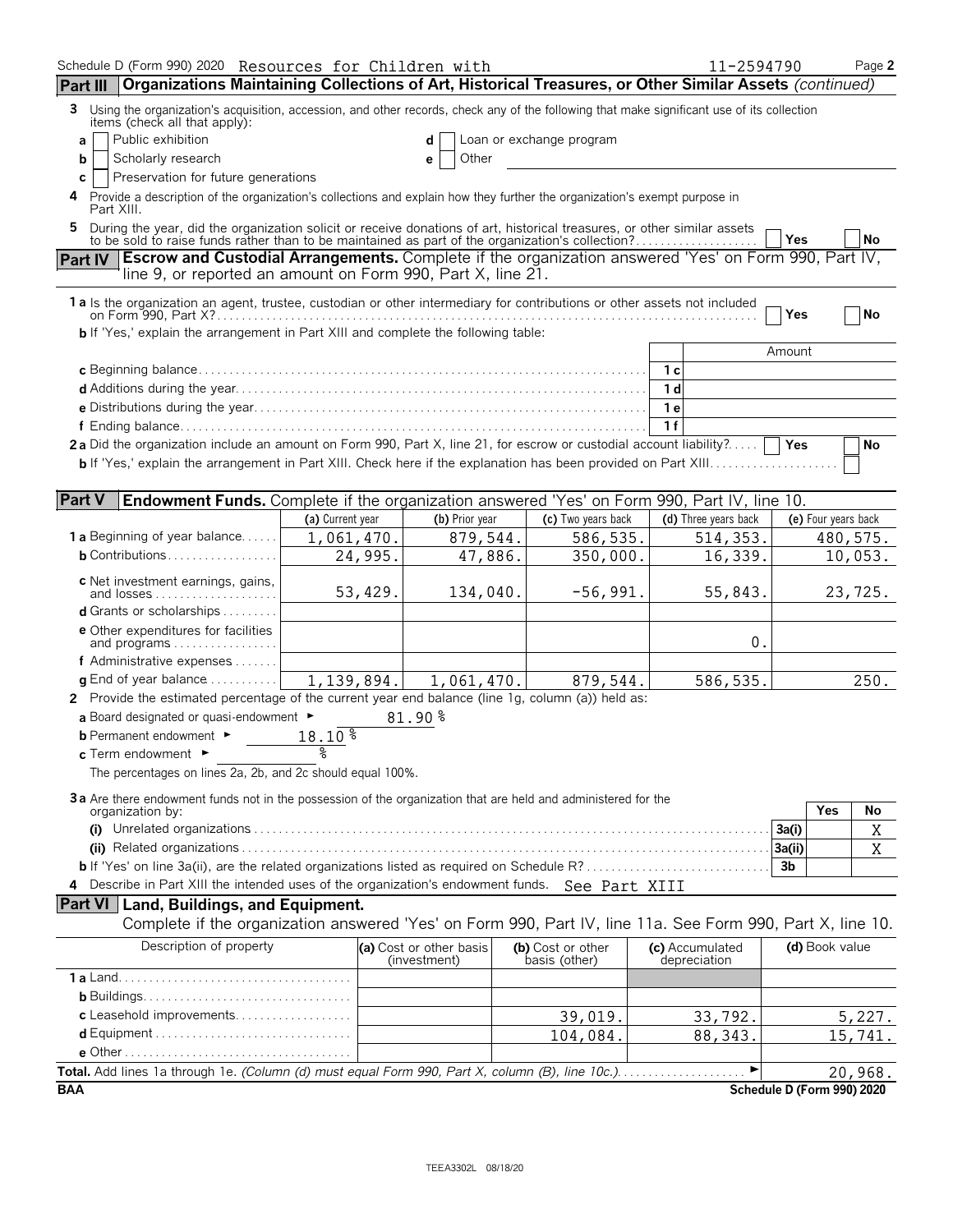|                  | Schedule D (Form 990) 2020 Resources for Children with                                        |   |                              | 11-2594790                                                                                                                                                                                                           | Page 3         |
|------------------|-----------------------------------------------------------------------------------------------|---|------------------------------|----------------------------------------------------------------------------------------------------------------------------------------------------------------------------------------------------------------------|----------------|
|                  | <b>Part VII   Investments - Other Securities.</b>                                             |   |                              | N/A                                                                                                                                                                                                                  |                |
|                  | (a) Description of security or category (including name of security)                          |   | (b) Book value               | Complete if the organization answered 'Yes' on Form 990, Part IV, line 11b. See Form 990, Part X, line 12.<br>(c) Method of valuation: Cost or end-of-year market value                                              |                |
|                  |                                                                                               |   |                              |                                                                                                                                                                                                                      |                |
|                  |                                                                                               |   |                              |                                                                                                                                                                                                                      |                |
| (3) Other        |                                                                                               |   |                              |                                                                                                                                                                                                                      |                |
| (A)              |                                                                                               |   |                              |                                                                                                                                                                                                                      |                |
| (B)              |                                                                                               |   |                              |                                                                                                                                                                                                                      |                |
| (C)              |                                                                                               |   |                              |                                                                                                                                                                                                                      |                |
| (D)              |                                                                                               |   |                              |                                                                                                                                                                                                                      |                |
| (E)              |                                                                                               |   |                              |                                                                                                                                                                                                                      |                |
| (F)              |                                                                                               |   |                              |                                                                                                                                                                                                                      |                |
| (G)              |                                                                                               |   |                              |                                                                                                                                                                                                                      |                |
| (H)              |                                                                                               |   |                              |                                                                                                                                                                                                                      |                |
| $($ l $)$        |                                                                                               |   |                              |                                                                                                                                                                                                                      |                |
|                  | Total. (Column (b) must equal Form 990, Part X, column (B) line 12.). $\Box$                  |   |                              |                                                                                                                                                                                                                      |                |
|                  |                                                                                               |   |                              | N/A Nill <b>Investments – Program Related.</b> N/A N/A Nill <b>Part VIII Investments – Program Related.</b> Notion of the organization answered 'Yes' on Form 990, Part IV, line 11c. See Form 990, Part X, line 13. |                |
|                  | (a) Description of investment                                                                 |   | (b) Book value               | (c) Method of valuation: Cost or end-of-year market value                                                                                                                                                            |                |
| (1)              |                                                                                               |   |                              |                                                                                                                                                                                                                      |                |
| (2)              |                                                                                               |   |                              |                                                                                                                                                                                                                      |                |
| (3)              |                                                                                               |   |                              |                                                                                                                                                                                                                      |                |
| (4)              |                                                                                               |   |                              |                                                                                                                                                                                                                      |                |
| (5)              |                                                                                               |   |                              |                                                                                                                                                                                                                      |                |
| (6)              |                                                                                               |   |                              |                                                                                                                                                                                                                      |                |
| (7)              |                                                                                               |   |                              |                                                                                                                                                                                                                      |                |
| (8)              |                                                                                               |   |                              |                                                                                                                                                                                                                      |                |
| (9)              |                                                                                               |   |                              |                                                                                                                                                                                                                      |                |
| (10)             |                                                                                               |   |                              |                                                                                                                                                                                                                      |                |
| Part IX          | Total. (Column (b) must equal Form 990, Part X, column (B) line 13.).<br><b>Other Assets.</b> | ▶ | N/A                          |                                                                                                                                                                                                                      |                |
|                  |                                                                                               |   |                              | Complete if the organization answered 'Yes' on Form 990, Part IV, line 11d. See Form 990, Part X, line 15.                                                                                                           |                |
|                  |                                                                                               |   | (a) Description              |                                                                                                                                                                                                                      | (b) Book value |
| (1)              |                                                                                               |   |                              |                                                                                                                                                                                                                      |                |
| (2)<br>(3)       |                                                                                               |   |                              |                                                                                                                                                                                                                      |                |
| (4)              |                                                                                               |   |                              |                                                                                                                                                                                                                      |                |
| (5)              |                                                                                               |   |                              |                                                                                                                                                                                                                      |                |
| (6)              |                                                                                               |   |                              |                                                                                                                                                                                                                      |                |
| (7)              |                                                                                               |   |                              |                                                                                                                                                                                                                      |                |
| (8)              |                                                                                               |   |                              |                                                                                                                                                                                                                      |                |
| (9)<br>(10)      |                                                                                               |   |                              |                                                                                                                                                                                                                      |                |
|                  |                                                                                               |   |                              | ▶                                                                                                                                                                                                                    |                |
| <b>Part X</b>    | <b>Other Liabilities.</b>                                                                     |   |                              |                                                                                                                                                                                                                      |                |
|                  |                                                                                               |   |                              | Complete if the organization answered 'Yes' on Form 990, Part IV, line 11e or 11f. See Form 990, Part X, line 25.                                                                                                    |                |
| $\overline{1}$ . |                                                                                               |   | (a) Description of liability |                                                                                                                                                                                                                      | (b) Book value |
|                  | (1) Federal income taxes                                                                      |   |                              |                                                                                                                                                                                                                      |                |
|                  | (2) Deferred Rent                                                                             |   |                              |                                                                                                                                                                                                                      | 15,928.        |
| (3)<br>(4)       |                                                                                               |   |                              |                                                                                                                                                                                                                      |                |
| (5)              |                                                                                               |   |                              |                                                                                                                                                                                                                      |                |
| (6)              |                                                                                               |   |                              |                                                                                                                                                                                                                      |                |
| (7)              |                                                                                               |   |                              |                                                                                                                                                                                                                      |                |
| (8)              |                                                                                               |   |                              |                                                                                                                                                                                                                      |                |
| (9)<br>(10)      |                                                                                               |   |                              |                                                                                                                                                                                                                      |                |
| (11)             |                                                                                               |   |                              |                                                                                                                                                                                                                      |                |

**Total.** *(Column (b) must equal Form 990, Part X, column (B) line 25.)*. . . . . . . . . . . . . . . . . . . . . . . . . . . . . . . . . . . . . . . . . . . . . . . . . . . . . . . . . . . . . G **2.** Liability for uncertain tax positions. In Part XIII, provide the text of the footnote to the organization's financial statements that reports the organization's liability for uncertain tax positions under FASB ASC 740. Check here if the text of the footnote has been provided in Part XIII. . . . . . . . . . . . . . . . . . . . . . . . . . . . . . . . . . . . . . . . . . . . . . . . . . . . . . . . X See Part XIII15,928.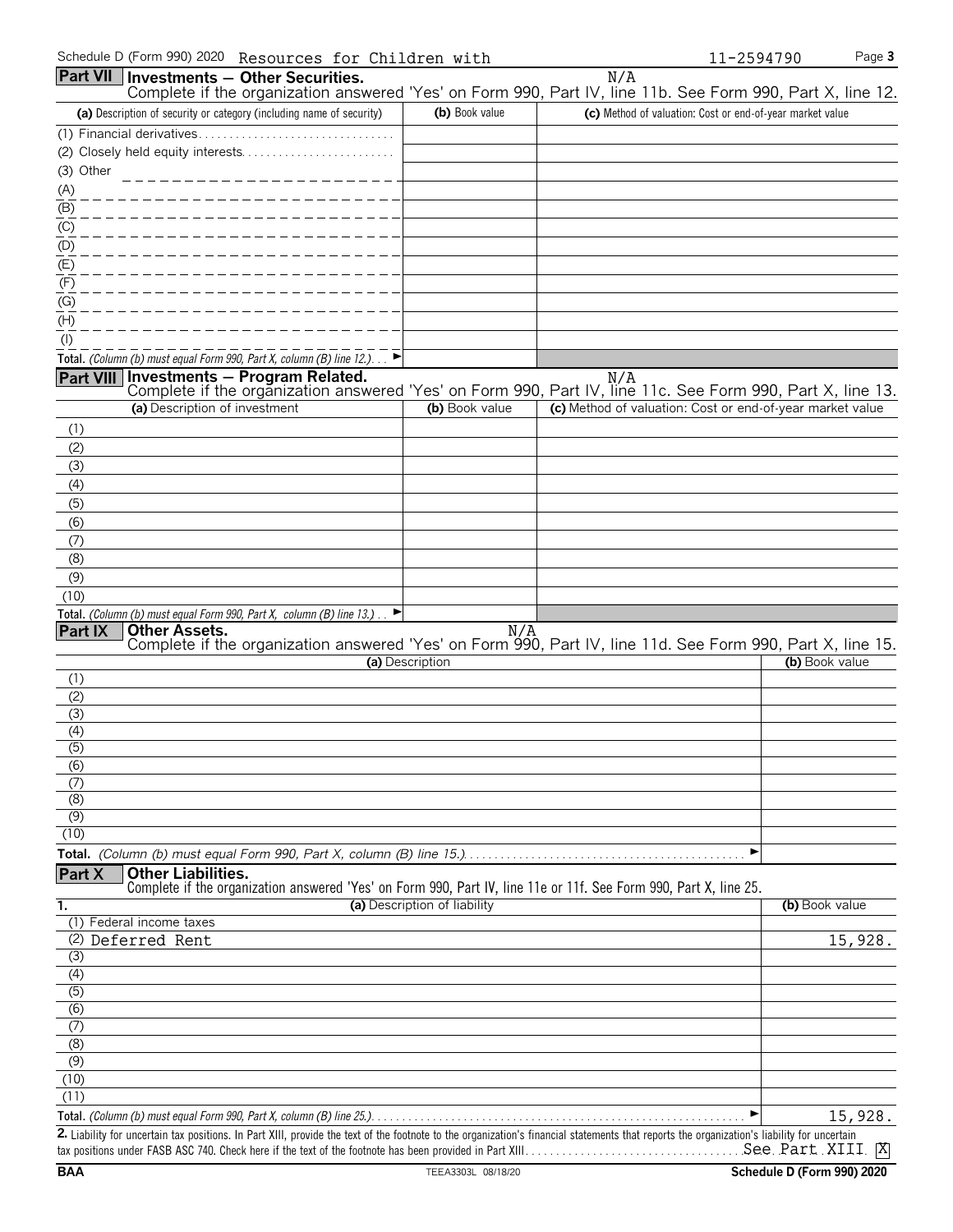| Schedule D (Form 990) 2020 Resources for Children with                                                | 11-2594790   | Page 4     |
|-------------------------------------------------------------------------------------------------------|--------------|------------|
| Part XI   Reconciliation of Revenue per Audited Financial Statements With Revenue per Return.         |              |            |
| Complete if the organization answered 'Yes' on Form 990, Part IV, line 12a.                           |              |            |
|                                                                                                       | $\mathbf{1}$ | 4,694,089. |
| Amounts included on line 1 but not on Form 990, Part VIII, line 12:<br>2                              |              |            |
| 33,179.                                                                                               |              |            |
| 2 <sub>b</sub><br>18,233.                                                                             |              |            |
|                                                                                                       |              |            |
|                                                                                                       |              |            |
|                                                                                                       | 2e           | 51,412.    |
| 3                                                                                                     | $\mathbf{3}$ | 4,642,677. |
| Amounts included on Form 990, Part VIII, line 12, but not on line 1:<br>4                             |              |            |
| <b>a</b> Investment expenses not included on Form 990, Part VIII, line 7b. 4a                         |              |            |
|                                                                                                       |              |            |
|                                                                                                       | 4 c          |            |
| 5 Total revenue. Add lines 3 and 4c. (This must equal Form 990, Part I, line 12.)                     | 5            | 4,642,677. |
| <b>Part XII Reconciliation of Expenses per Audited Financial Statements With Expenses per Return.</b> |              |            |
| Complete if the organization answered 'Yes' on Form 990, Part IV, line 12a.                           |              |            |
|                                                                                                       | 1.           | 4,366,255. |
| Amounts included on line 1 but not on Form 990, Part IX, line 25:<br>2                                |              |            |
| 2a<br>18,233.                                                                                         |              |            |
| 2 <sub>b</sub>                                                                                        |              |            |
| 2c                                                                                                    |              |            |
| 2d                                                                                                    |              |            |
|                                                                                                       | 2e           | 18,233.    |
| З.                                                                                                    | 3            | 4,348,022. |
| Amounts included on Form 990, Part IX, line 25, but not on line 1:<br>4                               |              |            |
| <b>a</b> Investment expenses not included on Form 990, Part VIII, line 7b. 4a                         |              |            |
| 4 <sub>h</sub>                                                                                        |              |            |
|                                                                                                       | 4 c          |            |
|                                                                                                       | 5            | 4,348,022. |
| Part XIII Supplemental Information.                                                                   |              |            |

Provide the descriptions required for Part II, lines 3, 5, and 9; Part III, lines 1a and 4; Part IV, lines 1b and 2b; Part V,

line 4; Part X, line 2; Part XI, lines 2d and 4b; and Part XII, lines 2d and 4b. Also complete this part to provide any additional information.

#### **Part V, Line 4 - Intended Uses Of Endowment Fund**

The Organization's policy is to accumulate interest, dividends and other market value

gains for future appropriation, if deemed prudent and necessary.

#### **Part X - FASB ASC 740 Footnote**

The Organization does not believe its financial statements include any material,

uncertain tax positions. Tax filings for periods ending December 31, 2017 and later

are subject to examination by applicable taxing authorities.

**BAA Schedule D (Form 990) 2020**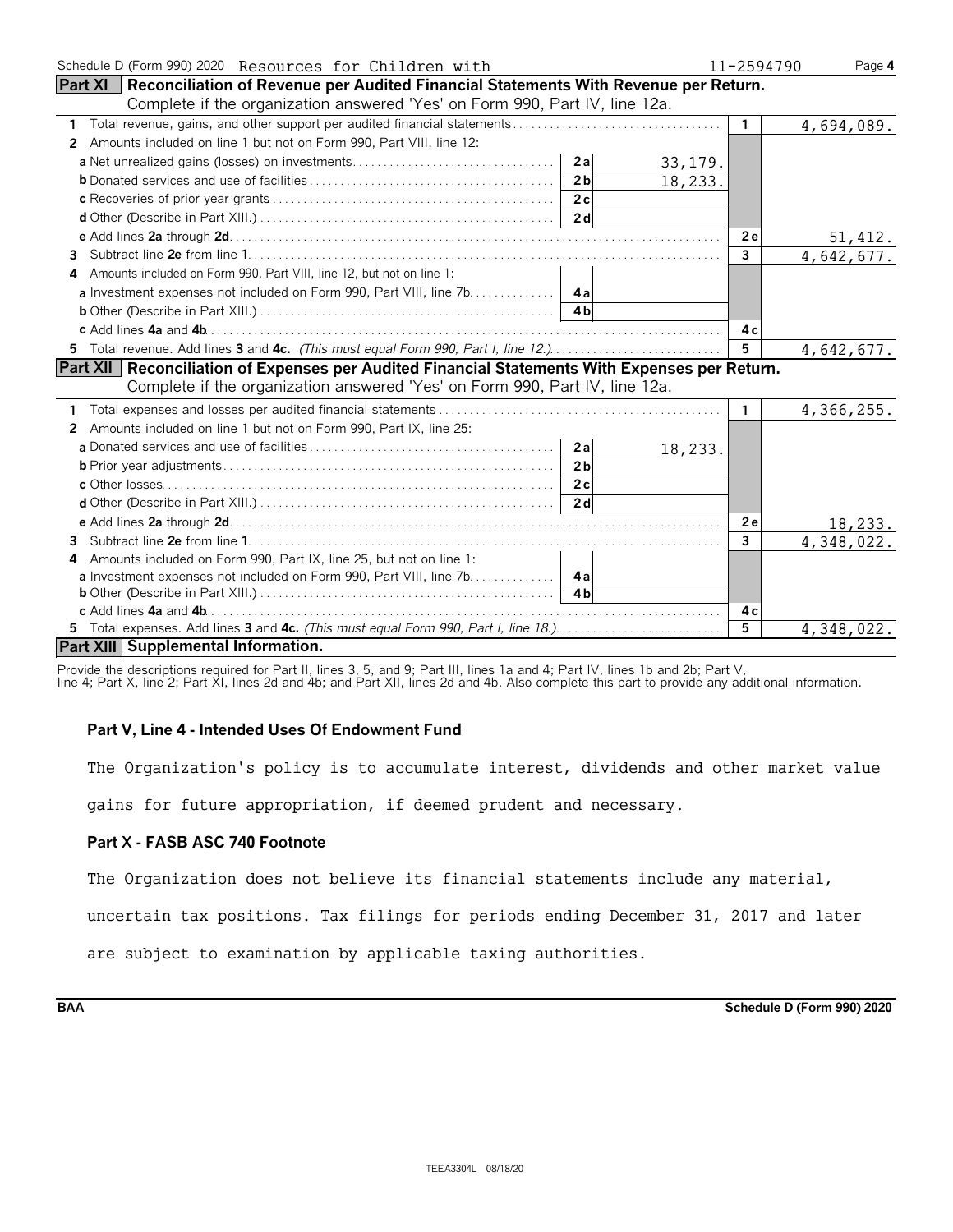| <b>SCHEDULE I</b><br>(Form 990)                                                                                                                                  |                                                                                                                                       |                                                                     |                                    | <b>Grants and Other Assistance to Organizations,</b>                                                                                    |                                      |                                                             |                                              | OMB No. 1545-0047                           |
|------------------------------------------------------------------------------------------------------------------------------------------------------------------|---------------------------------------------------------------------------------------------------------------------------------------|---------------------------------------------------------------------|------------------------------------|-----------------------------------------------------------------------------------------------------------------------------------------|--------------------------------------|-------------------------------------------------------------|----------------------------------------------|---------------------------------------------|
|                                                                                                                                                                  | Governments, and Individuals in the United States<br>Complete if the organization answered 'Yes' on Form 990, Part IV, line 21 or 22. |                                                                     |                                    |                                                                                                                                         |                                      |                                                             |                                              | 2020                                        |
| Department of the Treasury<br>Internal Revenue Service                                                                                                           | Attach to Form 990.<br>► Go to www.irs.gov/Form990 for the latest information.                                                        |                                                                     |                                    |                                                                                                                                         |                                      |                                                             | <b>Open to Public</b><br>Inspection          |                                             |
| Name of the organization                                                                                                                                         |                                                                                                                                       | Resources for Children with<br>Special Needs, Inc. d/b/a INCLUDEnyc |                                    |                                                                                                                                         |                                      |                                                             | Employer identification number<br>11-2594790 |                                             |
| <b>Part I</b>                                                                                                                                                    |                                                                                                                                       | <b>General Information on Grants and Assistance</b>                 |                                    |                                                                                                                                         |                                      |                                                             |                                              |                                             |
| Does the organization maintain records to substantiate the amount of the grants or assistance, the grantees' eligibility for the grants or assistance, and<br>1. |                                                                                                                                       |                                                                     |                                    |                                                                                                                                         |                                      |                                                             |                                              | X Yes<br><b>No</b>                          |
| 2 Describe in Part IV the organization's procedures for monitoring the use of grant funds in the United States.                                                  |                                                                                                                                       |                                                                     |                                    |                                                                                                                                         |                                      |                                                             | See Part IV                                  |                                             |
| <b>Part II Grants and Other Assistance to Domestic Organizations and Domestic Governments.</b> Complete if the organization answered 'Yes' on                    |                                                                                                                                       |                                                                     |                                    | Form 990, Part IV, line 21, for any recipient that received more than \$5,000. Part II can be duplicated if additional space is needed. |                                      |                                                             |                                              |                                             |
| 1 (a) Name and address of organization<br>or government                                                                                                          |                                                                                                                                       | $(b)$ $E$ IN                                                        | (c) IRC section<br>(if applicable) | (d) Amount of cash grant                                                                                                                | (e) Amount of non-cash<br>assistance | (f) Method of valuation<br>(book, FMV, appraisal,<br>other) | (g) Description of<br>noncash assistance     | (h) Purpose of grant<br>or assistance       |
| (1) Parent Network of Western NY<br>1000 Main Street                                                                                                             |                                                                                                                                       |                                                                     |                                    |                                                                                                                                         |                                      |                                                             |                                              |                                             |
| Buffalo, NY 14202                                                                                                                                                |                                                                                                                                       | 22-2717094 501 (c) 3                                                |                                    | 50,645.                                                                                                                                 | $\mathbf{0}$ .                       |                                                             |                                              |                                             |
| (2) Starbridge, Inc.<br>1650 South Avenue, Suite 200<br>Rochester, NY 14620                                                                                      |                                                                                                                                       | 22-2702285 501 (c) 3                                                |                                    | 9,447.                                                                                                                                  | 0                                    |                                                             |                                              |                                             |
| (3)                                                                                                                                                              |                                                                                                                                       |                                                                     |                                    |                                                                                                                                         |                                      |                                                             |                                              |                                             |
| (4)                                                                                                                                                              |                                                                                                                                       |                                                                     |                                    |                                                                                                                                         |                                      |                                                             |                                              |                                             |
| (5)                                                                                                                                                              |                                                                                                                                       |                                                                     |                                    |                                                                                                                                         |                                      |                                                             |                                              |                                             |
| (6)                                                                                                                                                              |                                                                                                                                       |                                                                     |                                    |                                                                                                                                         |                                      |                                                             |                                              |                                             |
| (7)                                                                                                                                                              |                                                                                                                                       |                                                                     |                                    |                                                                                                                                         |                                      |                                                             |                                              |                                             |
| (8)                                                                                                                                                              |                                                                                                                                       |                                                                     |                                    |                                                                                                                                         |                                      |                                                             |                                              |                                             |
| BAA For Paperwork Reduction Act Notice, see the Instructions for Form 990.                                                                                       |                                                                                                                                       |                                                                     |                                    |                                                                                                                                         | TEEA3901L 07/15/20                   |                                                             |                                              | 2<br>$\Omega$<br>Schedule I (Form 990) 2020 |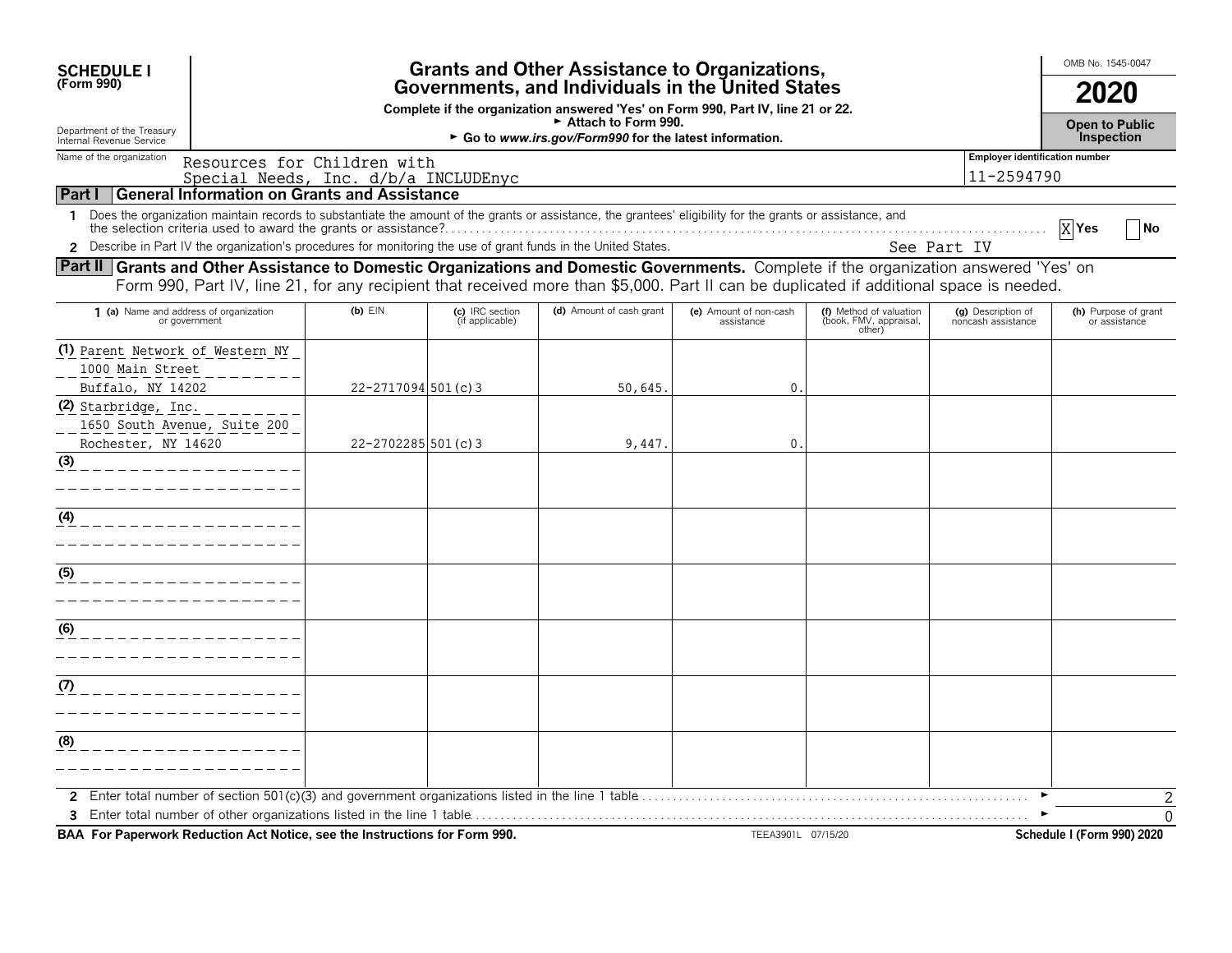**Part III** Grants and Other Assistance to Domestic Individuals. Complete if the organization answered 'Yes' on Form 990, Part IV, line 22. Part III can be duplicated if additional space is needed.

| (a) Type of grant or assistance                                                                                                                      | (b) Number of<br>recipients | (c) Amount of<br>cash grant | (d) Amount of<br>noncash assistance | (e) Method of valuation (book,<br>FMV, appraisal, other) | (f) Description of noncash assistance |
|------------------------------------------------------------------------------------------------------------------------------------------------------|-----------------------------|-----------------------------|-------------------------------------|----------------------------------------------------------|---------------------------------------|
|                                                                                                                                                      |                             |                             |                                     |                                                          |                                       |
|                                                                                                                                                      |                             |                             |                                     |                                                          |                                       |
|                                                                                                                                                      |                             |                             |                                     |                                                          |                                       |
|                                                                                                                                                      |                             |                             |                                     |                                                          |                                       |
|                                                                                                                                                      |                             |                             |                                     |                                                          |                                       |
| 6                                                                                                                                                    |                             |                             |                                     |                                                          |                                       |
|                                                                                                                                                      |                             |                             |                                     |                                                          |                                       |
| Part IV<br>Supplemental Information. Provide the information required in Part I, line 2; Part III, column (b); and any other additional information. |                             |                             |                                     |                                                          |                                       |

**Part I, Line 2 - Procedures for Monitoring Use of Grants Funds in U.S.**

The subcontractors submit quarterly payment requests that include expense reports

detailing how the grant funds were used.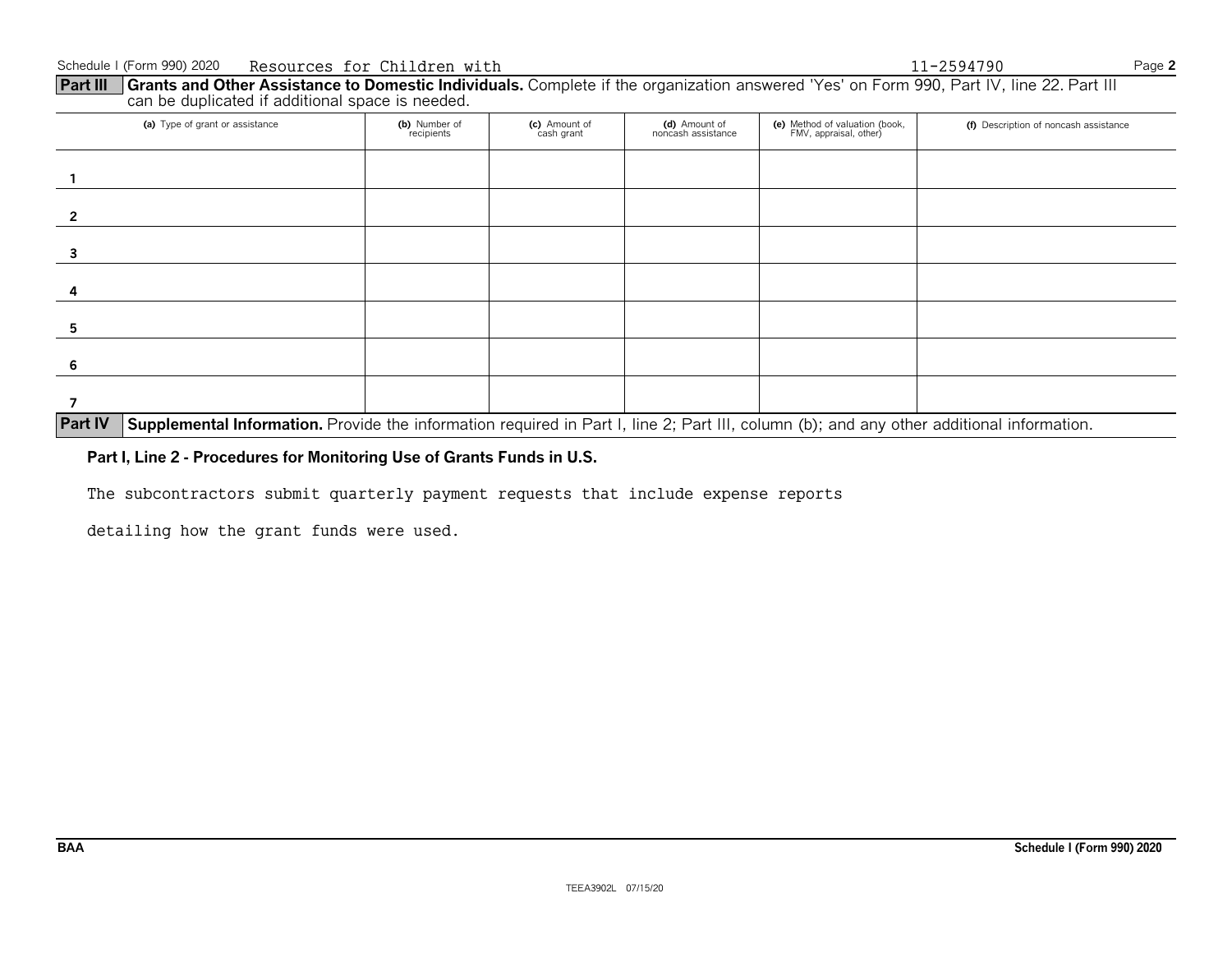| <b>SCHEDULE J</b>                                                                                                                                                                                   | <b>Compensation Information</b>                                                                                                                                                                                                                                                                                             |                                |                                     |            | OMB No. 1545-0047 |  |  |
|-----------------------------------------------------------------------------------------------------------------------------------------------------------------------------------------------------|-----------------------------------------------------------------------------------------------------------------------------------------------------------------------------------------------------------------------------------------------------------------------------------------------------------------------------|--------------------------------|-------------------------------------|------------|-------------------|--|--|
| (Form 990)                                                                                                                                                                                          | For certain Officers, Directors, Trustees, Key Employees, and Highest Compensated Employees<br>> Complete if the organization answered 'Yes' on Form 990, Part IV, line 23.                                                                                                                                                 |                                |                                     |            |                   |  |  |
| Department of the Treasury<br>Internal Revenue Service                                                                                                                                              | Attach to Form 990.<br>Go to www.irs.gov/Form990 for instructions and the latest information.                                                                                                                                                                                                                               |                                | <b>Open to Public</b><br>Inspection |            |                   |  |  |
| Name of the organization                                                                                                                                                                            | Resources for Children with                                                                                                                                                                                                                                                                                                 | Employer identification number |                                     |            |                   |  |  |
|                                                                                                                                                                                                     | Special Needs, Inc. d/b/a INCLUDEnyc                                                                                                                                                                                                                                                                                        | 11-2594790                     |                                     |            |                   |  |  |
| Part I                                                                                                                                                                                              | <b>Questions Regarding Compensation</b>                                                                                                                                                                                                                                                                                     |                                |                                     |            |                   |  |  |
|                                                                                                                                                                                                     |                                                                                                                                                                                                                                                                                                                             |                                |                                     | <b>Yes</b> | No                |  |  |
|                                                                                                                                                                                                     | 1 a Check the appropriate box(es) if the organization provided any of the following to or for a person listed on Form 990, Part VII, Section A, line 1a. Complete Part III to provide any relevant information regarding these                                                                                              |                                |                                     |            |                   |  |  |
|                                                                                                                                                                                                     | First-class or charter travel<br>Housing allowance or residence for personal use                                                                                                                                                                                                                                            |                                |                                     |            |                   |  |  |
| Travel for companions                                                                                                                                                                               | Payments for business use of personal residence                                                                                                                                                                                                                                                                             |                                |                                     |            |                   |  |  |
|                                                                                                                                                                                                     | Tax indemnification and gross-up payments<br>Health or social club dues or initiation fees                                                                                                                                                                                                                                  |                                |                                     |            |                   |  |  |
|                                                                                                                                                                                                     | Discretionary spending account<br>Personal services (such as maid, chauffeur, chef)                                                                                                                                                                                                                                         |                                |                                     |            |                   |  |  |
|                                                                                                                                                                                                     | <b>b</b> If any of the boxes on line 1a are checked, did the organization follow a written policy regarding payment or<br>reimbursement or provision of all of the expenses described above? If 'No,' complete Part III to explain                                                                                          |                                | 1 b                                 |            |                   |  |  |
| 2                                                                                                                                                                                                   | Did the organization require substantiation prior to reimbursing or allowing expenses incurred by all directors,<br>trustees, and officers, including the CEO/Executive Director, regarding the items checked on line 1a?                                                                                                   |                                | $\overline{2}$                      |            |                   |  |  |
| 3                                                                                                                                                                                                   | Indicate which, if any, of the following the organization used to establish the compensation of the organization's CEO/<br>Executive Director. Check all that apply. Do not check any boxes for methods used by a related organization to<br>establish compensation of the CEO/Executive Director, but explain in Part III. |                                |                                     |            |                   |  |  |
|                                                                                                                                                                                                     | Compensation committee<br>Written employment contract                                                                                                                                                                                                                                                                       |                                |                                     |            |                   |  |  |
|                                                                                                                                                                                                     | Independent compensation consultant<br>Compensation survey or study                                                                                                                                                                                                                                                         |                                |                                     |            |                   |  |  |
| X                                                                                                                                                                                                   | Form 990 of other organizations<br>Approval by the board or compensation committee                                                                                                                                                                                                                                          |                                |                                     |            |                   |  |  |
|                                                                                                                                                                                                     | During the year, did any person listed on Form 990, Part VII, Section A, line 1a, with respect to the filing organization or a related organization:                                                                                                                                                                        |                                |                                     |            |                   |  |  |
|                                                                                                                                                                                                     |                                                                                                                                                                                                                                                                                                                             |                                | 4а                                  |            | Χ                 |  |  |
|                                                                                                                                                                                                     | <b>b</b> Participate in or receive payment from a supplemental nonqualified retirement plan?                                                                                                                                                                                                                                |                                | 4b<br>4 c                           |            | $\rm X$           |  |  |
| c Participate in or receive payment from an equity-based compensation arrangement?<br>If 'Yes' to any of lines 4a-c, list the persons and provide the applicable amounts for each item in Part III. |                                                                                                                                                                                                                                                                                                                             |                                |                                     |            | X                 |  |  |
|                                                                                                                                                                                                     | Only section 501(c)(3), 501(c)(4), and 501(c)(29) organizations must complete lines 5-9.                                                                                                                                                                                                                                    |                                |                                     |            |                   |  |  |
| contingent on the revenues of:                                                                                                                                                                      | For persons listed on Form 990, Part VII, Section A, line 1a, did the organization pay or accrue any compensation                                                                                                                                                                                                           |                                |                                     |            |                   |  |  |
|                                                                                                                                                                                                     |                                                                                                                                                                                                                                                                                                                             |                                | 5a                                  |            | Χ                 |  |  |
|                                                                                                                                                                                                     |                                                                                                                                                                                                                                                                                                                             |                                | 5 b                                 |            | X                 |  |  |
| 6                                                                                                                                                                                                   | If 'Yes' on line 5a or 5b, describe in Part III.<br>For persons listed on Form 990, Part VII, Section A, line 1a, did the organization pay or accrue any compensation                                                                                                                                                       |                                |                                     |            |                   |  |  |
|                                                                                                                                                                                                     | contingent on the net earnings of:                                                                                                                                                                                                                                                                                          |                                |                                     |            |                   |  |  |
|                                                                                                                                                                                                     |                                                                                                                                                                                                                                                                                                                             |                                | 6а<br>6b                            |            | Χ<br>X            |  |  |
|                                                                                                                                                                                                     | If 'Yes' on line 6a or 6b, describe in Part III.                                                                                                                                                                                                                                                                            |                                |                                     |            |                   |  |  |
|                                                                                                                                                                                                     | 7 For persons listed on Form 990, Part VII, Section A, line 1a, did the organization provide any nonfixed                                                                                                                                                                                                                   |                                | 7                                   |            | Χ                 |  |  |
| 8                                                                                                                                                                                                   | Were any amounts reported on Form 990, Part VII, paid or accrued pursuant to a contract that was subject<br>to the initial contract exception described in Regulations section 53.4958-4(a)(3)?                                                                                                                             |                                | 8                                   |            | X                 |  |  |
| 9                                                                                                                                                                                                   | If 'Yes' on line 8, did the organization also follow the rebuttable presumption procedure described in Regulations                                                                                                                                                                                                          |                                | 9                                   |            |                   |  |  |
|                                                                                                                                                                                                     | BAA For Paperwork Reduction Act Notice, see the Instructions for Form 990.                                                                                                                                                                                                                                                  |                                | Schedule J (Form 990) 2020          |            |                   |  |  |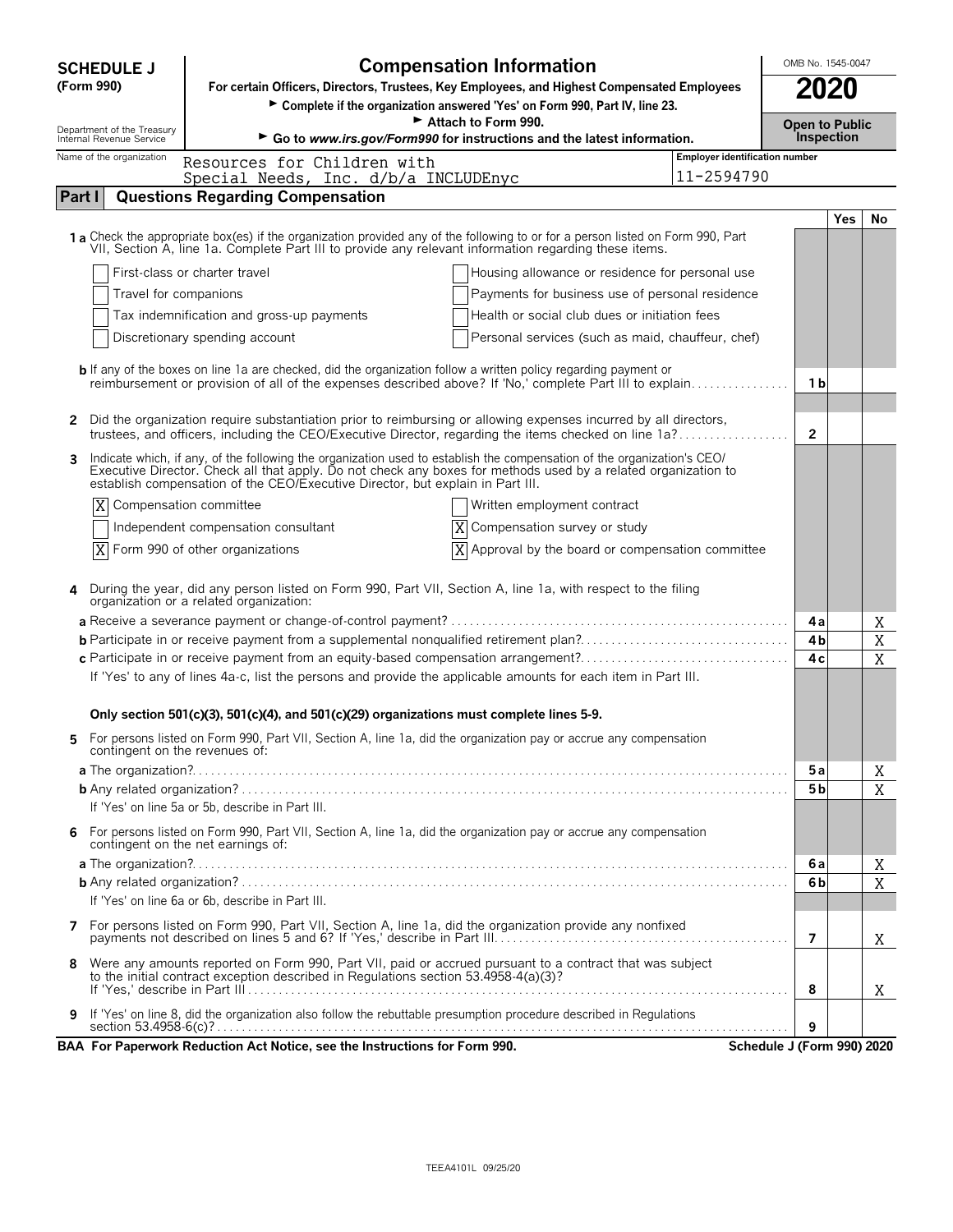For each individual whose compensation must be reported on Schedule J, report compensation from the organization on row (i) and from related organizations, described in the instructions, on row (ii). Do not list any individuals that aren't listed on Form 990, Part VII.

Note: The sum of columns (B)(i)-(iii) for each listed individual must equal the total amount of Form 990, Part VII, Section A, line 1a, applicable column (D) and (E) amounts for that individual.

|                         |                           |                          | (B) Breakdown of W-2 and/or 1099-MISC compensation |                                           |                                                         |                            |                                            |                                                                                     |
|-------------------------|---------------------------|--------------------------|----------------------------------------------------|-------------------------------------------|---------------------------------------------------------|----------------------------|--------------------------------------------|-------------------------------------------------------------------------------------|
| (A) Name and Title      |                           | (i) Base<br>compensation | (ii) Bonus & incentive<br>compensation             | (iii) Other<br>reportable<br>compensation | (C) Retirement<br>and other<br>deferred<br>compensation | (D) Nontaxable<br>benefits | $(E)$ Total of<br>columns $(B)(i)$ - $(D)$ | $(F)$ Compensation<br>in column (B)<br>reported as<br>deferred on prior<br>Form 990 |
| Barbara Glassman        | (i)                       | 199,619.                 | 15,000                                             | $0$ .                                     | 4,100.                                                  | $\mathbf 0$ .              | 218, 719.                                  | 0.                                                                                  |
| 1 Executive Dir.        | (i)                       | $0$ .                    | $\mathbf{0}$                                       | $\mathbf{0}$ .                            | $\boldsymbol{0}$                                        | $\mathbb O$ .              | $\mathbf 0$                                | $0$ .                                                                               |
|                         | (i)                       |                          |                                                    |                                           |                                                         |                            |                                            |                                                                                     |
| $\overline{2}$          | (i)                       |                          |                                                    |                                           |                                                         |                            |                                            |                                                                                     |
|                         | (i)                       |                          |                                                    |                                           |                                                         |                            |                                            |                                                                                     |
| $\overline{\mathbf{3}}$ | (i)                       |                          |                                                    |                                           |                                                         |                            |                                            |                                                                                     |
|                         | (i)                       |                          |                                                    |                                           |                                                         |                            |                                            |                                                                                     |
|                         | (i)                       |                          |                                                    |                                           |                                                         |                            |                                            |                                                                                     |
|                         | (i)                       |                          |                                                    |                                           |                                                         |                            |                                            |                                                                                     |
| 5                       | (i)                       |                          |                                                    |                                           |                                                         |                            |                                            |                                                                                     |
|                         | (i)                       |                          |                                                    |                                           |                                                         |                            |                                            |                                                                                     |
| 6                       | (i)                       |                          |                                                    |                                           |                                                         |                            |                                            |                                                                                     |
|                         | (i)                       |                          |                                                    |                                           |                                                         |                            |                                            |                                                                                     |
| $\overline{\mathbf{z}}$ | (i)                       |                          |                                                    |                                           |                                                         |                            |                                            |                                                                                     |
|                         | (i)                       |                          |                                                    |                                           |                                                         |                            |                                            |                                                                                     |
| 8                       | (i)                       |                          |                                                    |                                           |                                                         |                            |                                            |                                                                                     |
|                         | (i)                       |                          |                                                    |                                           |                                                         |                            |                                            |                                                                                     |
| 9                       | (ii)                      |                          |                                                    |                                           |                                                         |                            |                                            |                                                                                     |
|                         | $\overline{(\mathsf{i})}$ |                          |                                                    |                                           |                                                         |                            |                                            |                                                                                     |
| ${\bf 10}$              | (ii)                      |                          |                                                    |                                           |                                                         |                            |                                            |                                                                                     |
|                         | $\overline{(\mathsf{i})}$ |                          |                                                    |                                           |                                                         |                            |                                            |                                                                                     |
| 11                      | (i)                       |                          |                                                    |                                           |                                                         |                            |                                            |                                                                                     |
|                         | (i)                       |                          |                                                    |                                           |                                                         |                            |                                            |                                                                                     |
| $12\,$                  | (i)                       |                          |                                                    |                                           |                                                         |                            |                                            |                                                                                     |
|                         | (i)                       |                          |                                                    |                                           |                                                         |                            |                                            |                                                                                     |
| 13                      | (i)                       |                          |                                                    |                                           |                                                         |                            |                                            |                                                                                     |
|                         | $\overline{(\mathsf{i})}$ |                          |                                                    |                                           |                                                         |                            |                                            |                                                                                     |
| 14                      | (i)                       |                          |                                                    |                                           |                                                         |                            |                                            |                                                                                     |
|                         | (i)                       |                          |                                                    |                                           |                                                         |                            |                                            |                                                                                     |
| 15                      | (i)                       |                          |                                                    |                                           |                                                         |                            |                                            |                                                                                     |
|                         | (i)                       |                          |                                                    |                                           |                                                         |                            |                                            |                                                                                     |
| 16                      | (i)                       |                          |                                                    |                                           |                                                         |                            |                                            |                                                                                     |
| <b>BAA</b>              |                           |                          | TEEA4102L 09/25/20                                 |                                           |                                                         |                            |                                            | Schedule J (Form 990) 2020                                                          |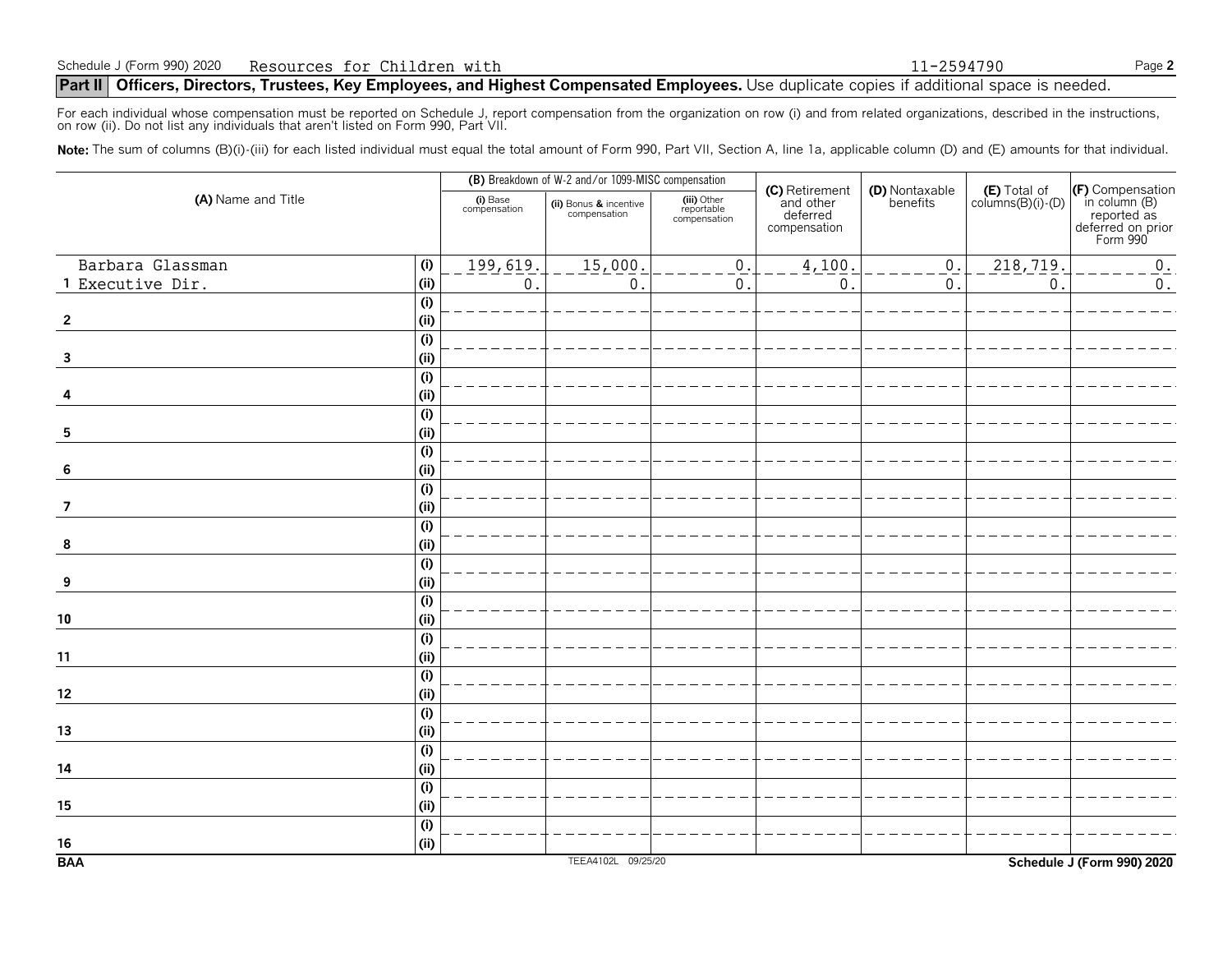#### **Part III Supplemental Information**

Provide the information, explanation, or descriptions required for Part I, lines 1a, 1b, 3, 4a, 4b, 4c, 5a, 5b, 6a, 6b, 7, and 8, and for Part II. Also complete this part for any additional information.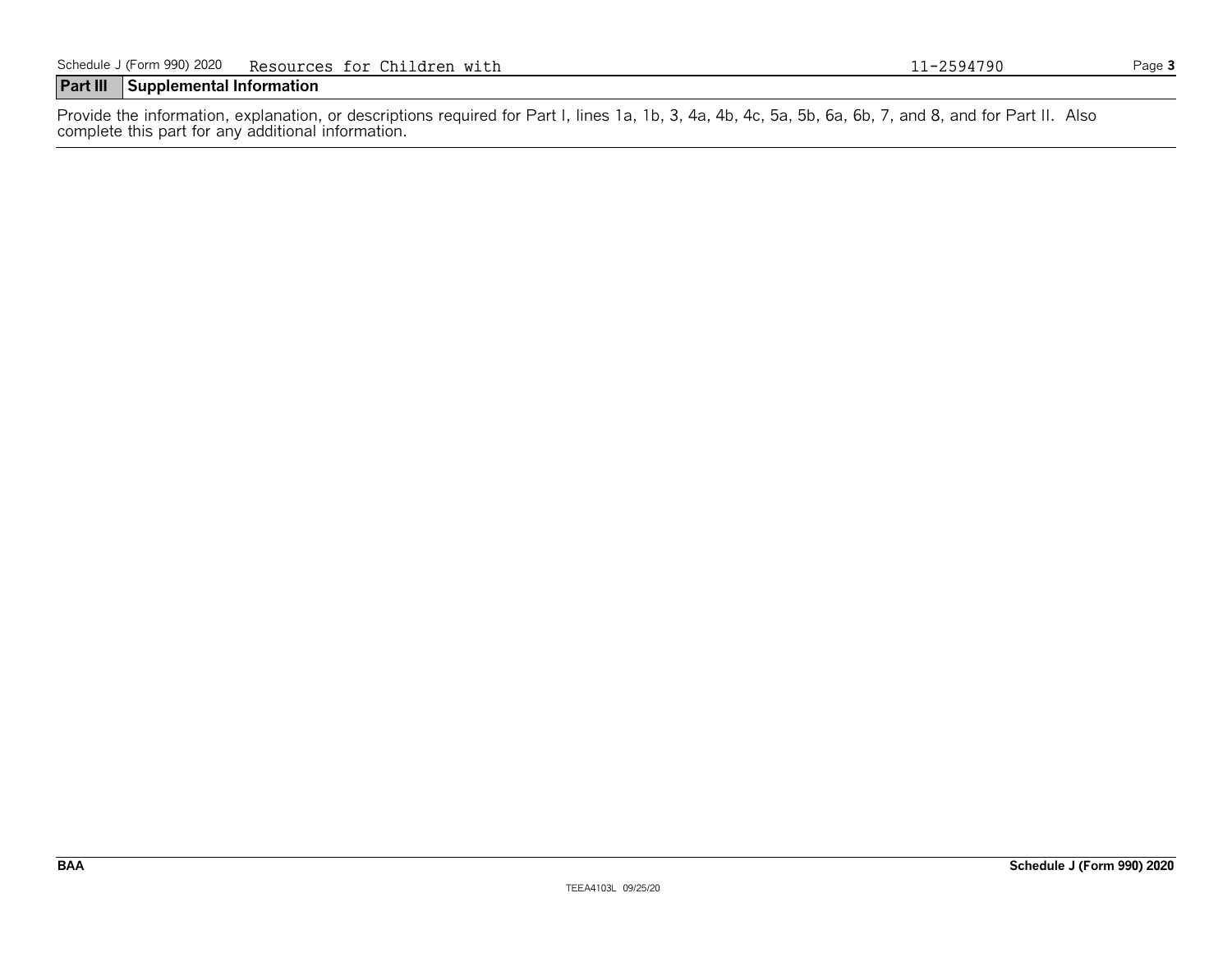## **CHEDULE O** Supplemental Information to Form 990 or 990-EZ<br>
Form 990 or 990-EZ) Complete to provide information for responses to specific questions on **(Form 990 or 990-EZ) Complete to provide information for responses to specific questions on Form 990 or 990-EZ or to provide any additional information. 2020** Attach to Form 990 or 990-EZ.

Department of the Treasury **Constant Comment of the Collaboration Constant Constant Comment Constant Constant Constant Constant Constant Constant Constant Constant Constant Constant Constant Constant Constant Constant C** 

| manne of the organization Resources for the<br>Children<br>with              | <b>Employer identification number</b> |
|------------------------------------------------------------------------------|---------------------------------------|
| INCI<br>.JIDEnvc<br>Specia<br>d/b/a<br>Needs<br>lnc.<br>$\sim$<br>$-1$ u $-$ | 4790<br>フトリム                          |

#### **Form 990, Part III, Line 4a - Program Service Accomplishments**

In 2020,INCLUDEnyc creatively transformed our program delivery models in response to the Coronavirus. We experienced significant achievements in each program area. Below are our core 2020 accomplishments:

#### PARENT AND FAMILY ENGAGEMENT

- Help Line: Our Help Line directly assists parents and caregivers in English and Spanish, with translation services available in 200+ languages. We responded to 1,774 individuals seeking advice on special education processes, behavioral supports, and COVID-specific issues, among other topics.

- Workshops and Trainings: INCLUDEnyc workshops and trainings instructed parents, family members, professionals, and young adults on a host of disability topics in-person and remotely. We delivered 334 workshops to 11,263 attendees—a 160% increase in attendance compared to the year prior.

- Parent Support Groups: In 74 sessions (English and Spanish), we offered caregivers an opportunity to discuss issues, and build a network of peers who support and understand their struggles and successes.

#### YOUTH AND TRANSITION SERVICES

- Project Possibility: This program brought one-on-one, intensive coaching to assist 102 young adults(age 16-26) in exploring postsecondary options and drafting a personalized action plan for academic, employment, and/or community engagement pursuits.

- Bridges: This experiential workshop series developed life skills essential for employment, higher education, and independent living for 236 youth attendees.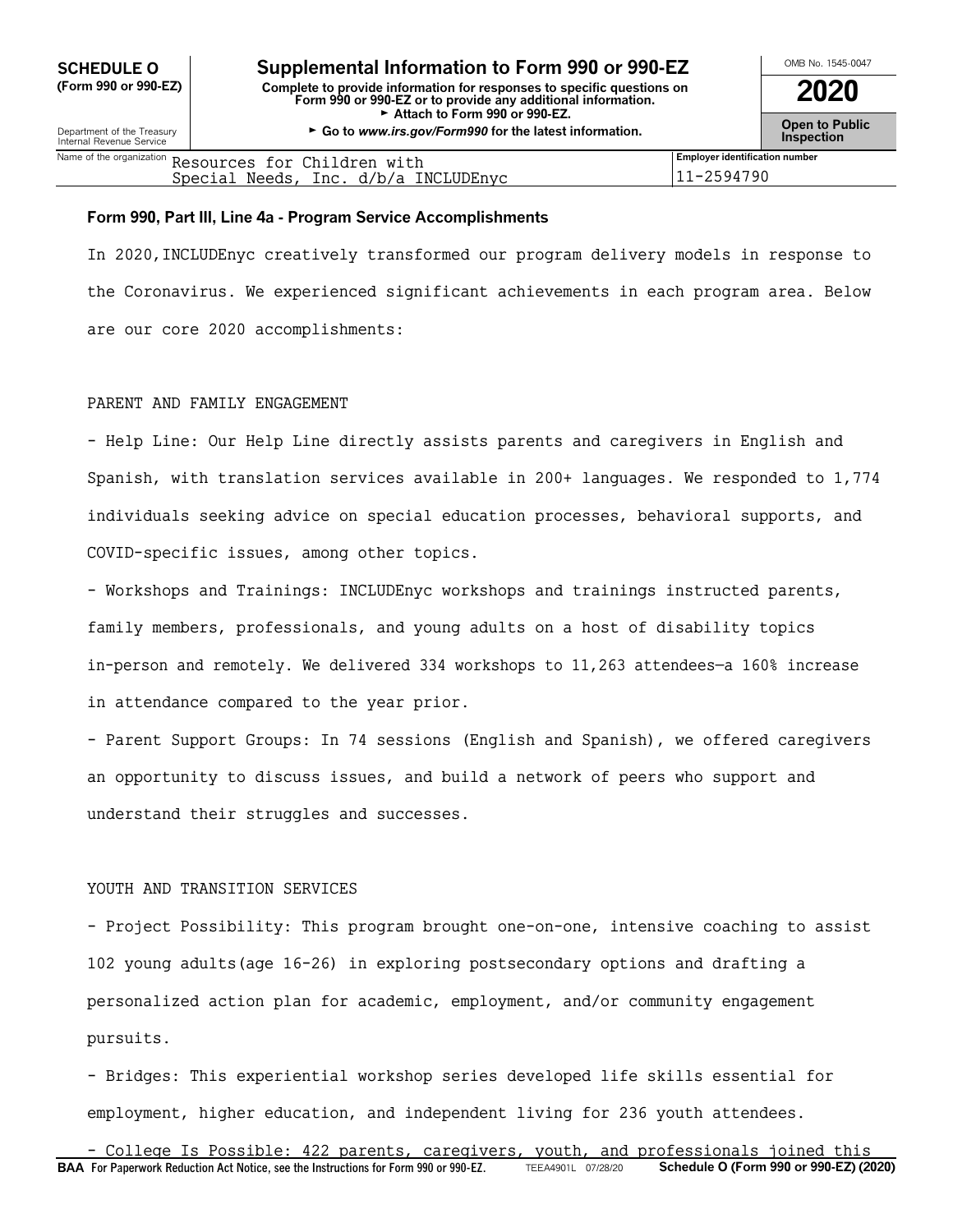#### **Form 990, Part III, Line 4a - Program Service Accomplishments**

virtual evening event in which they discussed the college admissions process and heard from college representatives, service providers, and student advocates.

#### PARTNER AND COMMUNITY ENGAGEMENT

- INCLUDEnyc Fair: Our INCLUDEnyc Fair—the city's largest resource fair of educational, recreational,and service program providers for young people with disabilities— brought together 836 attendees in person who were able to visit with 92 programs and service providers.

- Outdoors for Autism: This event was presented virtually last year as Indoors for Autism attracting over 300 attendees for a day of peer engagement and interactive activities from partners.

- Multilingual Communications and Resources: Throughout last year, INCLUDEnyc produced and disseminated culturally relevant, timely resources on a vast array of disability topics, news, and events—in both print and electronic formats. In 2020, we produced 383% more resources than in 2019, including tip sheets, contact sheets, and videos, as well as school advisories, healthcare updates, and policies issued by government agencies.

#### **Form 990, Part VI, Line 11b - Form 990 Review Process**

The 990 is reviewed and approved by the audit committee working with our Finance Director and tax preparer. Prior to filing the 990, a copy of the return is circulated to the full board with notification that the 990 was approved by the audit committee.

#### **Form 990, Part VI, Line 12c - Explanation of Monitoring and Enforcement of Conflicts**

Resources for Children with Special Needs, Inc. has a board approved conflicts of interest policy. Each board member must fill out an annual declaration stating they